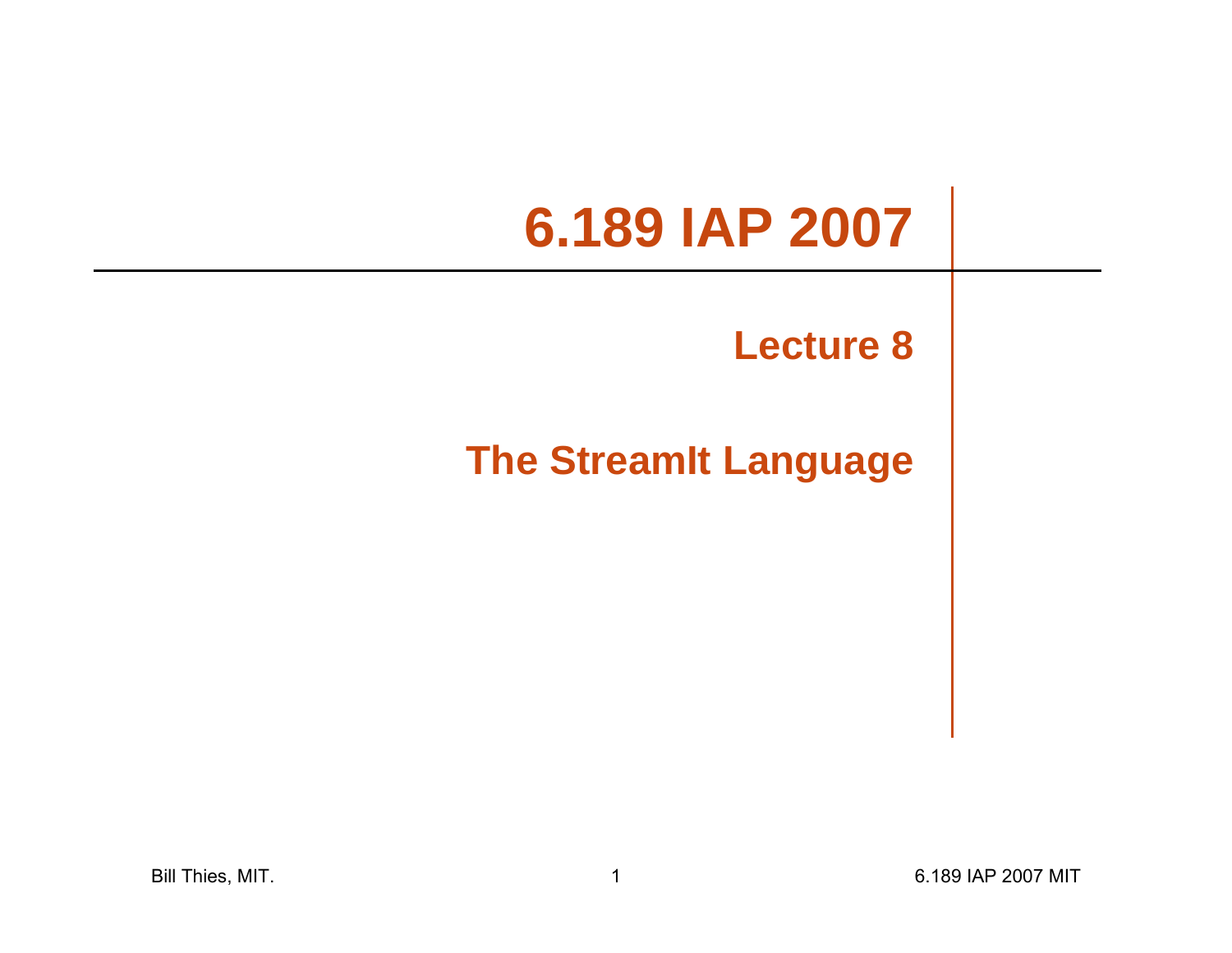# **Languages Have Not Kept Up**





Modernarchitecture

### ● Two choices:

- **Develop cool architecture with** complicated, ad-hoc language
- Bend over backwards to support old languages like C/C++



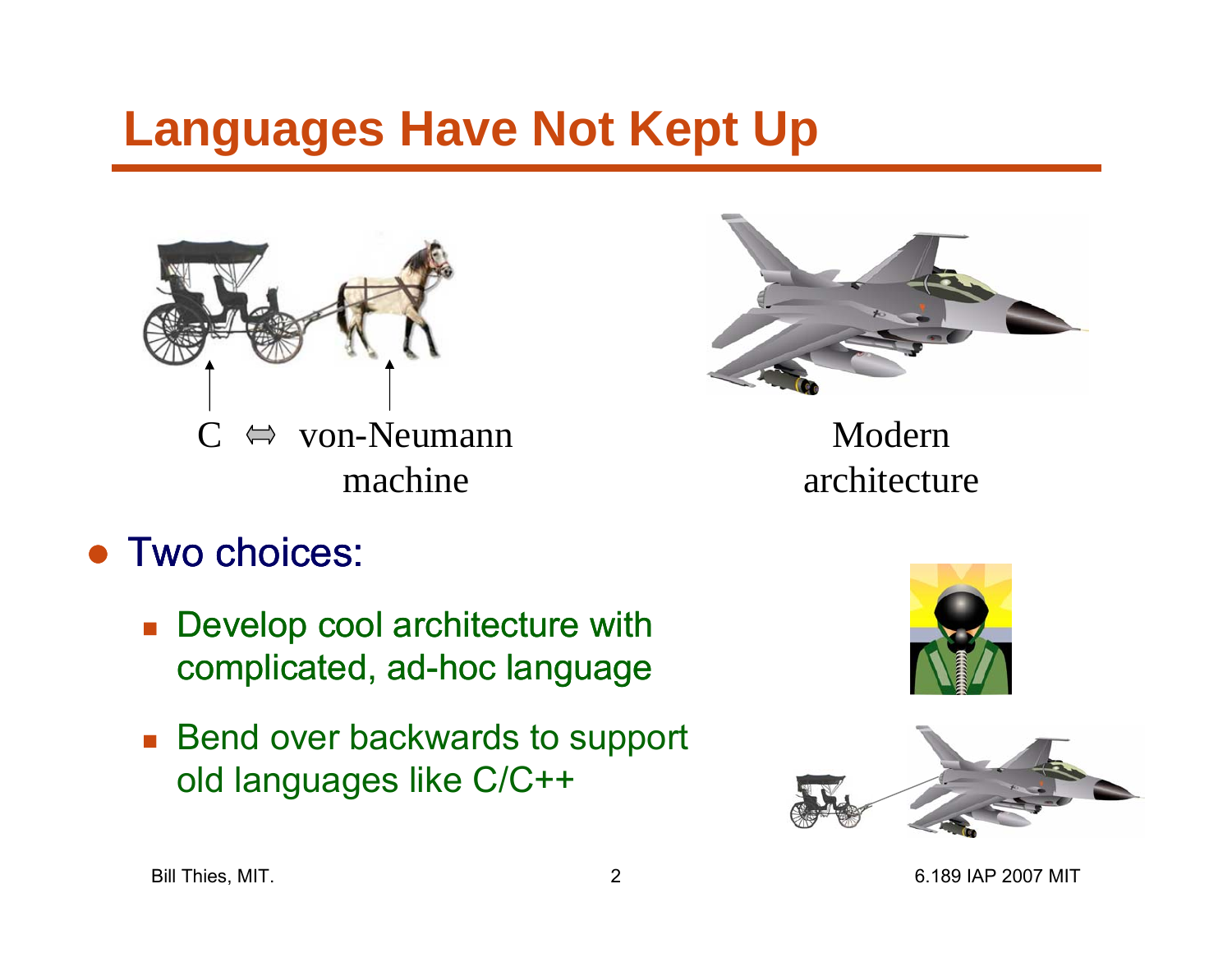# **Why a New Language?**

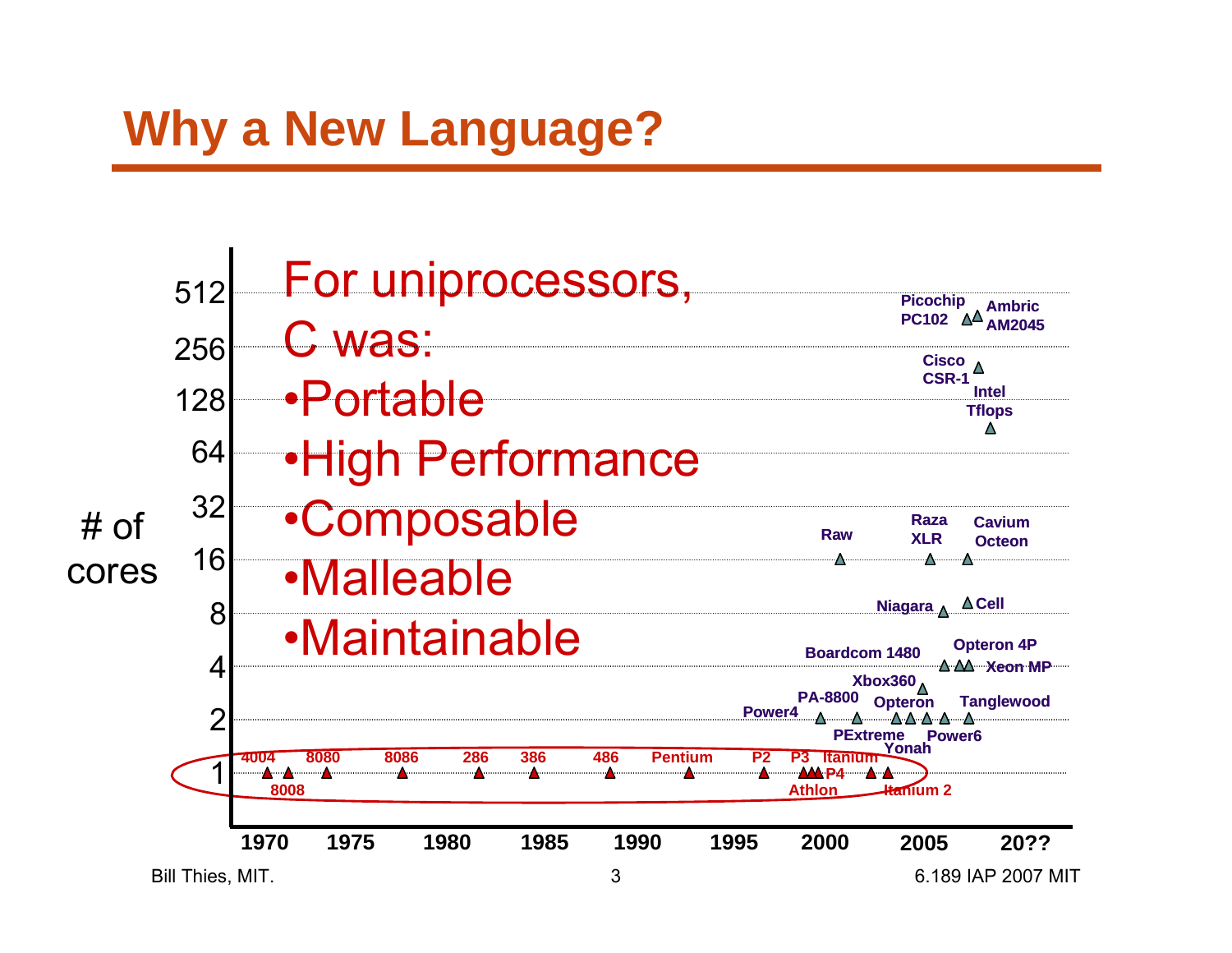# **Why a New Language?**

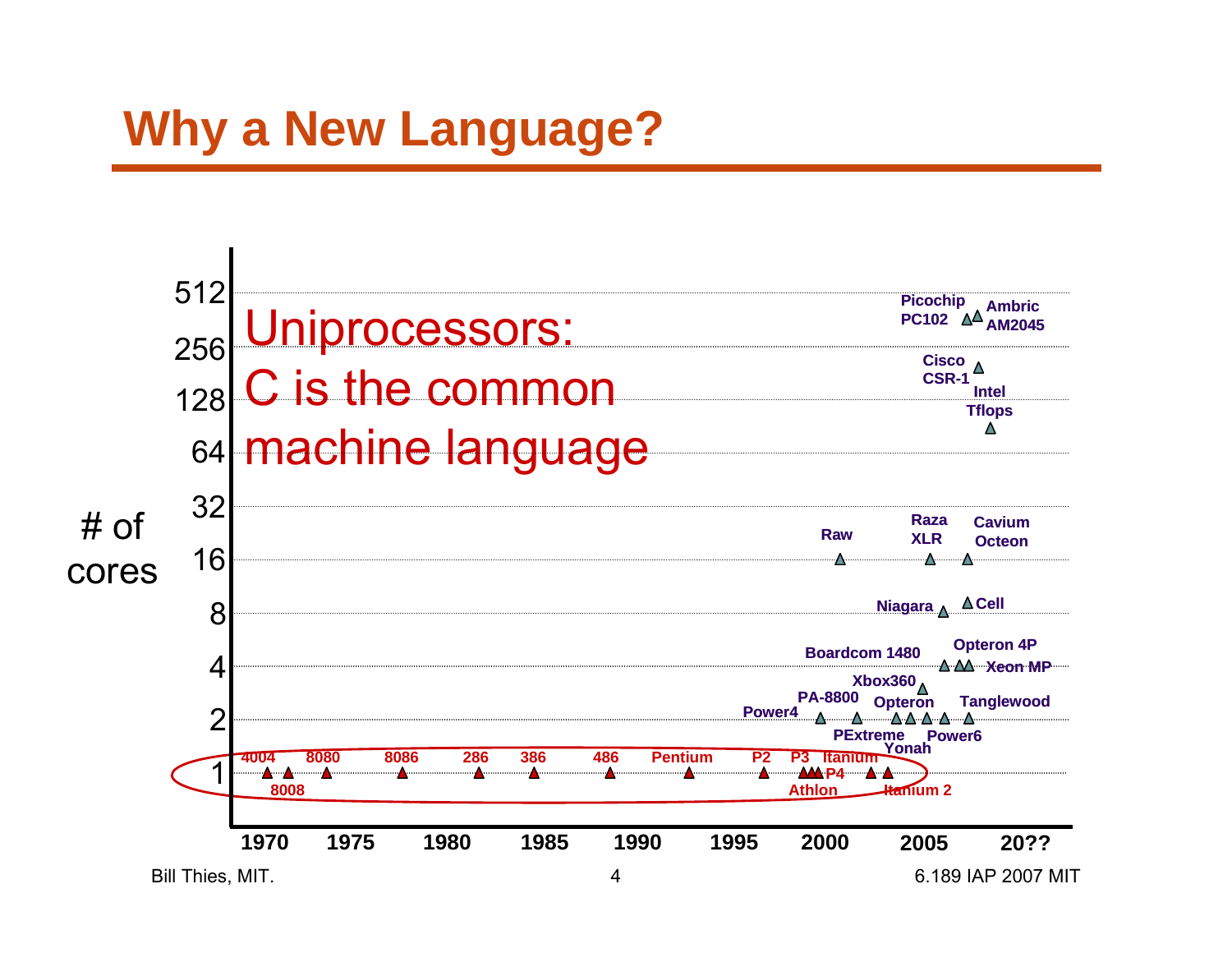# **Why a New Language?**

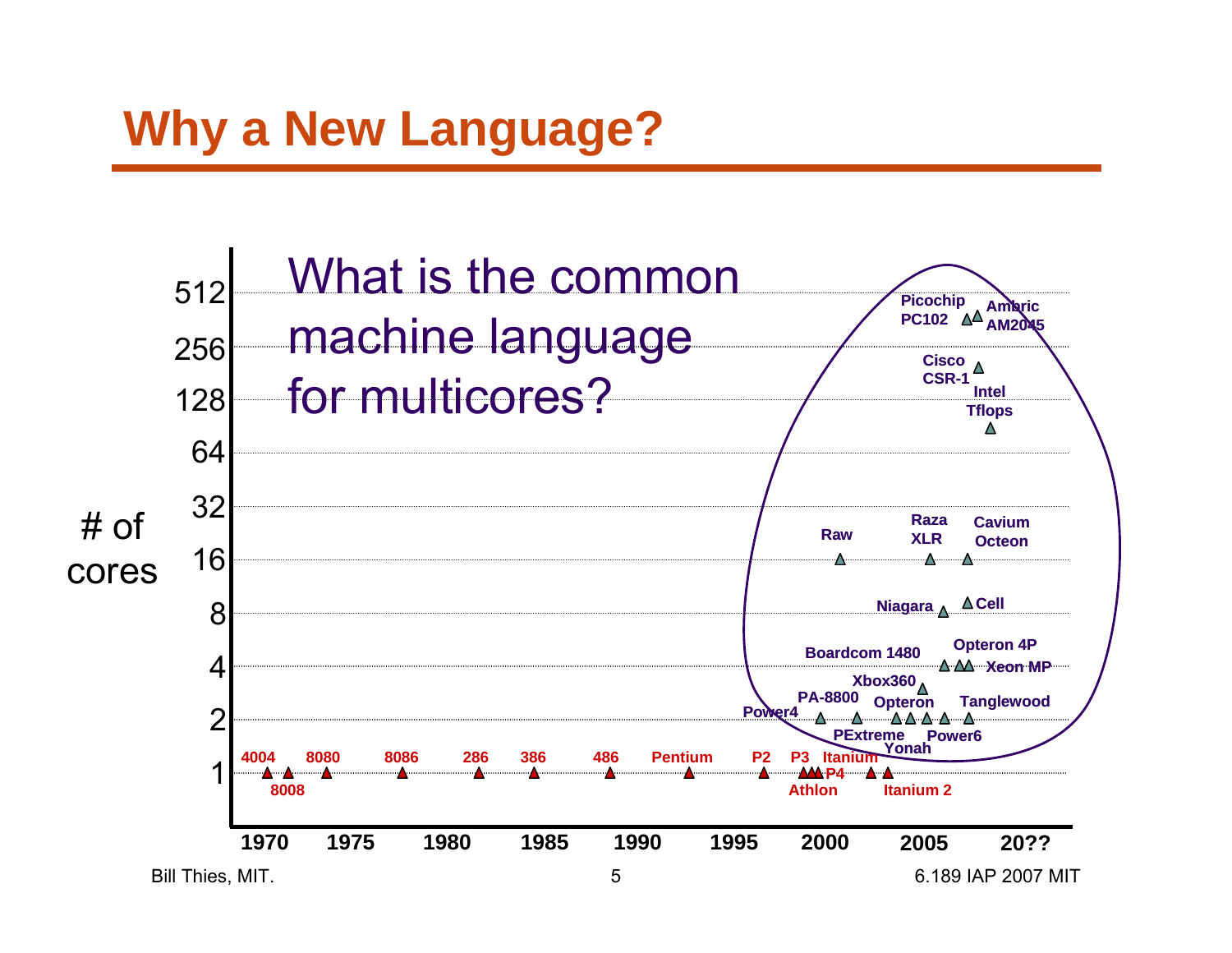# **Common Machine Languages**

#### Uniprocessors:

#### **Common Properties**

Single flow of control

Single memory image

#### **Differences:**

Register File

ISA

Functional Units

von-Neumann languages represent the common properties and abstract away the differences

#### Multicores:

#### **Common Properties**

Multiple flows of control

Multiple local memories

#### **Differences:**

Number and capabilities of cores

Communication Model

Synchronization Model

Need common machine language(s) for multicores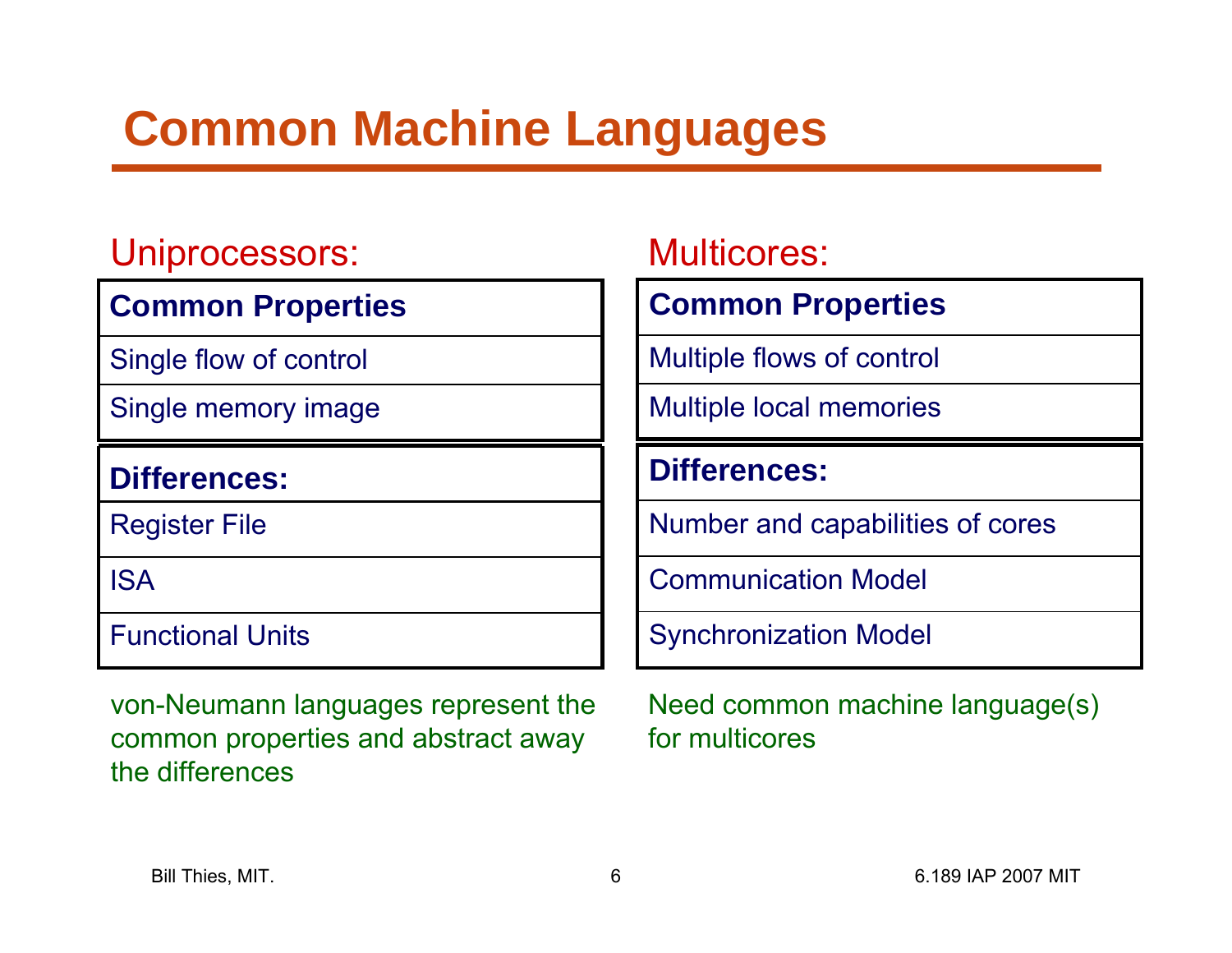# **Streaming as a Common Machine Language**

- For programs based on streams of data
	- Audio, video, DSP, networking, and cryptographic processing kernels
	- Examples: HDTV editing, radar tracking, microphone arrays, cell phone base stations, graphics
- Several attractive properties
	- П Regular and repeating computation
	- **Independent filters** with explicit communication
	- $\blacksquare$  Task, data, and pipeline parallelism  $\blacksquare$  Adder

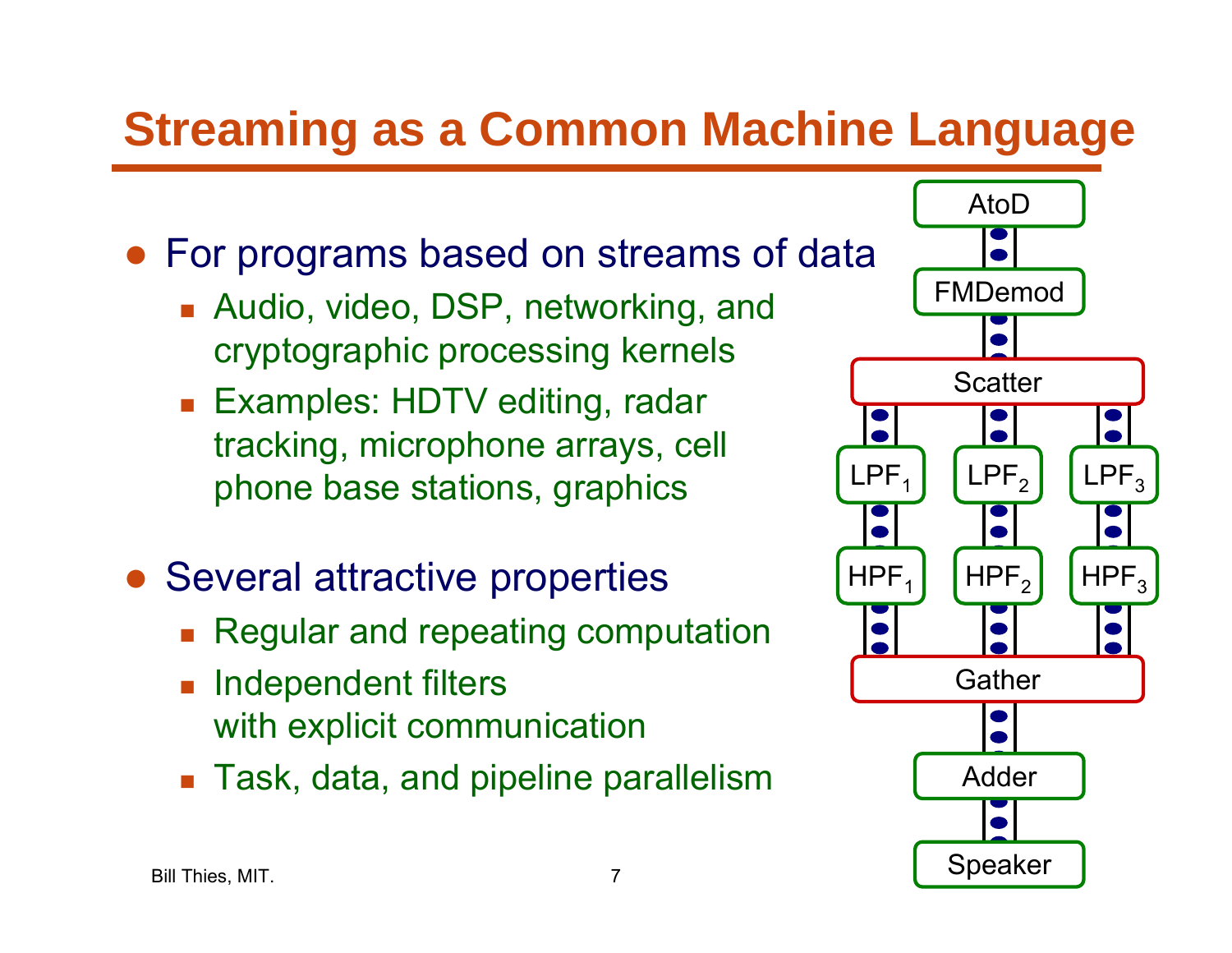# **Streaming Models of Computation**

- $\bullet$  Many different ways to represent streaming
	- П Do senders/receivers block?
	- П How much buffering is allowed on channels?
	- П Is computation deterministic?
	- П Can you avoid deadlock?
- ● Three common models:
	- 1. Kahn Process Networks
	- 2. Synchronous Dataflow
	- 3. Communicating Sequential Processes

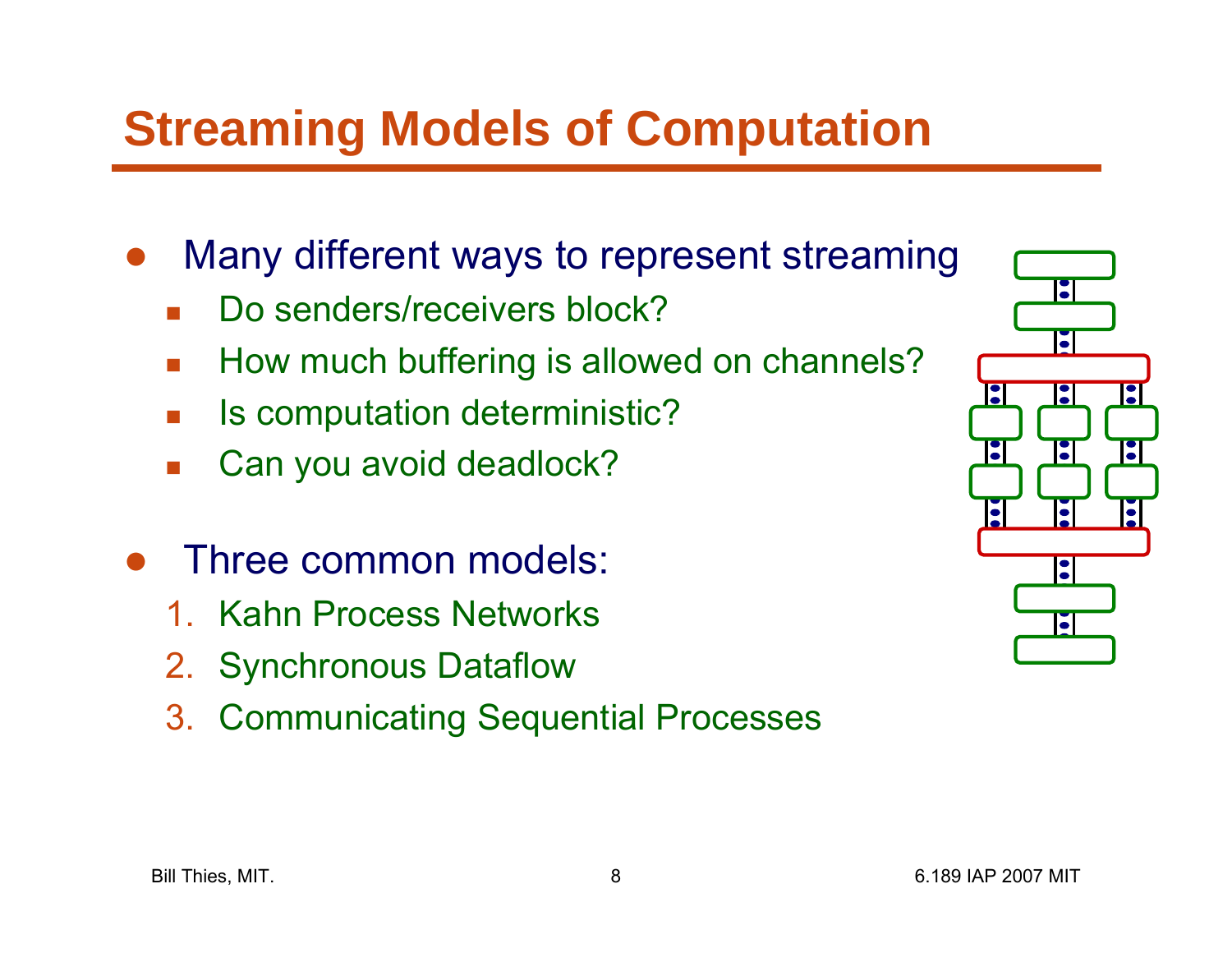# **Streaming Models of Computation**

|                                                                     | <b>Communication</b><br><b>Pattern</b>        | <b>Buffering</b>            | <b>Notes</b>                                             |
|---------------------------------------------------------------------|-----------------------------------------------|-----------------------------|----------------------------------------------------------|
| <b>Kahn process</b>                                                 | Data-dependent,                               | Conceptually                | - UNIX pipes                                             |
| networks (KPN)                                                      | but deterministic                             | unbounded                   | - Ambric (startup)                                       |
| <b>Synchronous</b>                                                  | <b>Static</b>                                 | <b>Fixed by</b>             | - Static scheduling                                      |
| dataflow (SDF)                                                      |                                               | compiler                    | - Deadlock freedom                                       |
| <b>Communicating</b><br><b>Sequential</b><br><b>Processes (CSP)</b> | Data-dependent,<br>allows non-<br>determinism | <b>None</b><br>(Rendesvouz) | - Rich synchronization<br>primitives<br>- Occam language |



*space of program behaviors*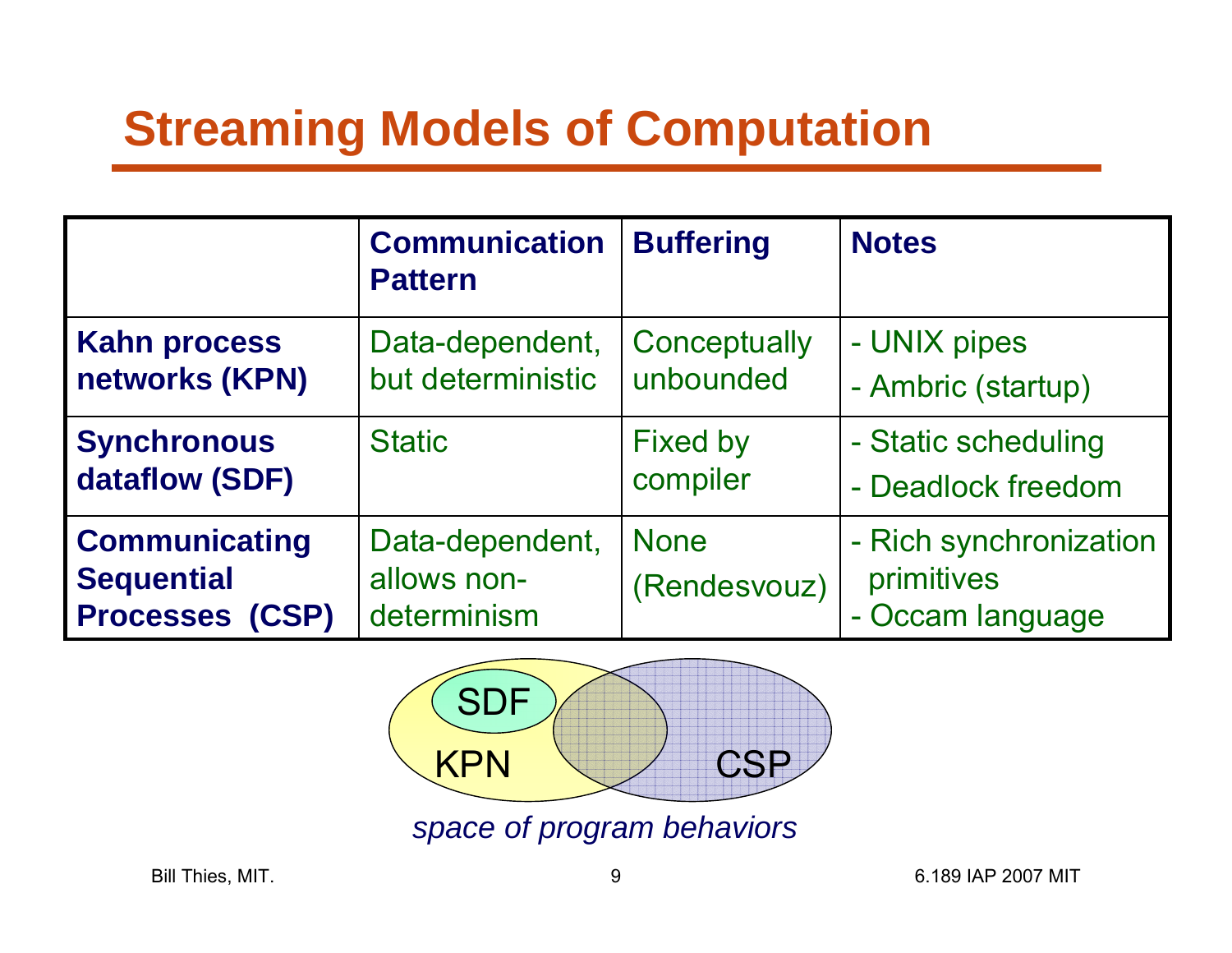# **The StreamIt Language**

- $\bullet$  A high-level, architecture-independent language for streaming applications
	- П Improves programmer productivity (vs. Java, C)
	- $\mathcal{C}^{\mathcal{A}}$ Offers scalable performance on multicores
- $\bullet$  Based on synchronous dataflow, with dynamic extensions
	- П Compiler determines execution order of filters
	- П Many aggressive optimizations possible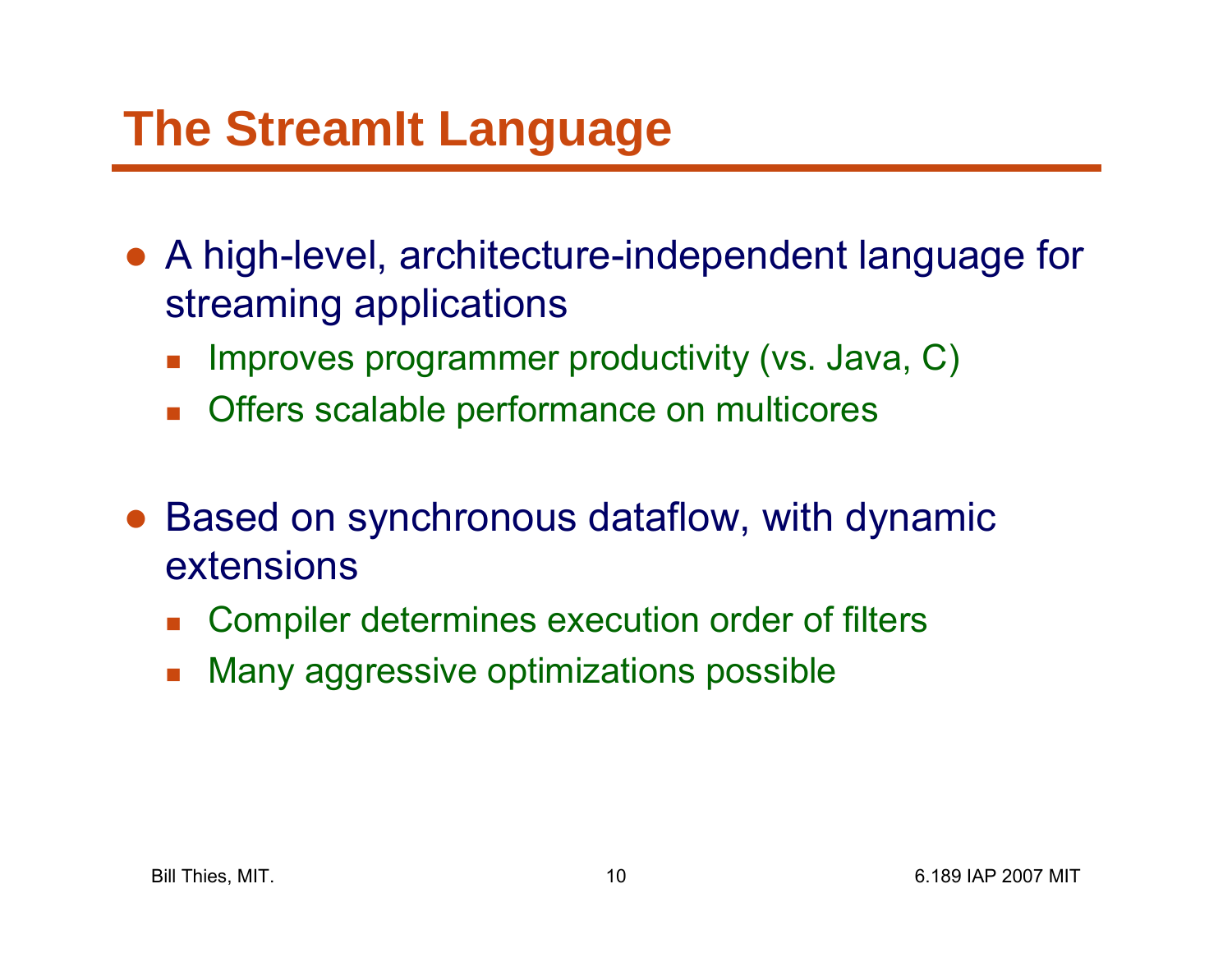# **The StreamIt Project**

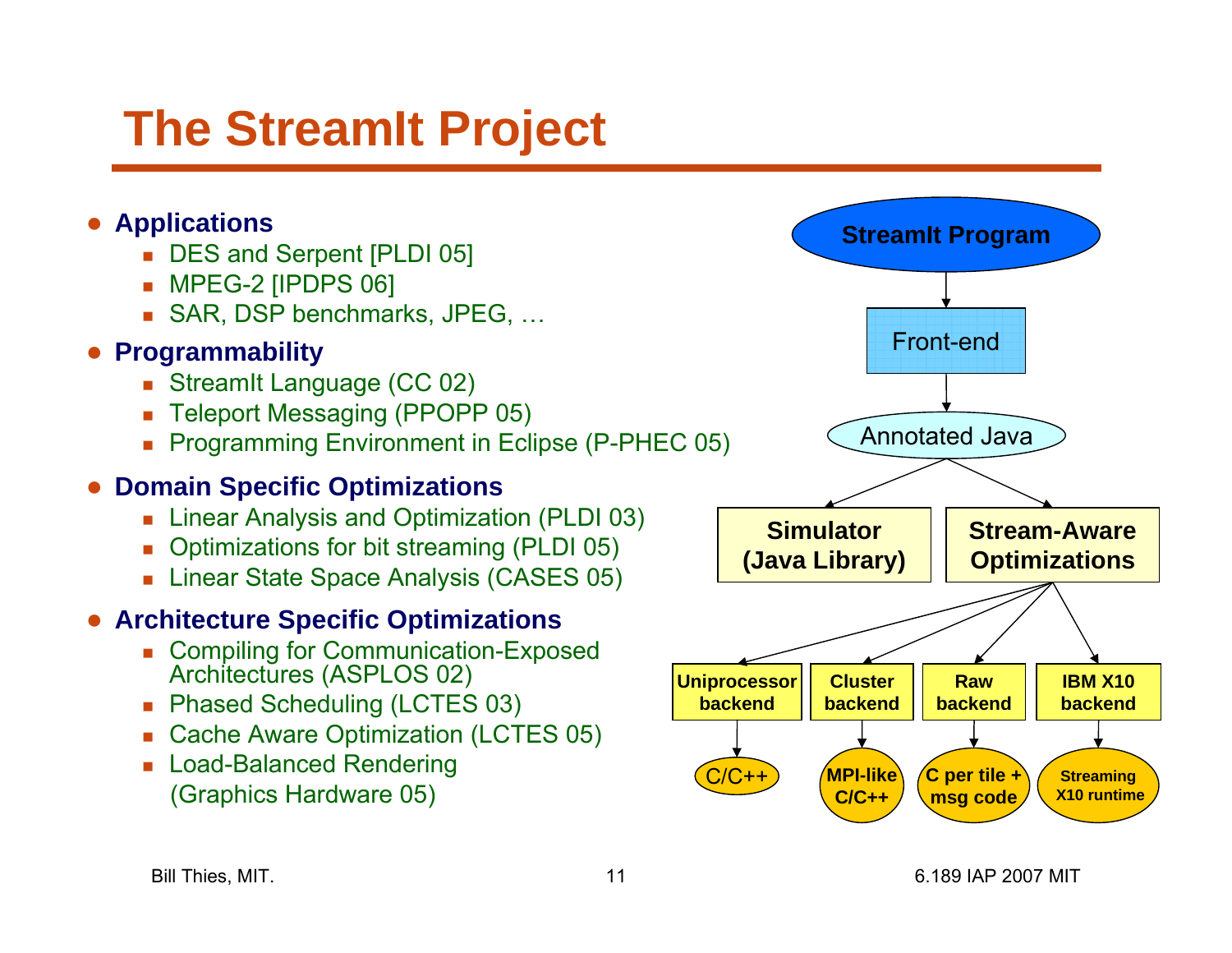# **Example: A Simple Counter**

```
void->void pipeline Counter() {
   add IntSource();
   add IntPrinter();
```

```
void->int filter IntSource() {
   int x;
   init { x = 0; }
   work push 1 { push (x++); }
}
```

```
int->void filter IntPrinter() {
  work pop 1 { print(pop()); }
}
```


```
% strc Counter.str –o counter% ./counter –i 40
123
```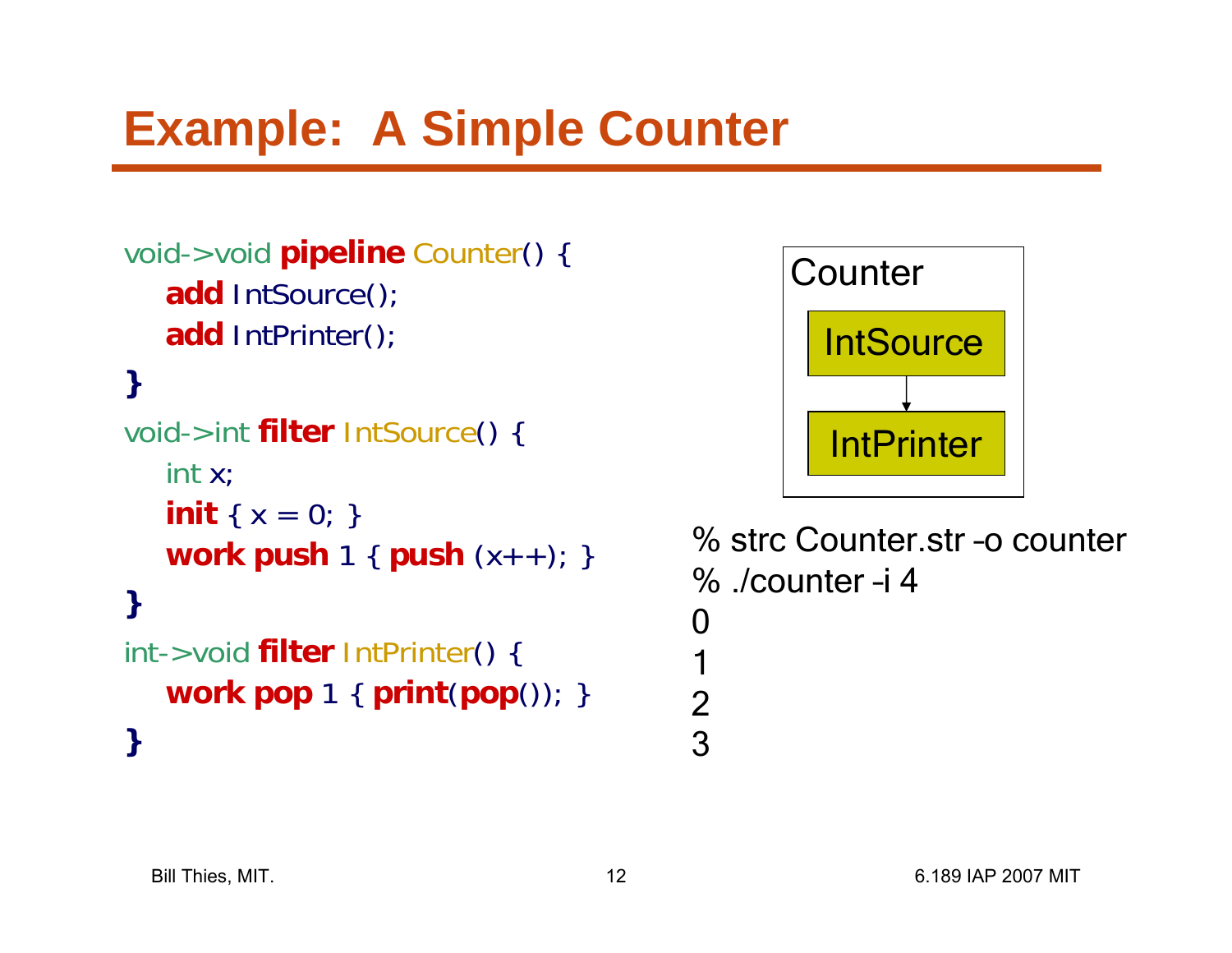# **Representing Streams**

● Conventional wisdom: streams are graphs

- $\mathcal{L}_{\mathcal{A}}$ Graphs have no simple textual representation
- **Graphs are difficult to analyze and optimize**
- Insight: stream programs have structure



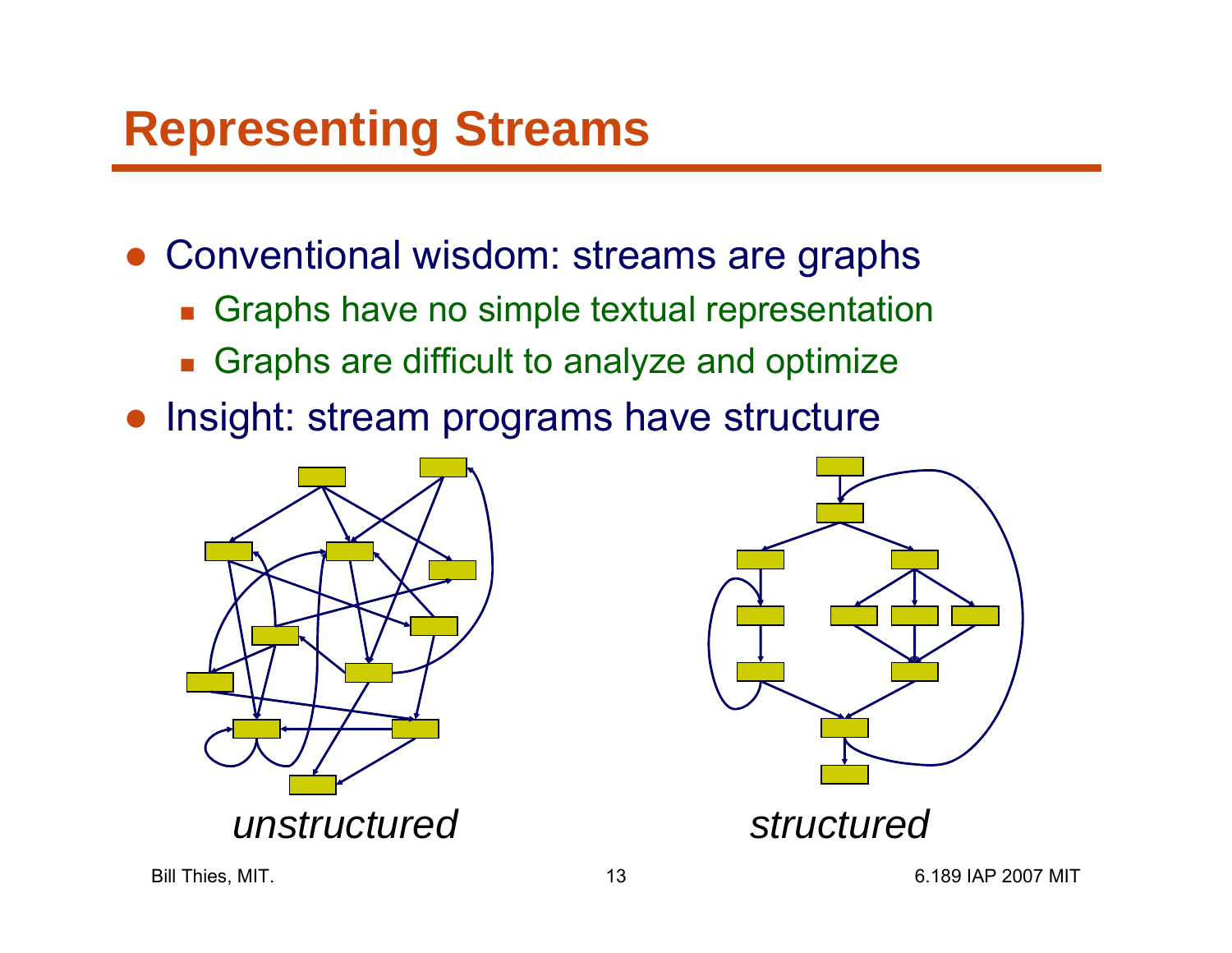### **Structured Streams**



#### **feedback loop**



- ● Each structure is singleinput, single-output
- ● Hierarchical and composable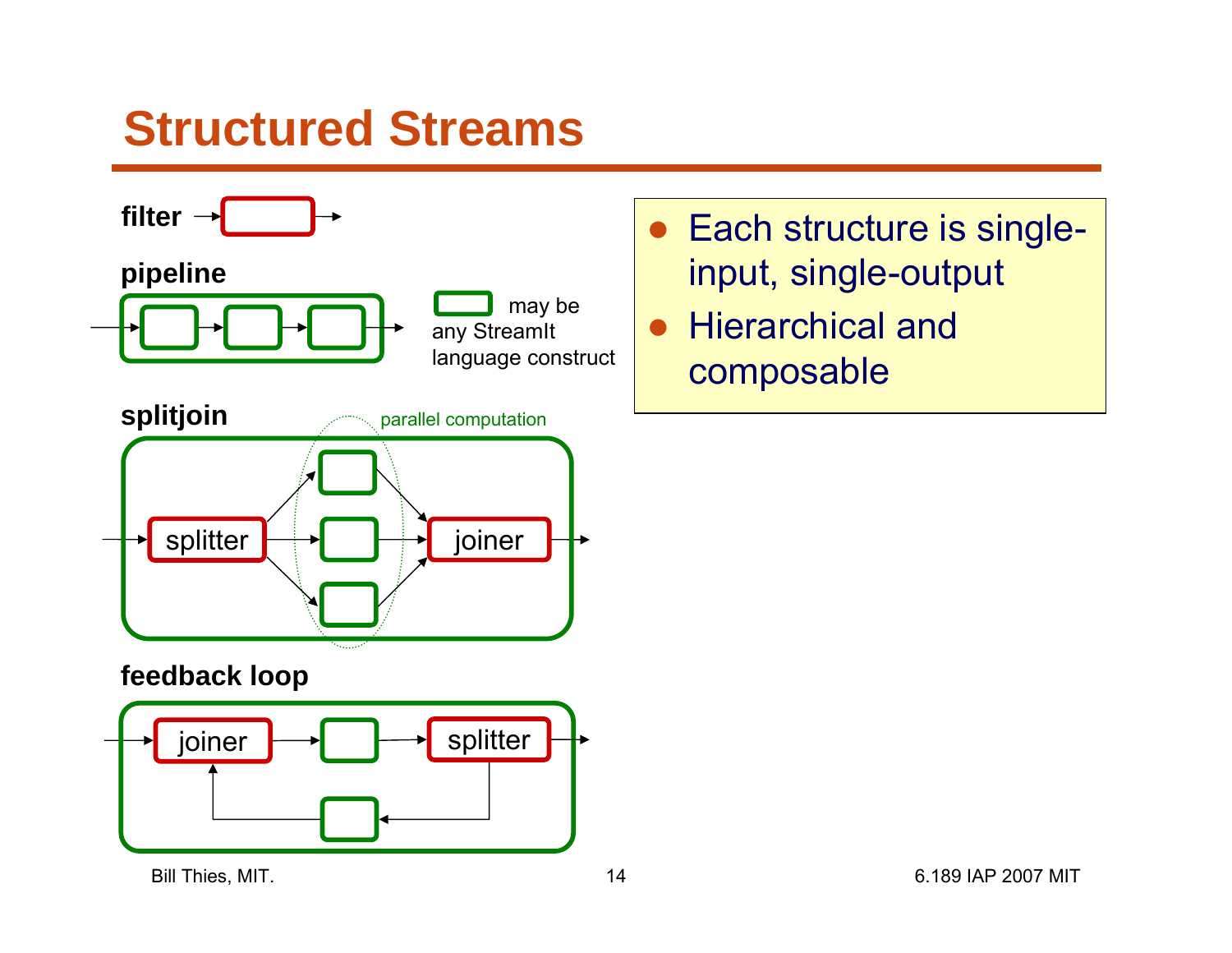# **Filter Example: Low Pass Filter**

float->float **filter** LowPassFilter (int N, float freq) { float[N] weights;

```
init 
{
  weights = calWeights(freq);
}
```

```
work peek N push 
1 pop 1 {
```

```
float result = 0;
   for
(int i=0; i<weights.length; i++) {
     result += weights[i] * peek(i);
   }
  push(result);
  pop();
}
```
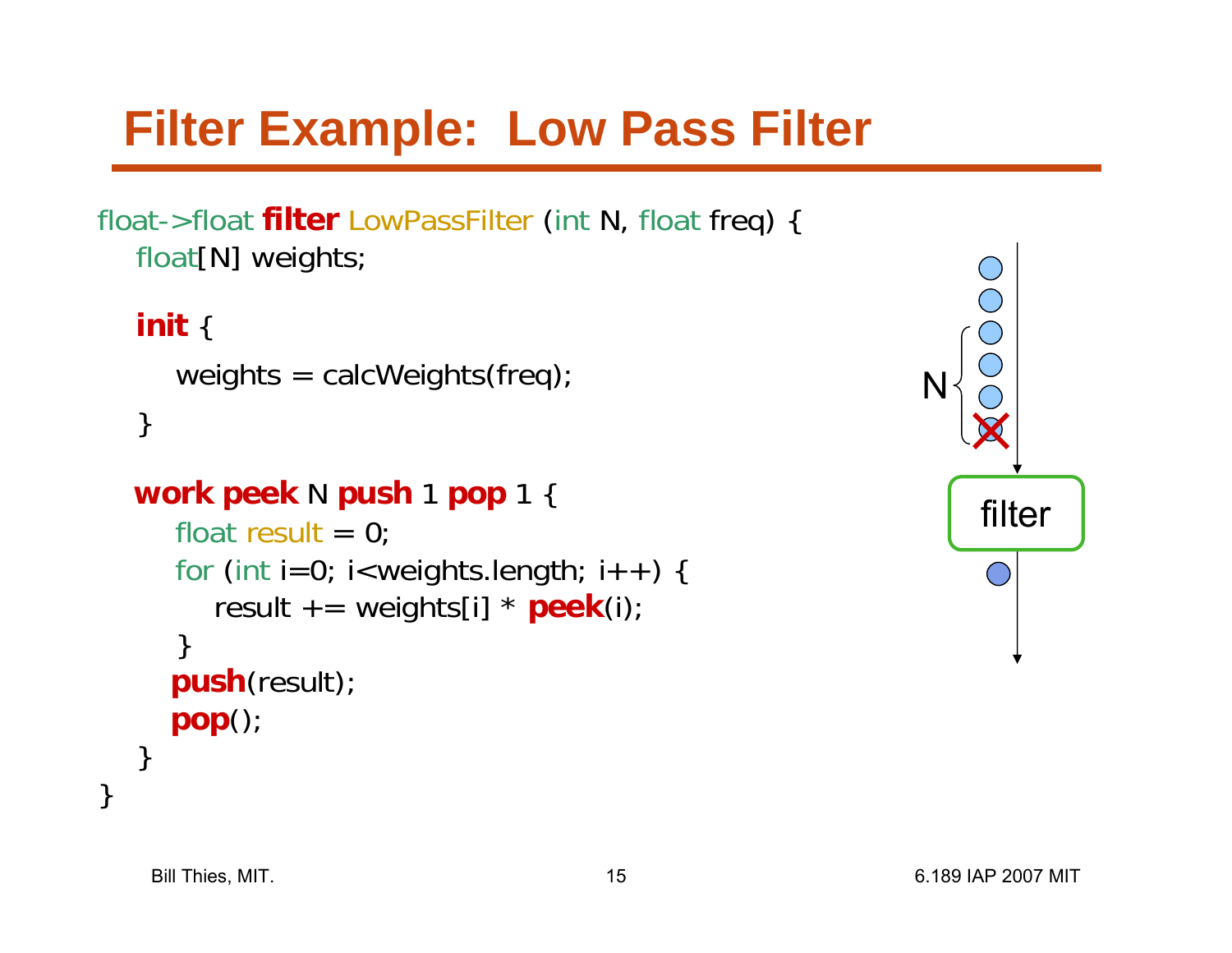# **Low Pass Filter in C**

```
void FIR(
  int* src, 
  int* dest, 
  int* srcIndex, 
  int* destIndex, 
  int srcBufferSize,
```

```
int destBufferSize,
int N) \{
```
- FIR functionality obscured by buffer management details
- Programmer must commit to a particular buffer implementation strategy

```
float result = 0.0;
for (int i = 0; i < N; i++) {
 result += weights[i] * src[(*srcIndex + i) % srcBufferSize];
}
dest[*destIndex] = result;
*srcIndex = (*srcIndex + 1) % srcBufferSize;
*destIndex = (*destIndex + 1) % destBufferSize;
```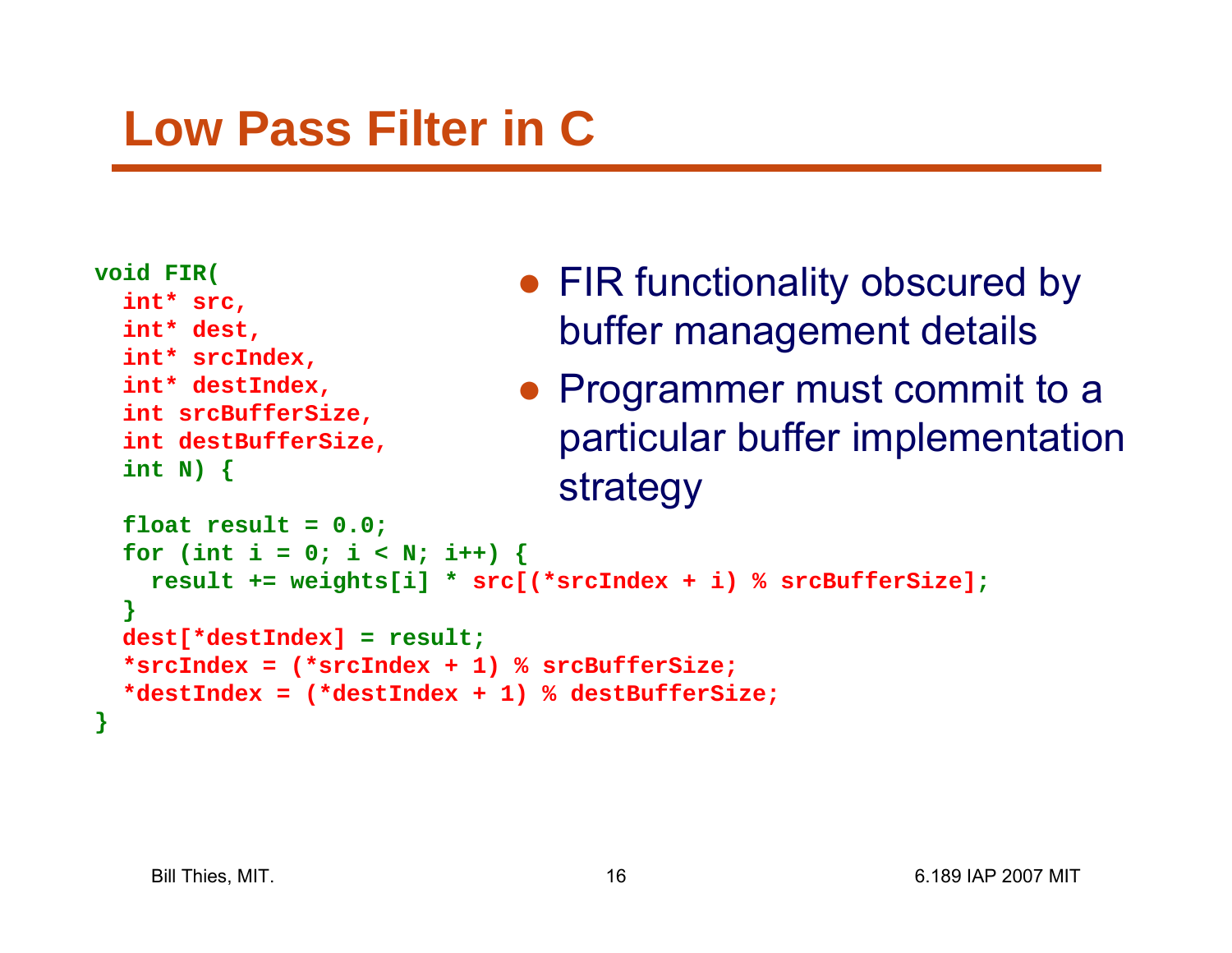# **Pipeline Example: Band Pass Filter**

float→float **pipeline** BandPassFilter (int N,

float low, float high) {

**add** LowPassFilter(N, low); **add** HighPassFilter(N, high);

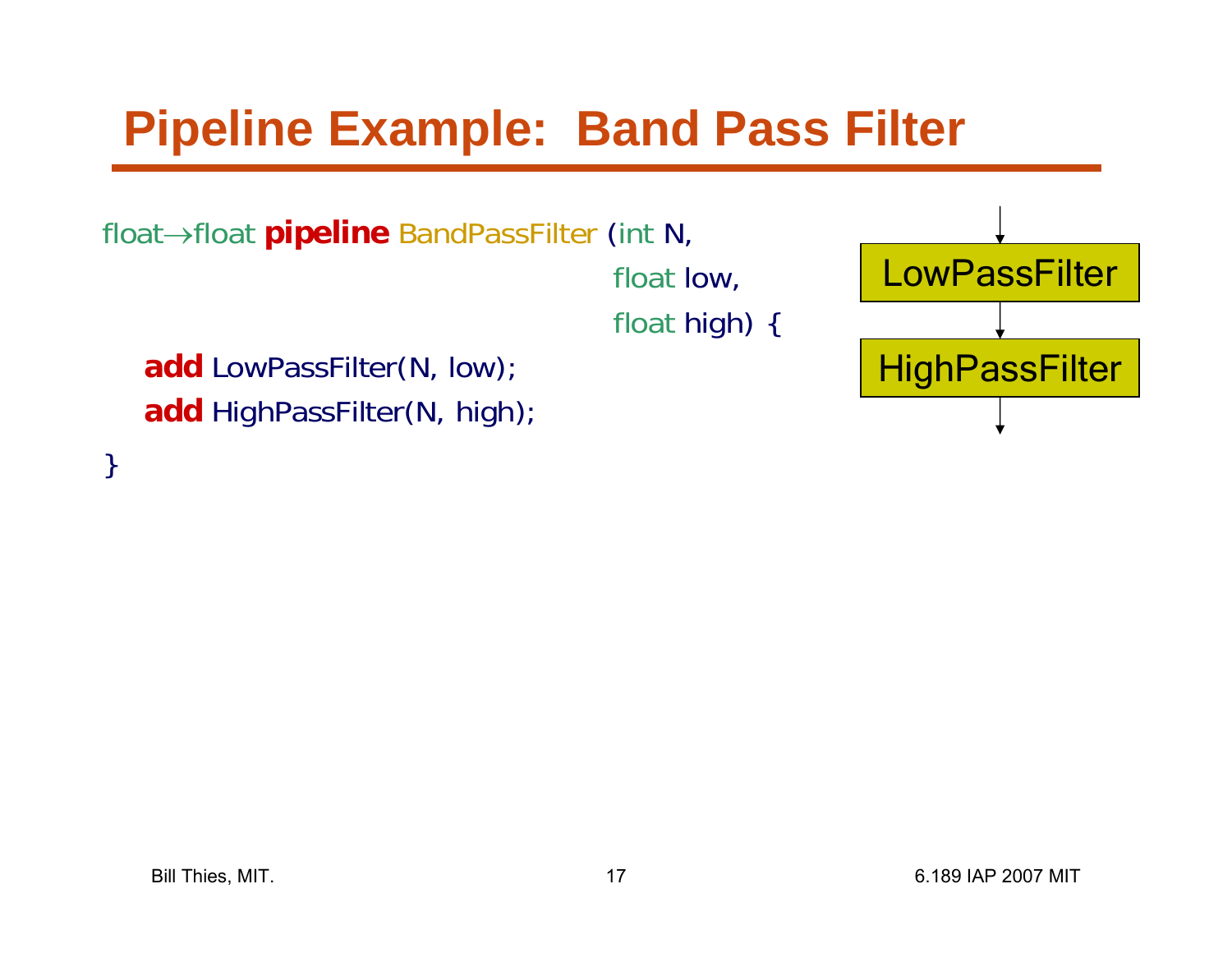# **SplitJoin Example: Equalizer**

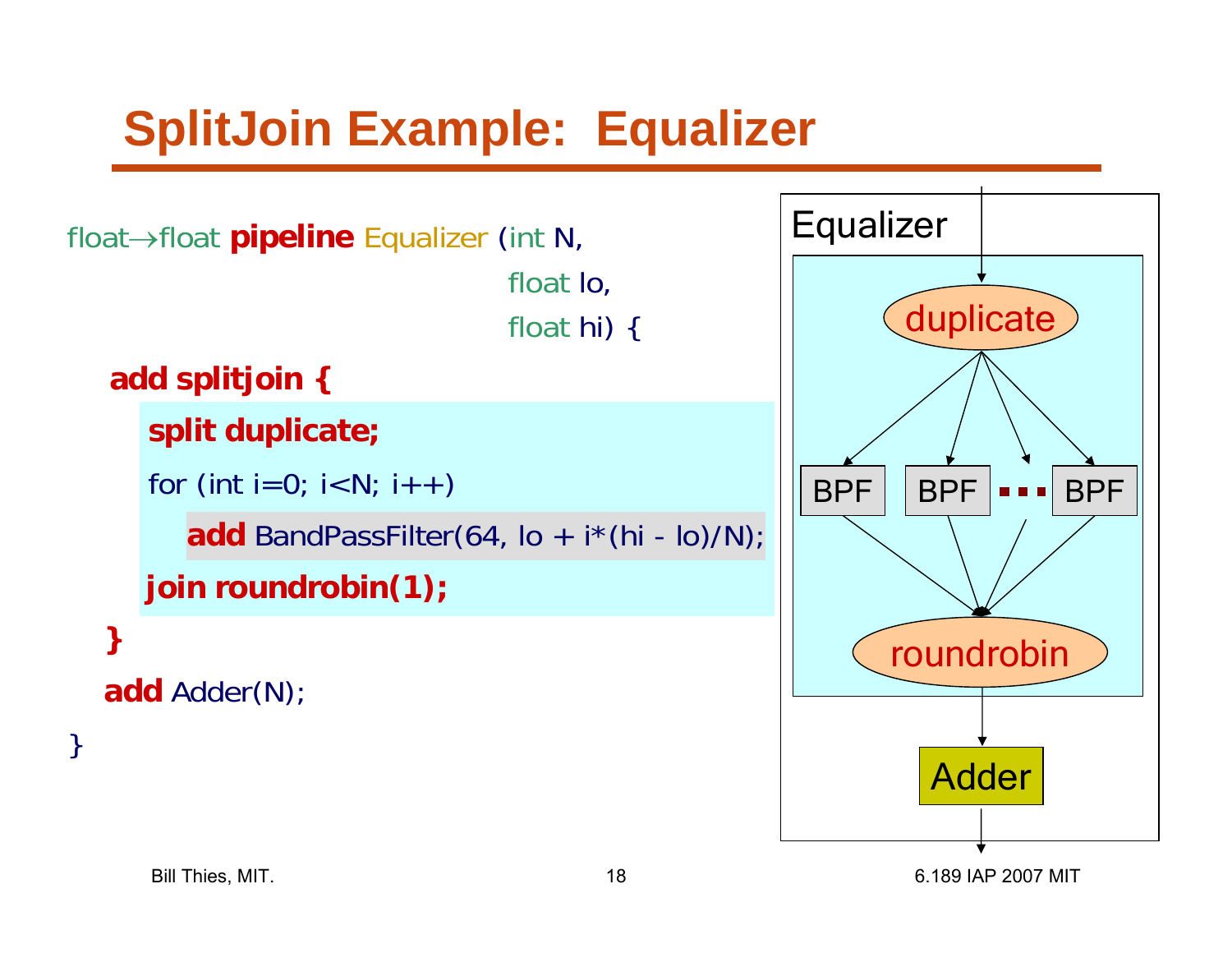# **Building Larger Programs: FMRadio**

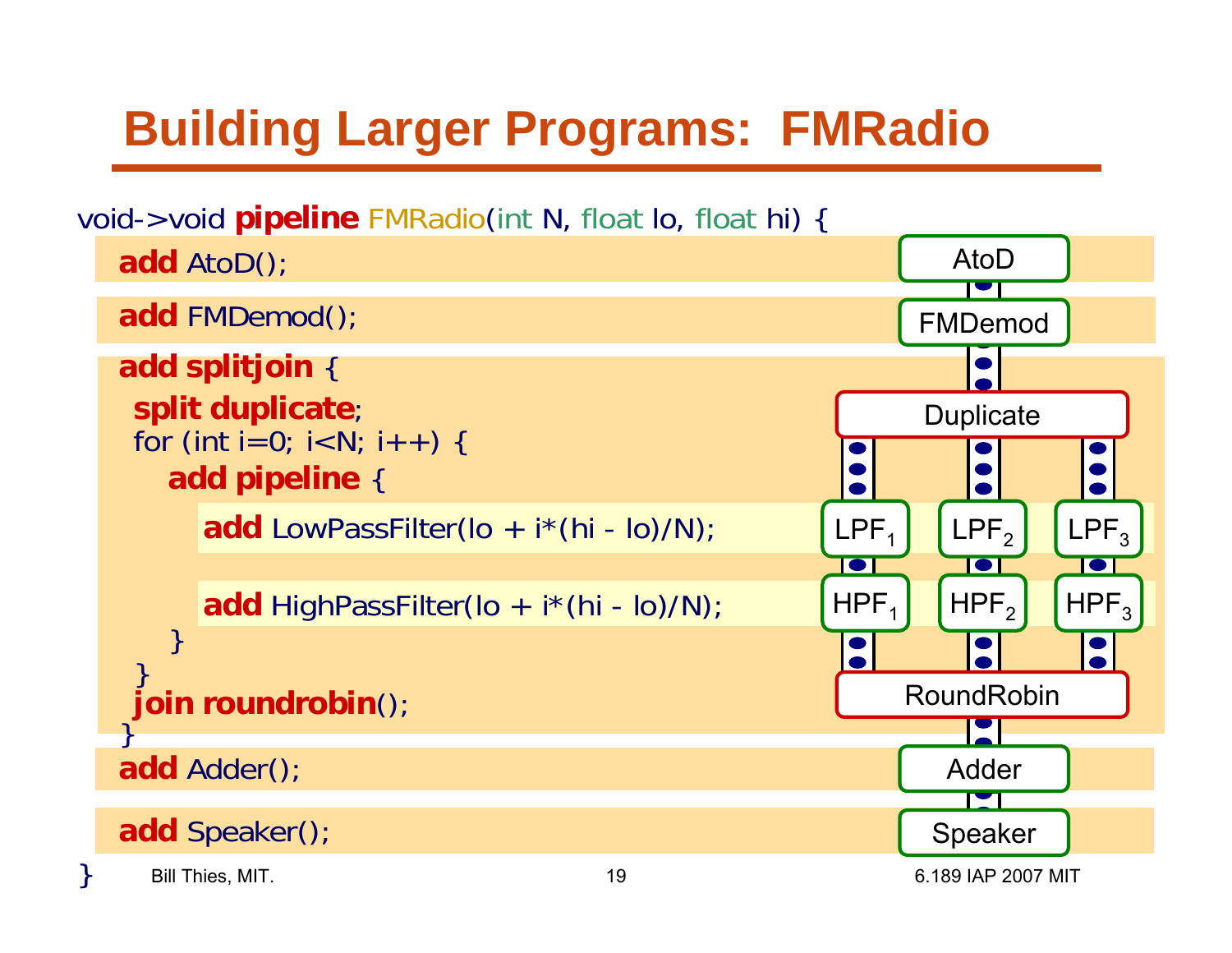"Some programs are elegant, some are exquisite, some are sparkling. My claim is that it is possible to write *grand* programs, *noble* programs, truly *magnificient* ones!" Don Knuth, ACM Turing Award Lecture

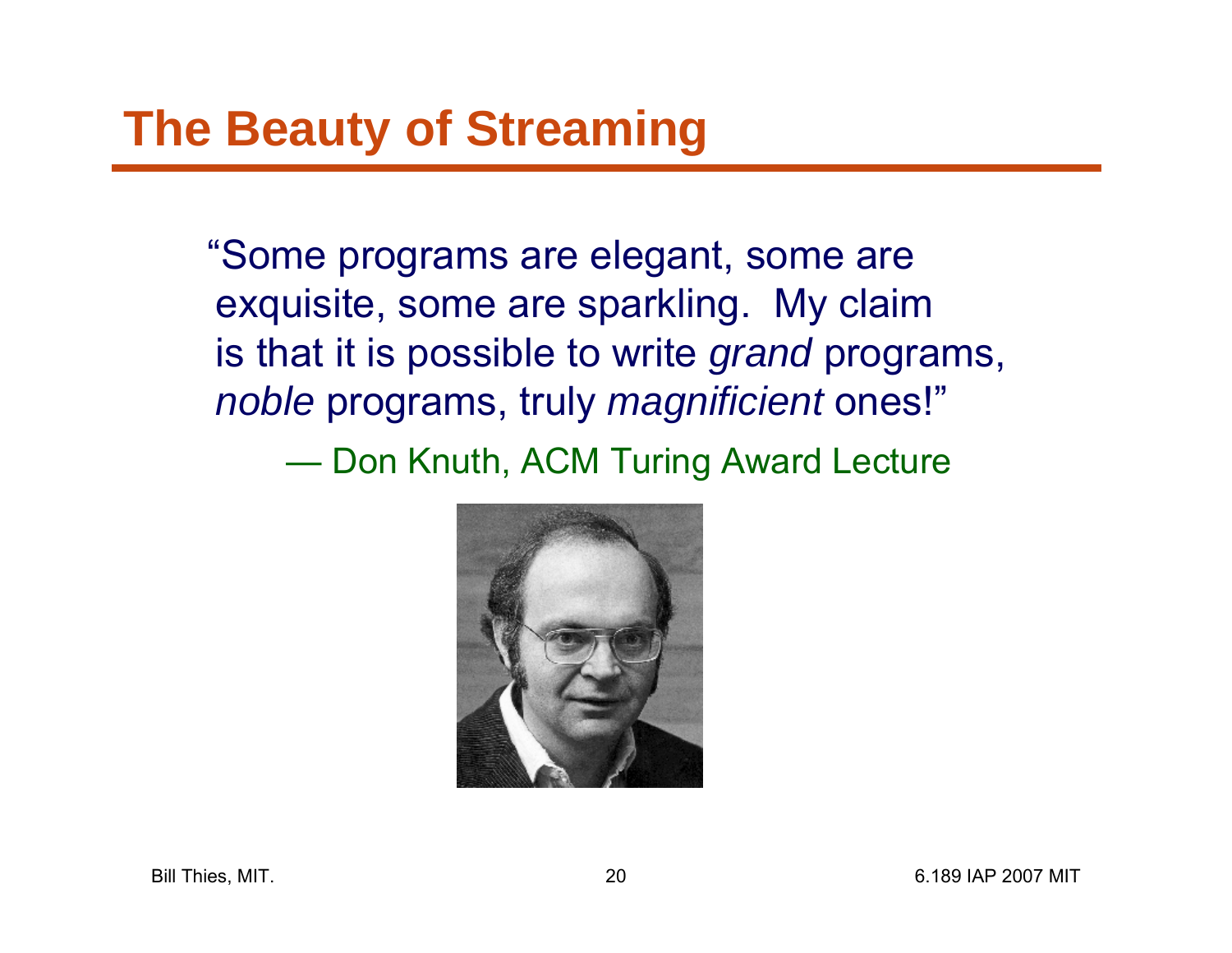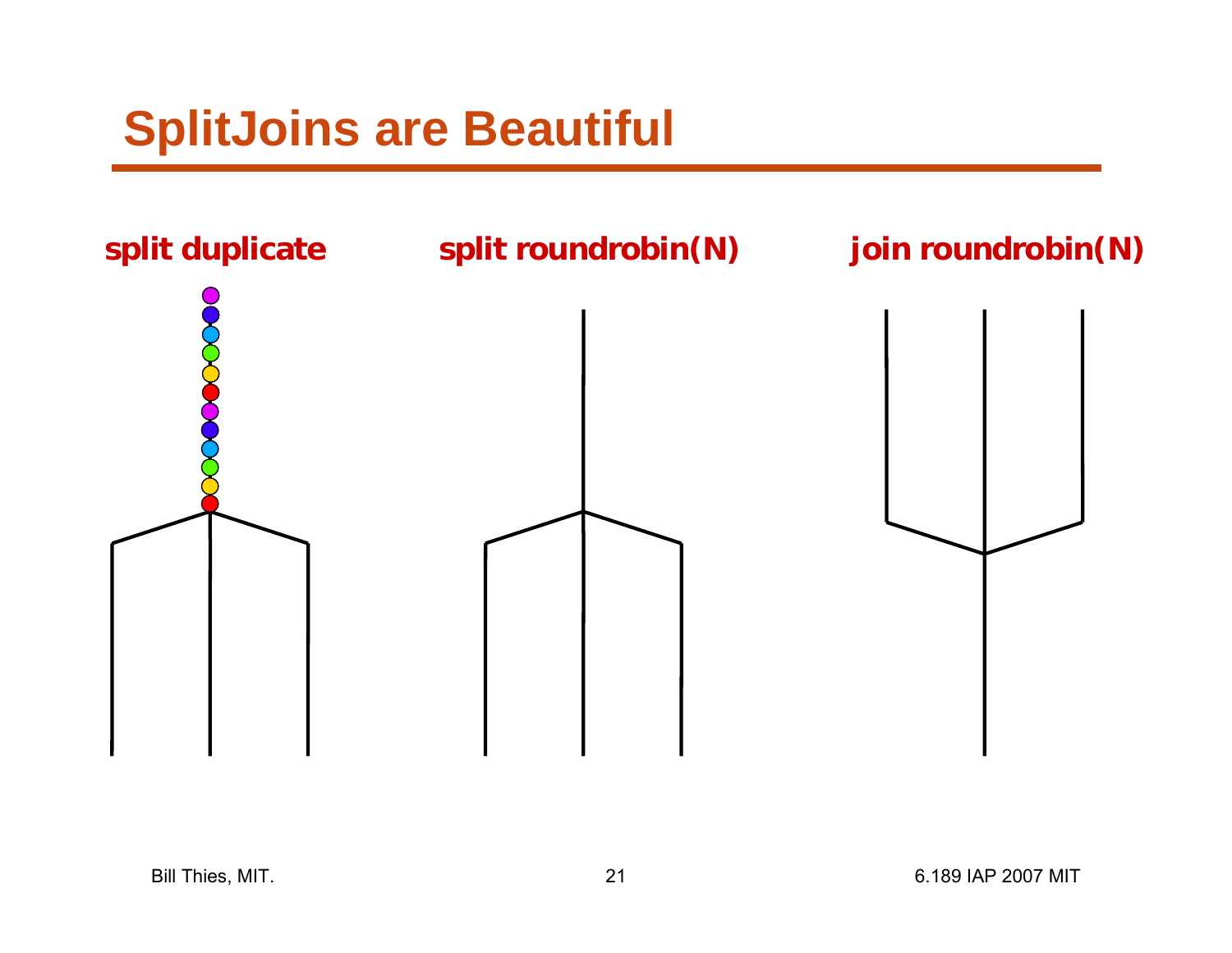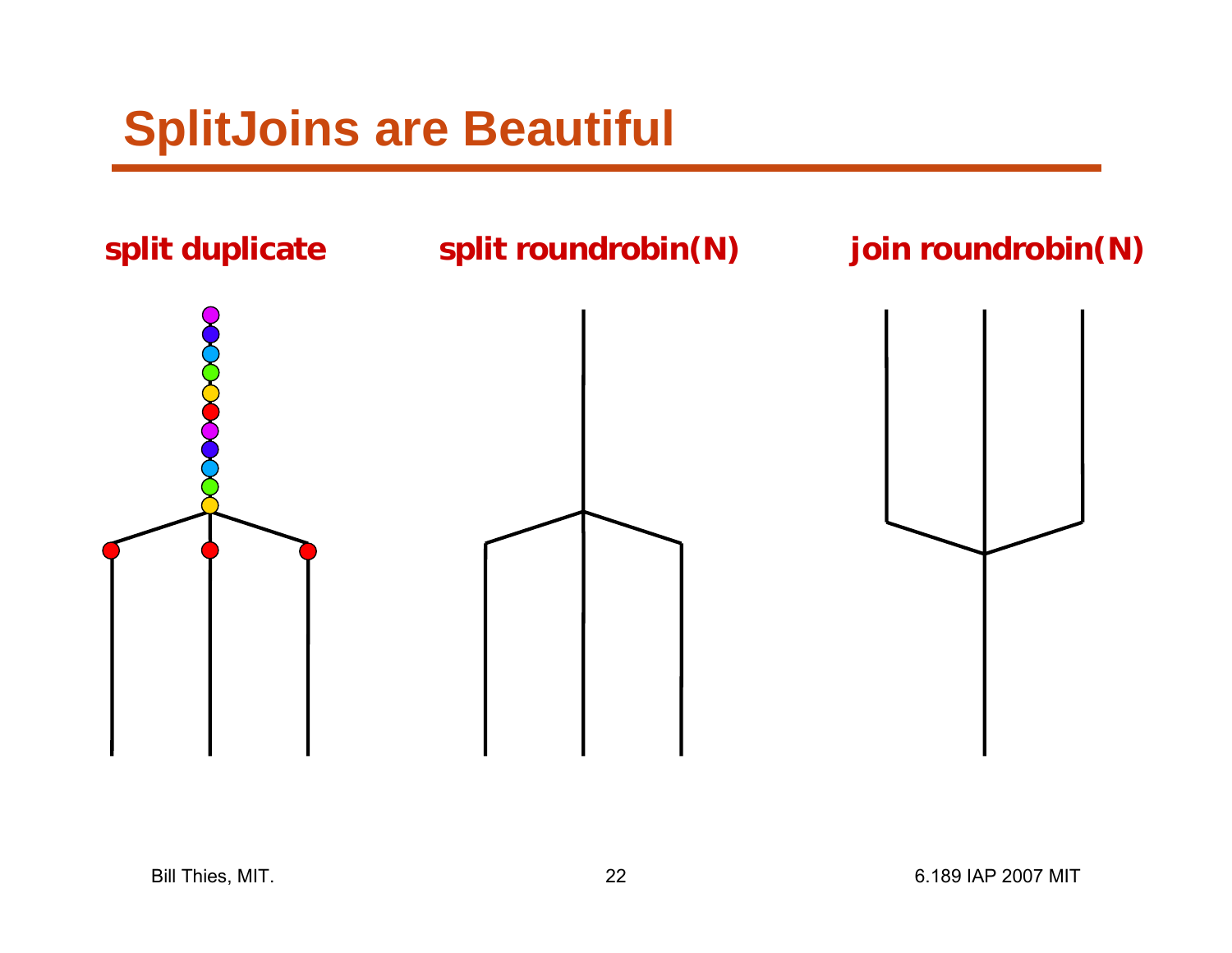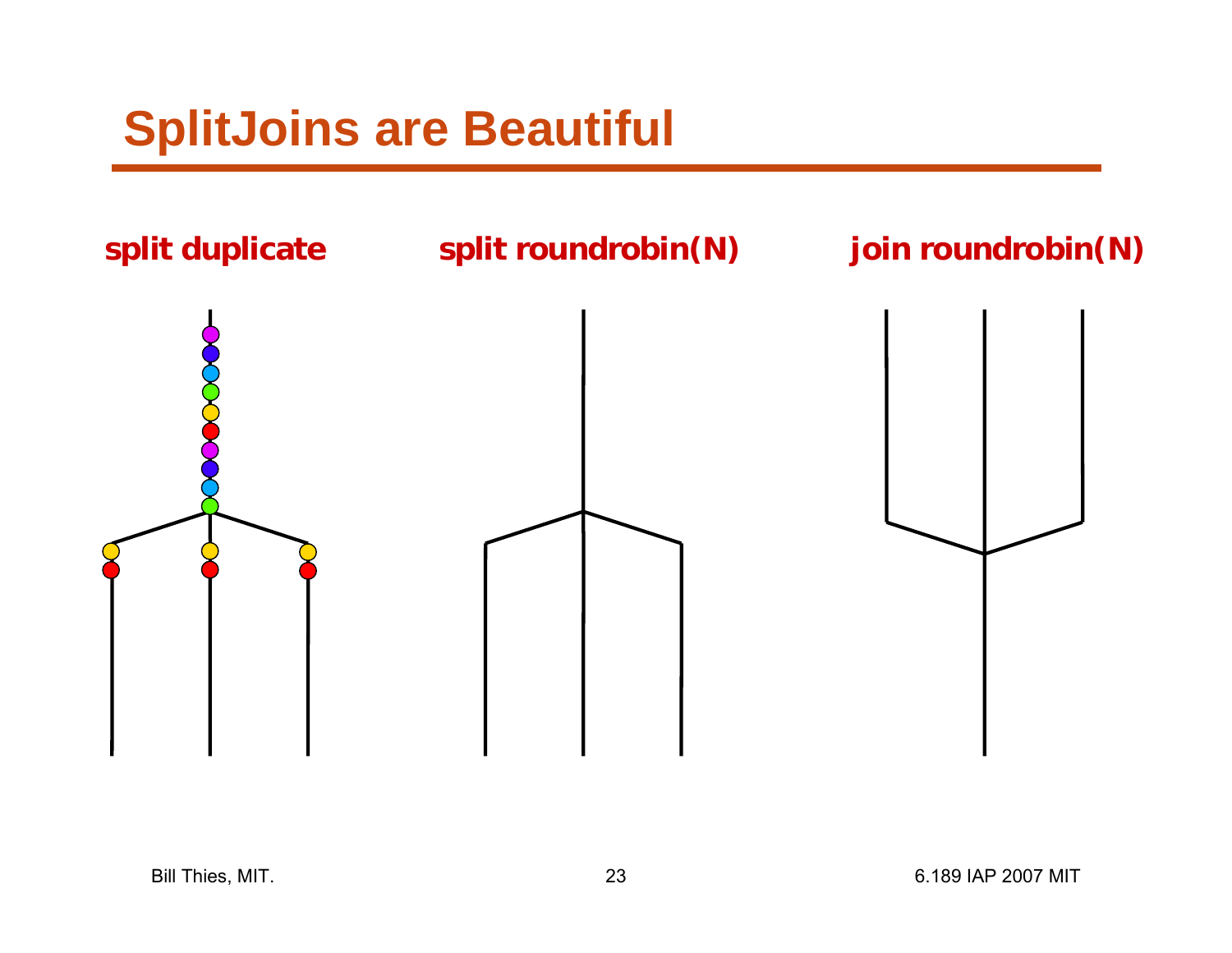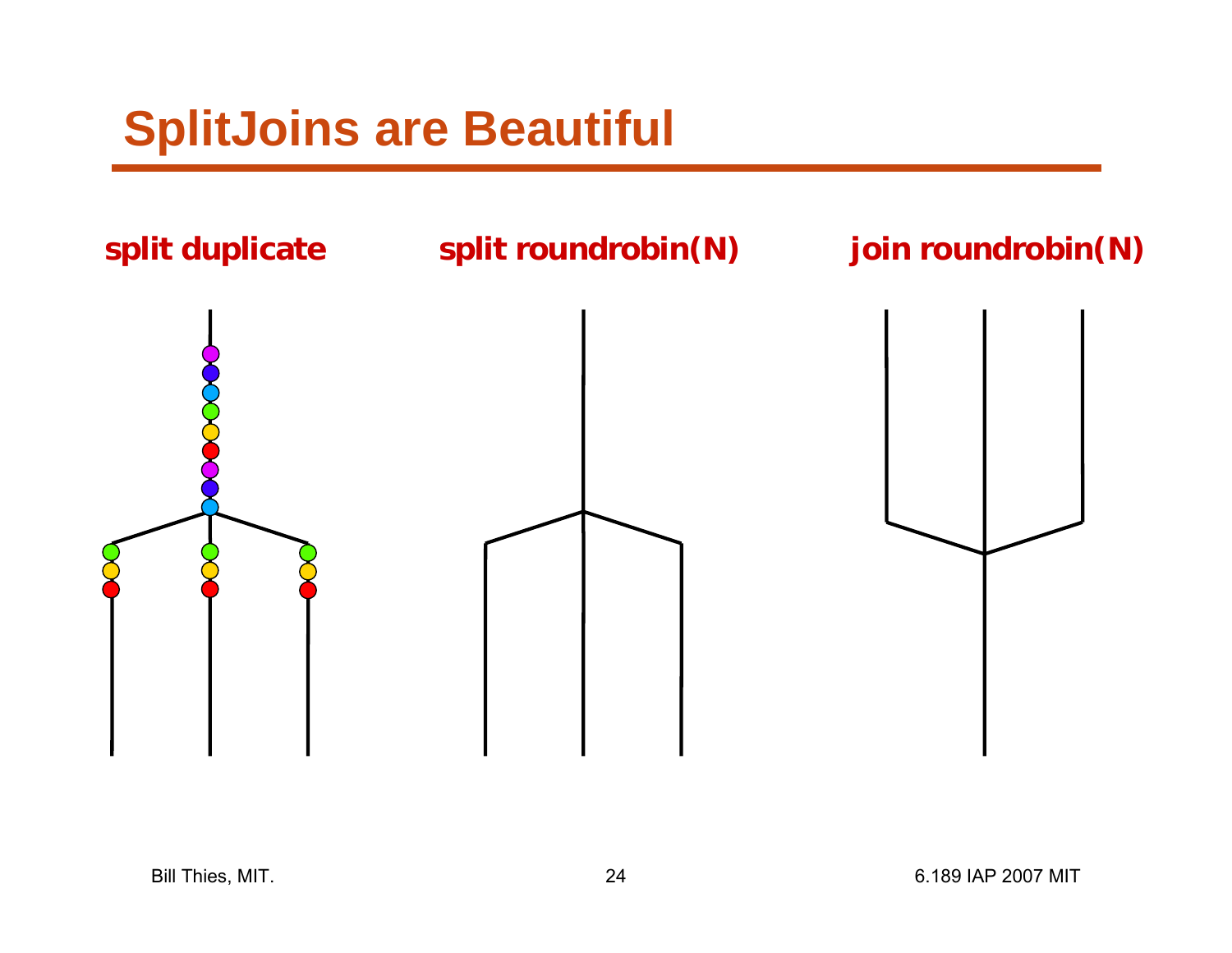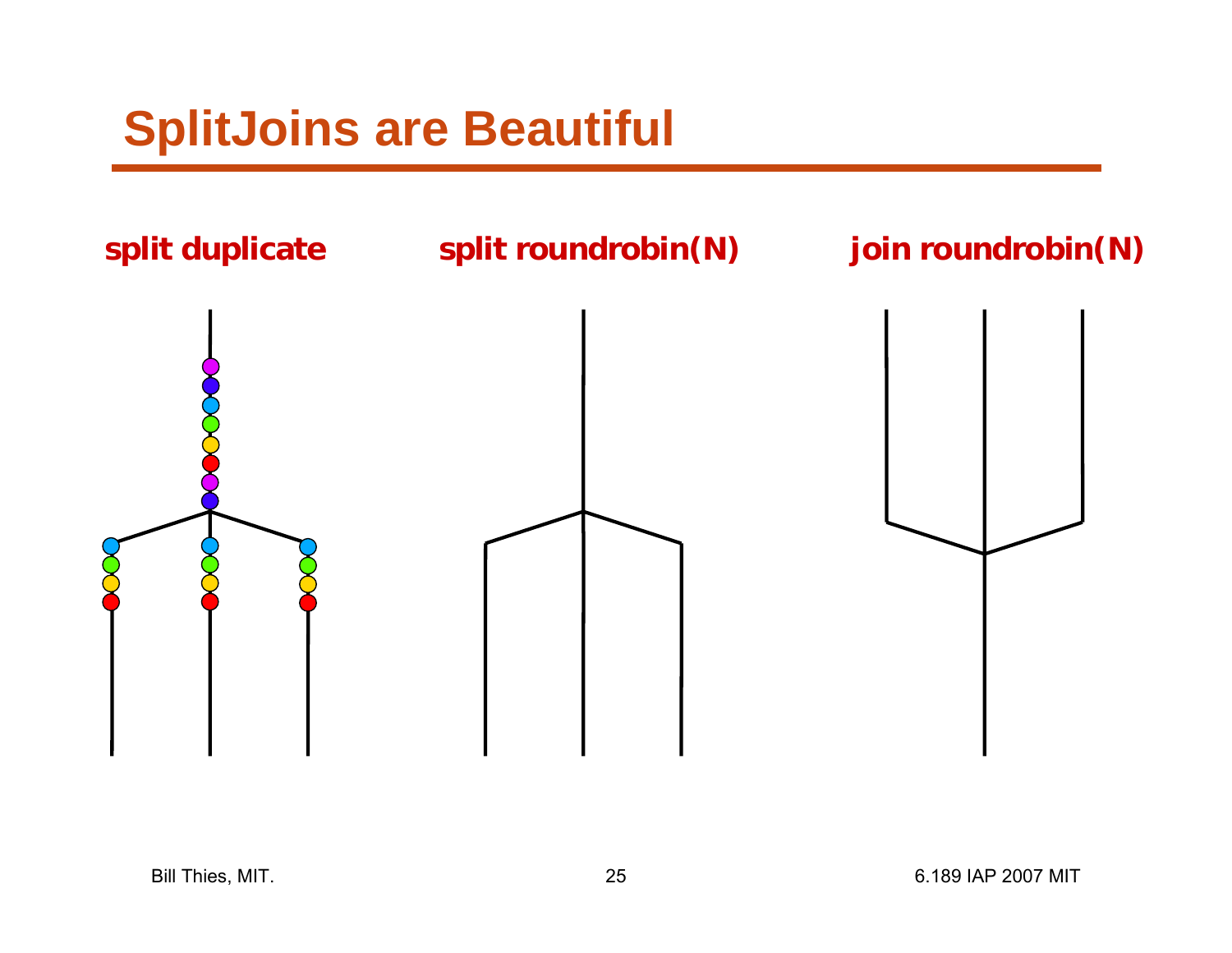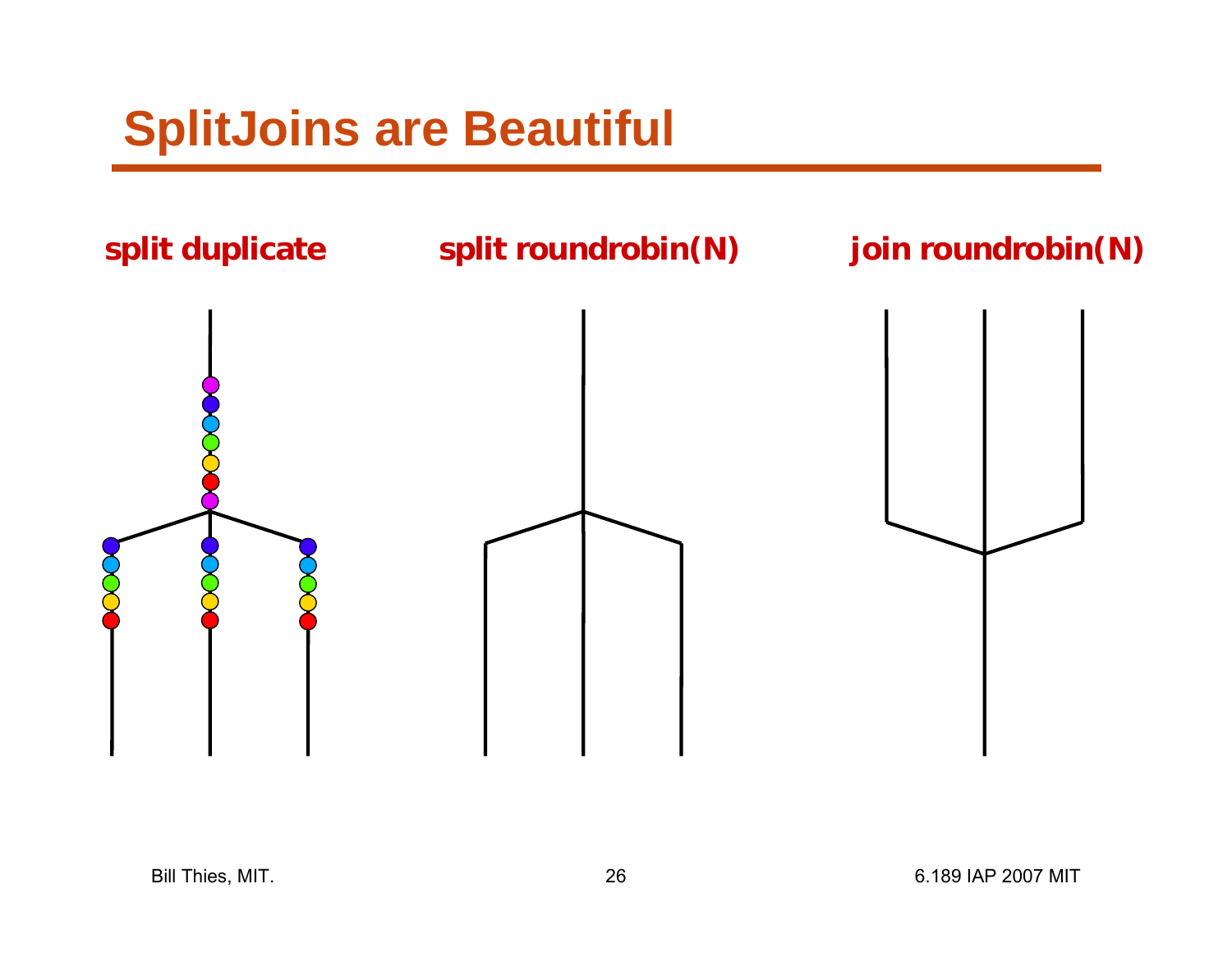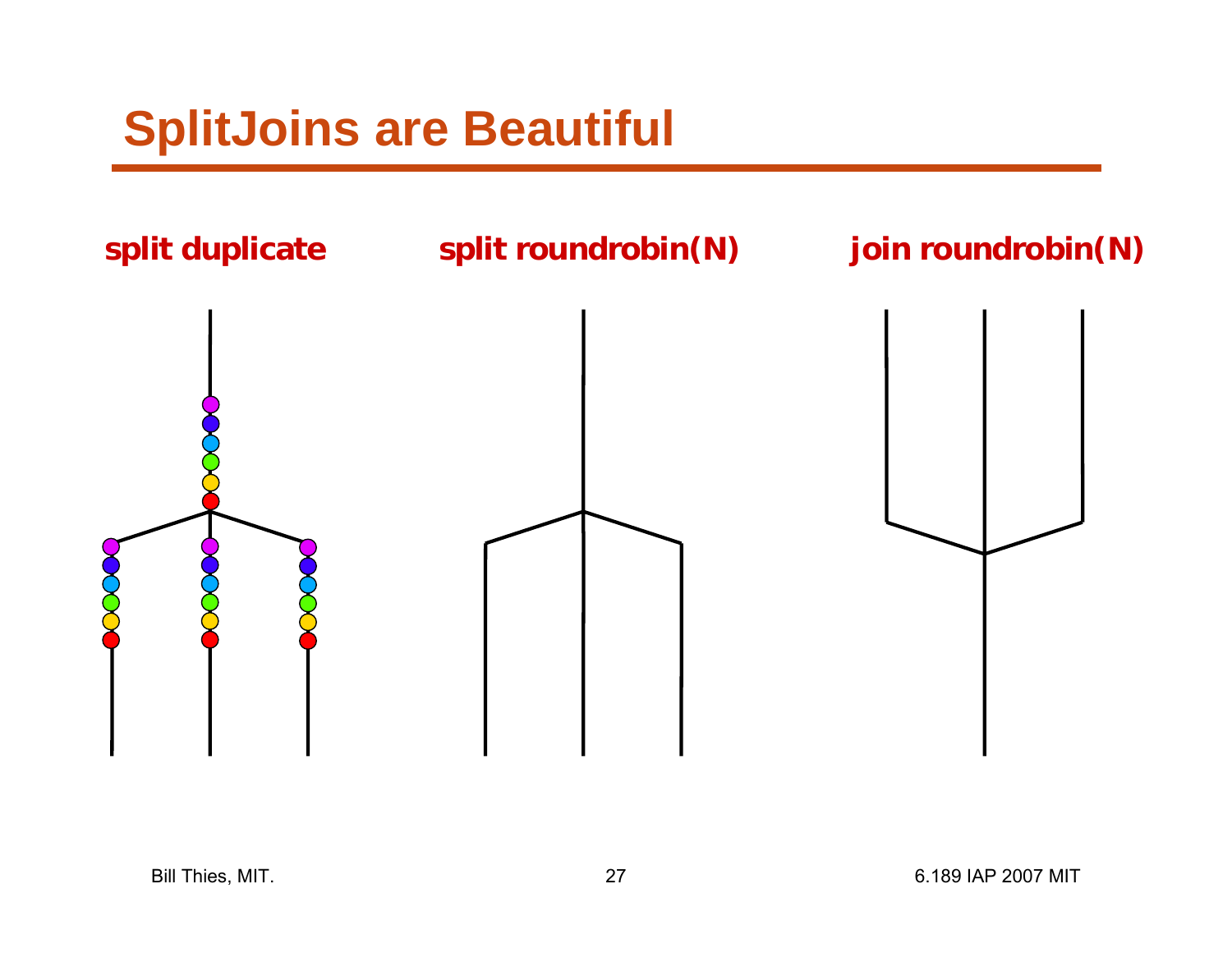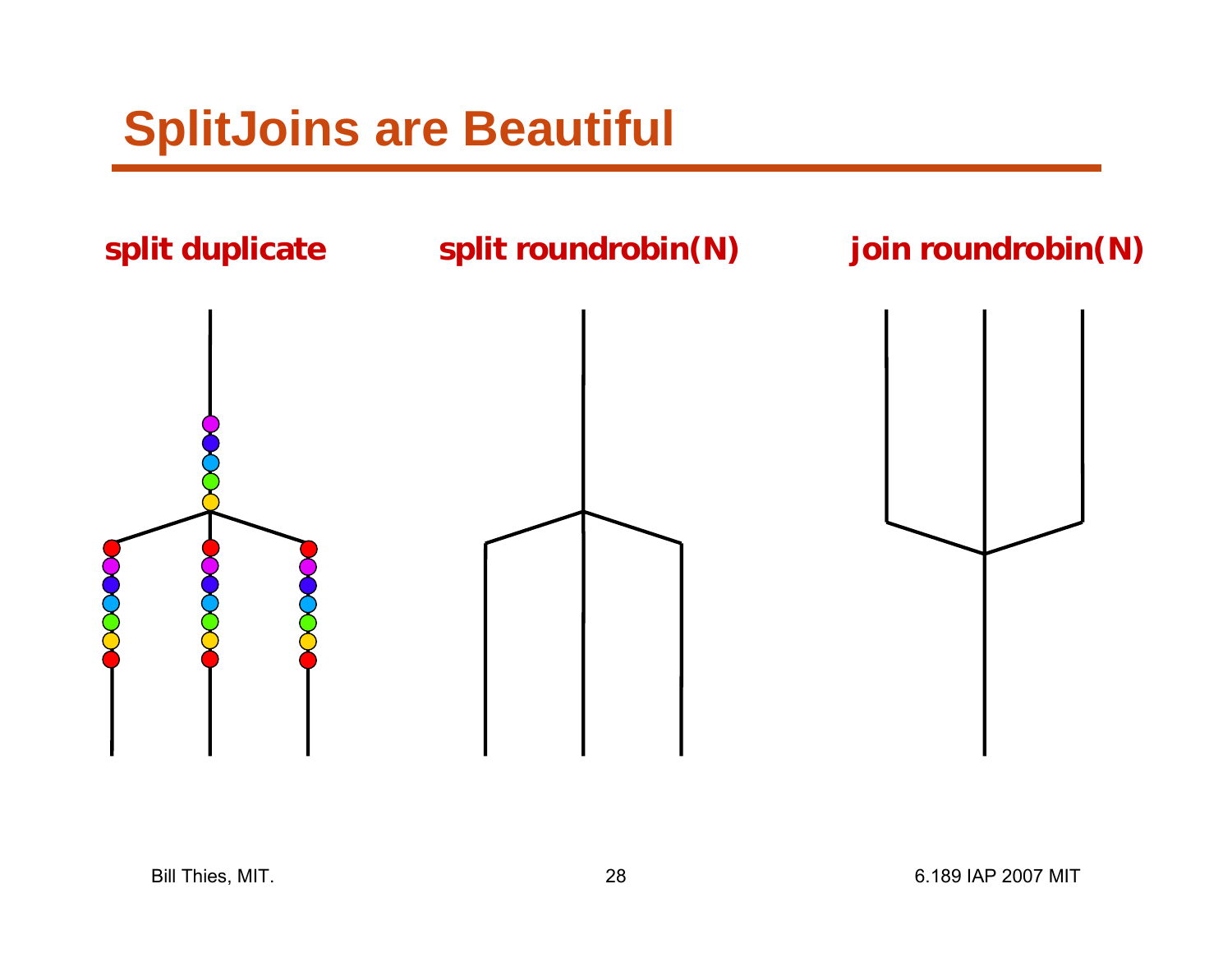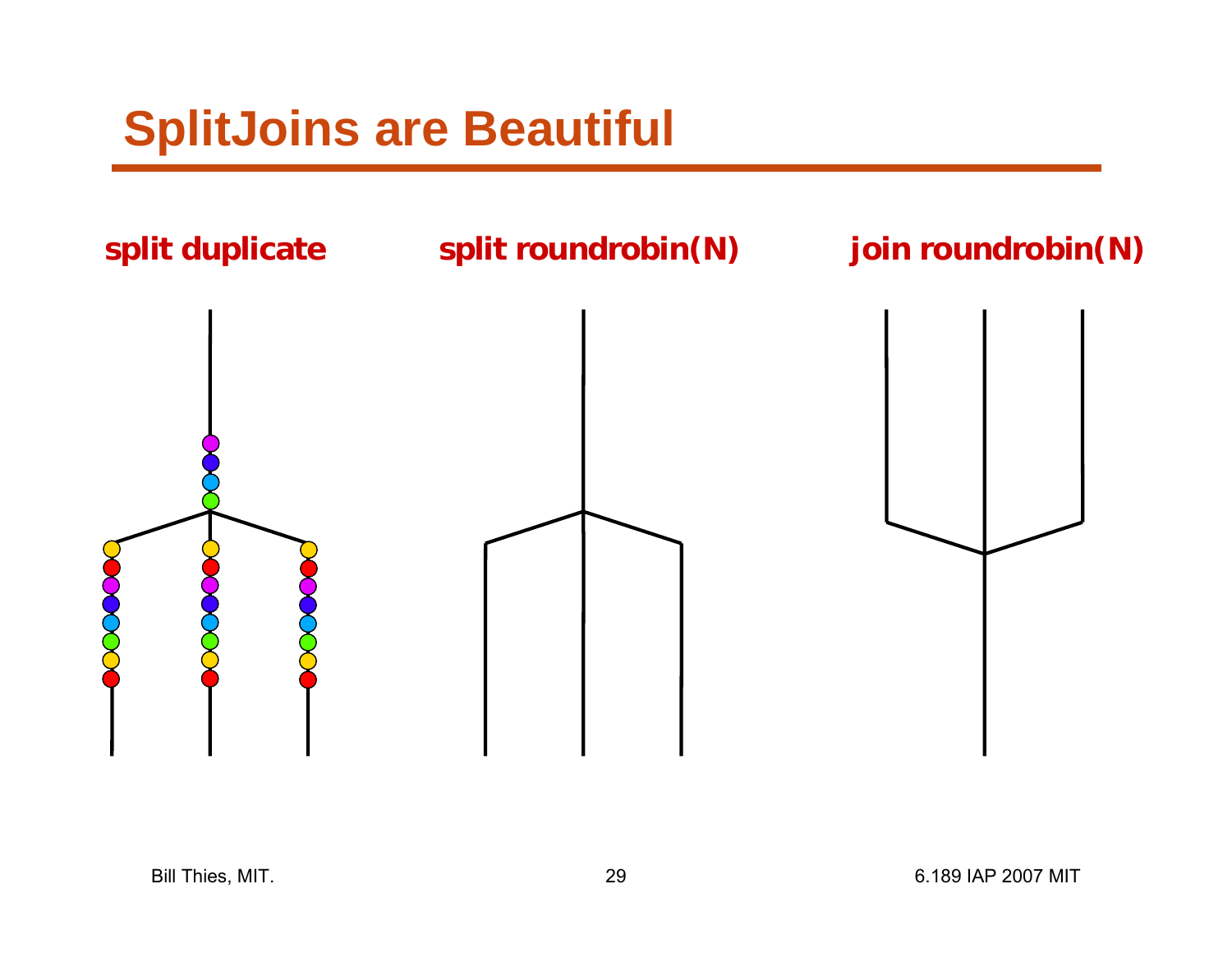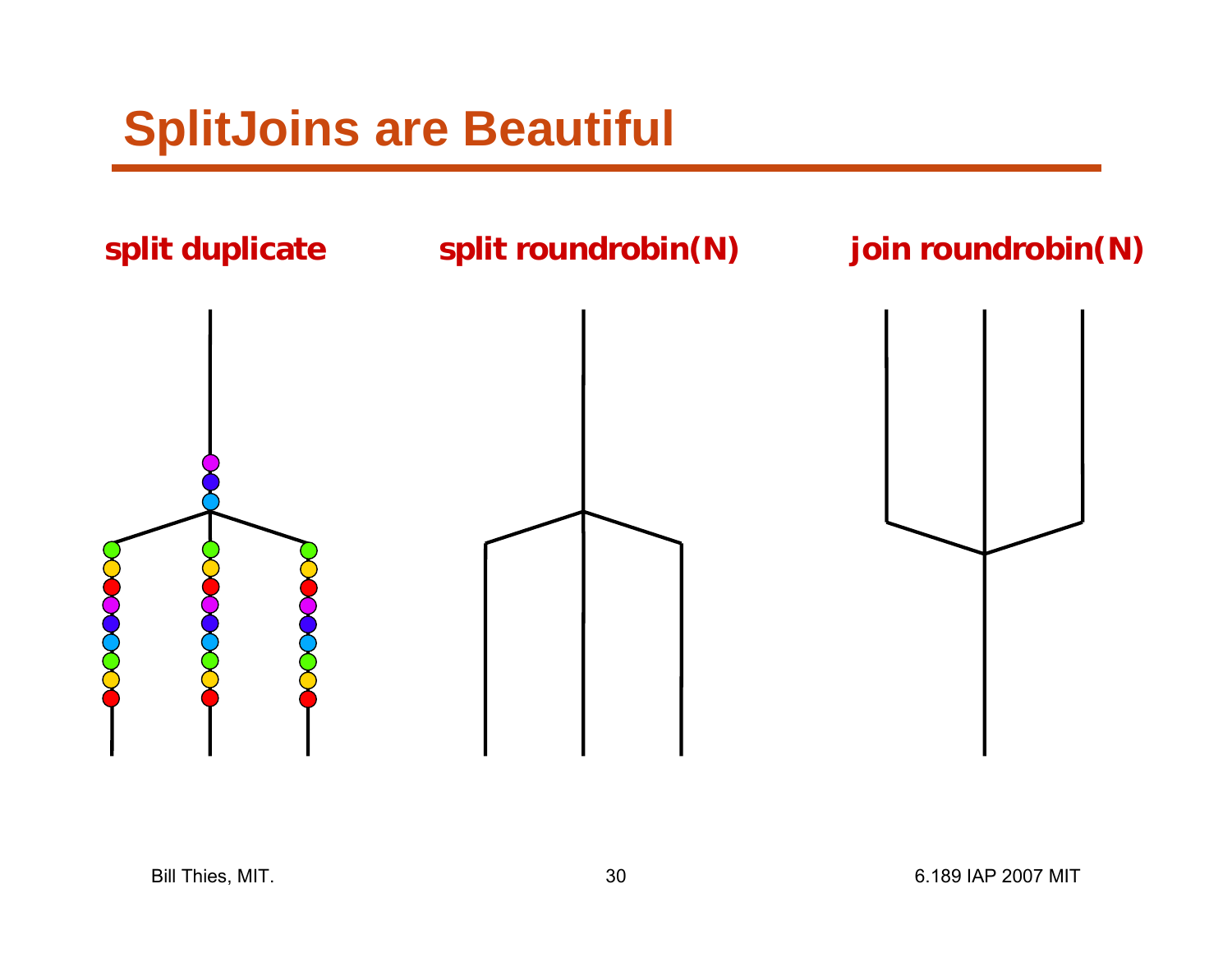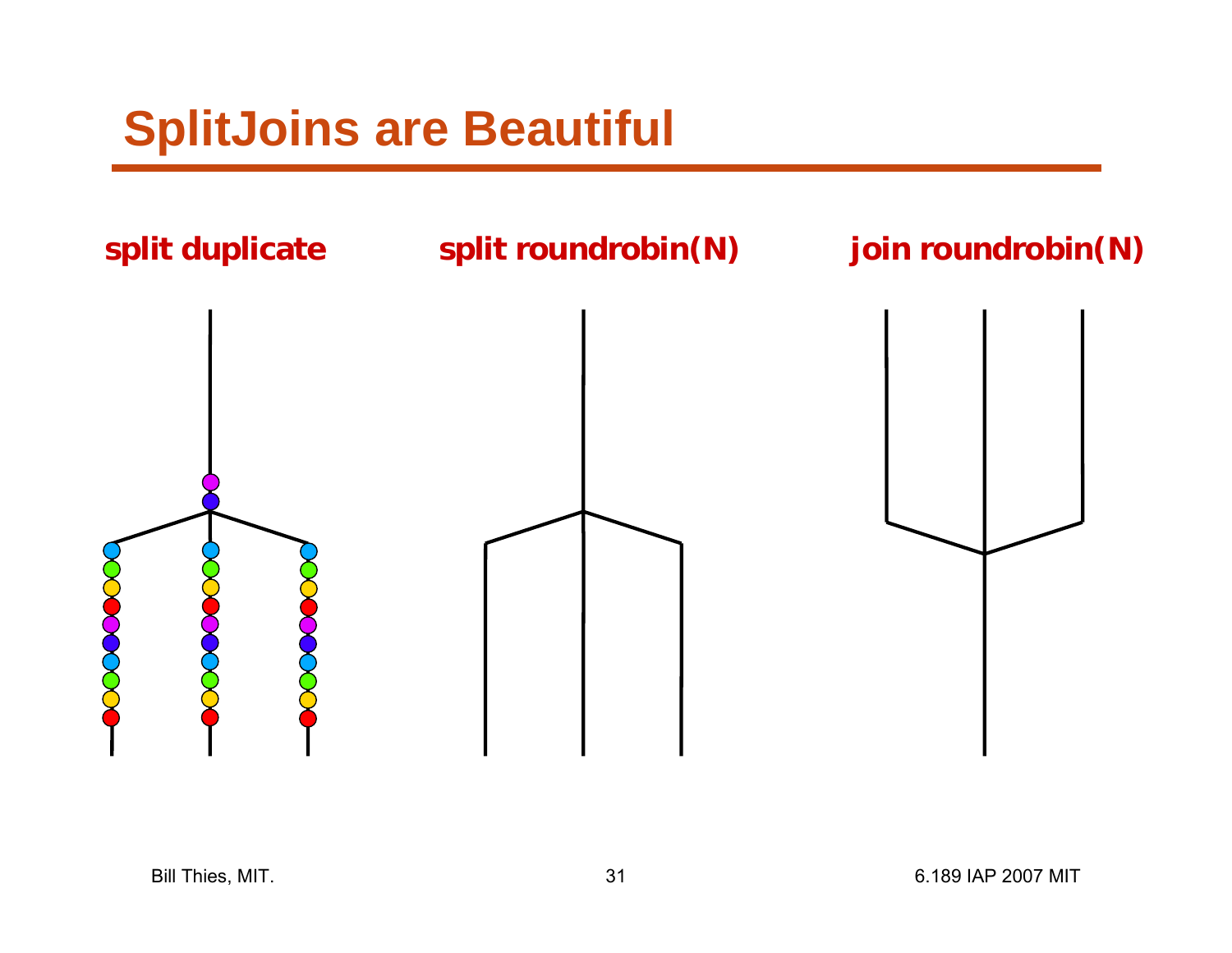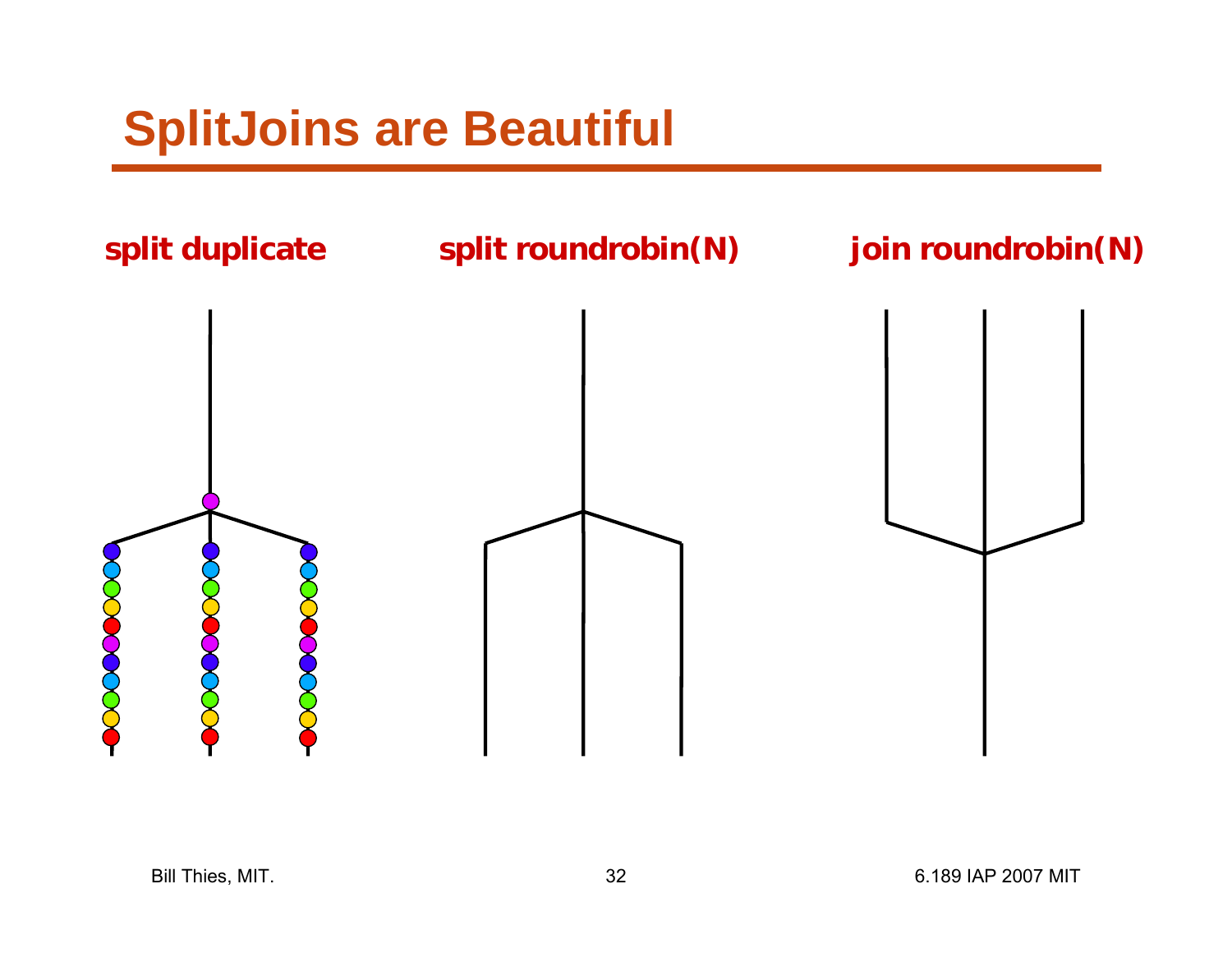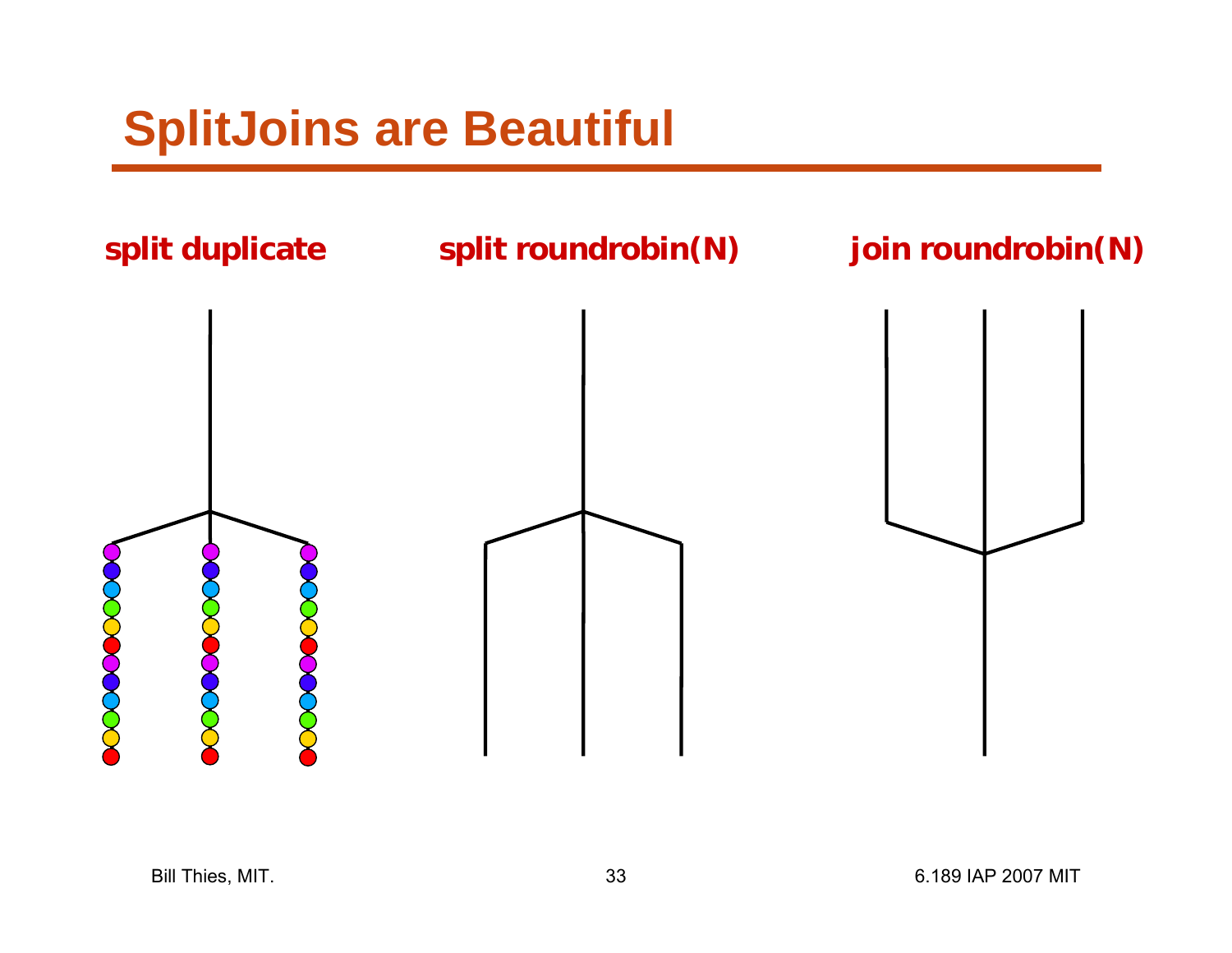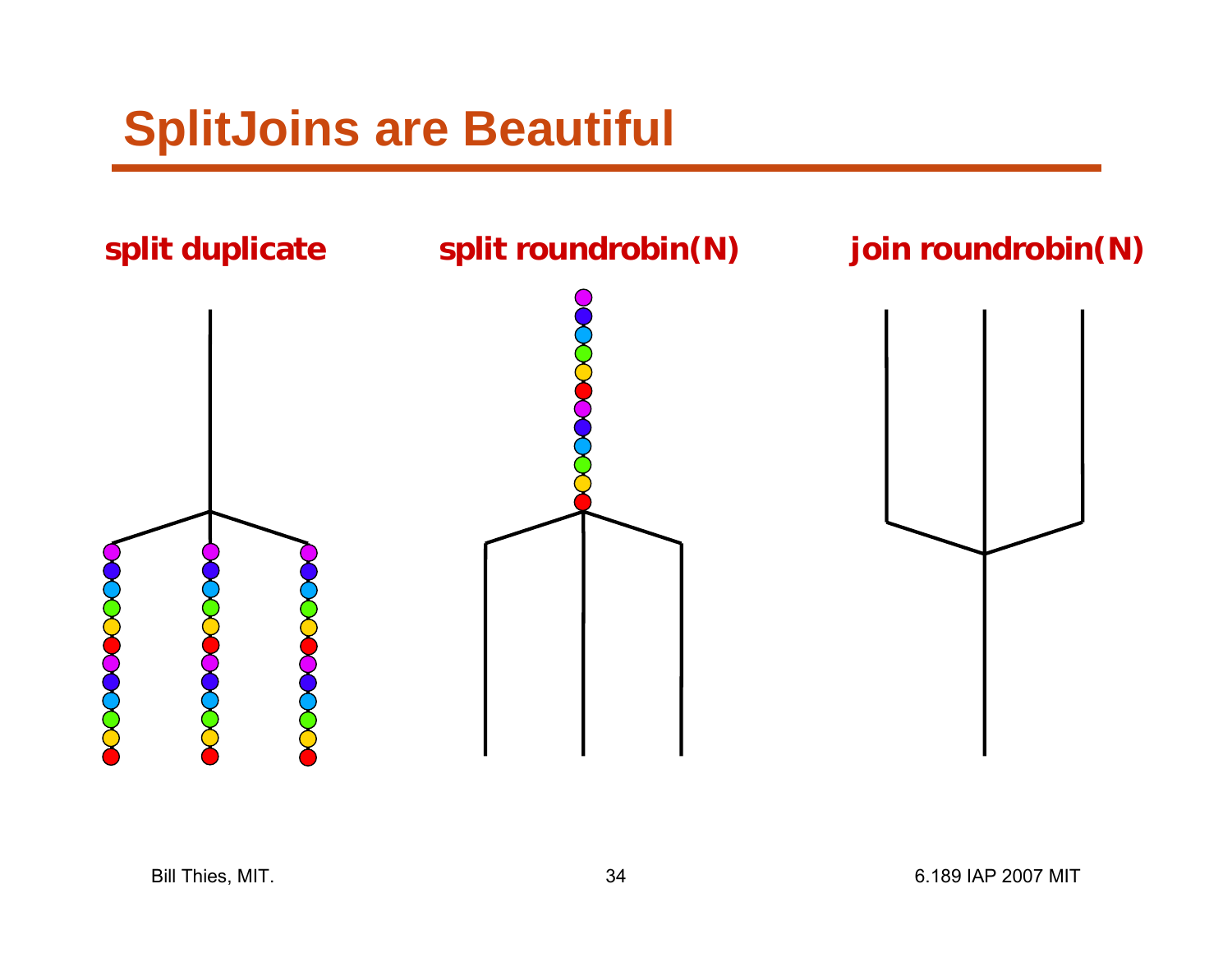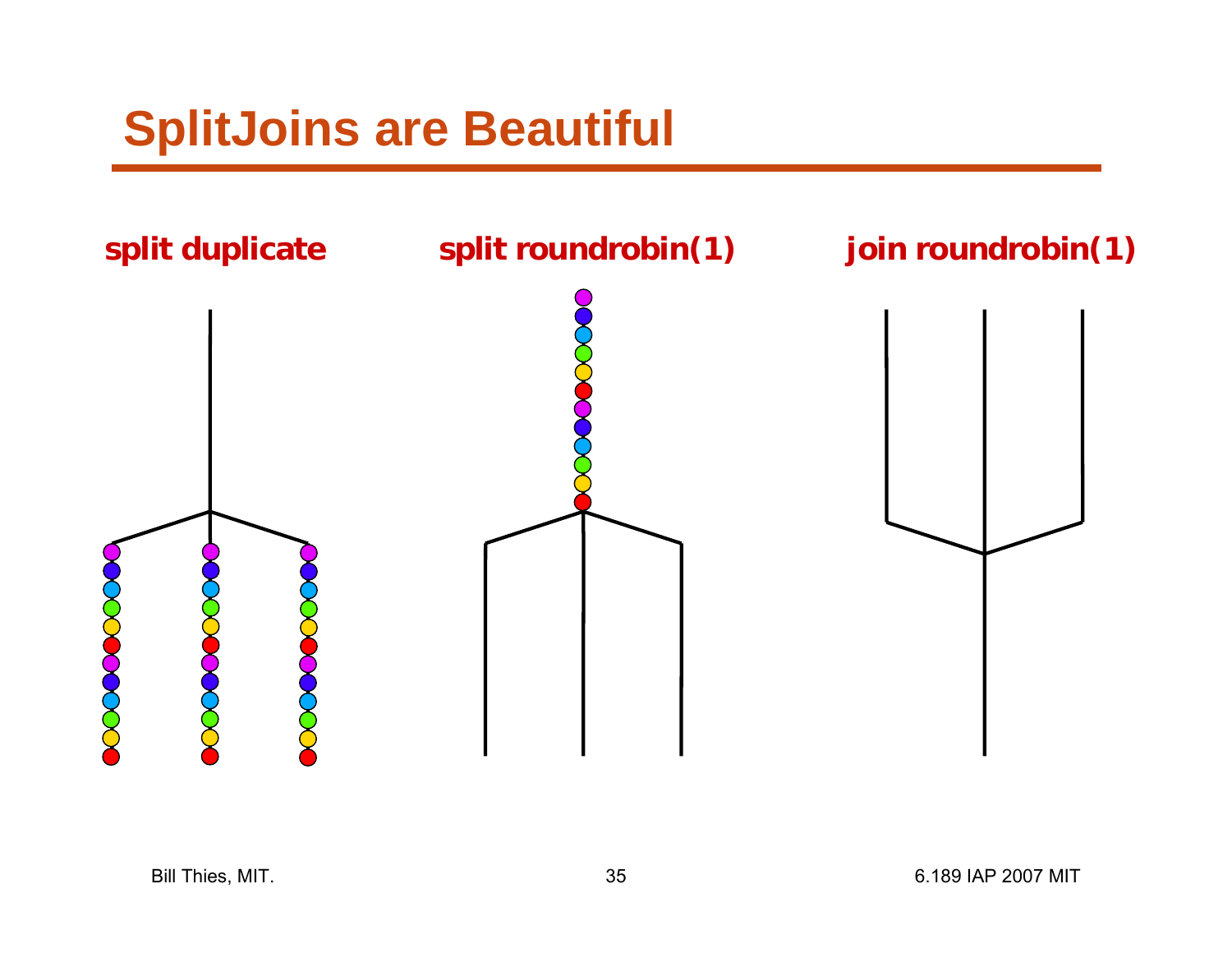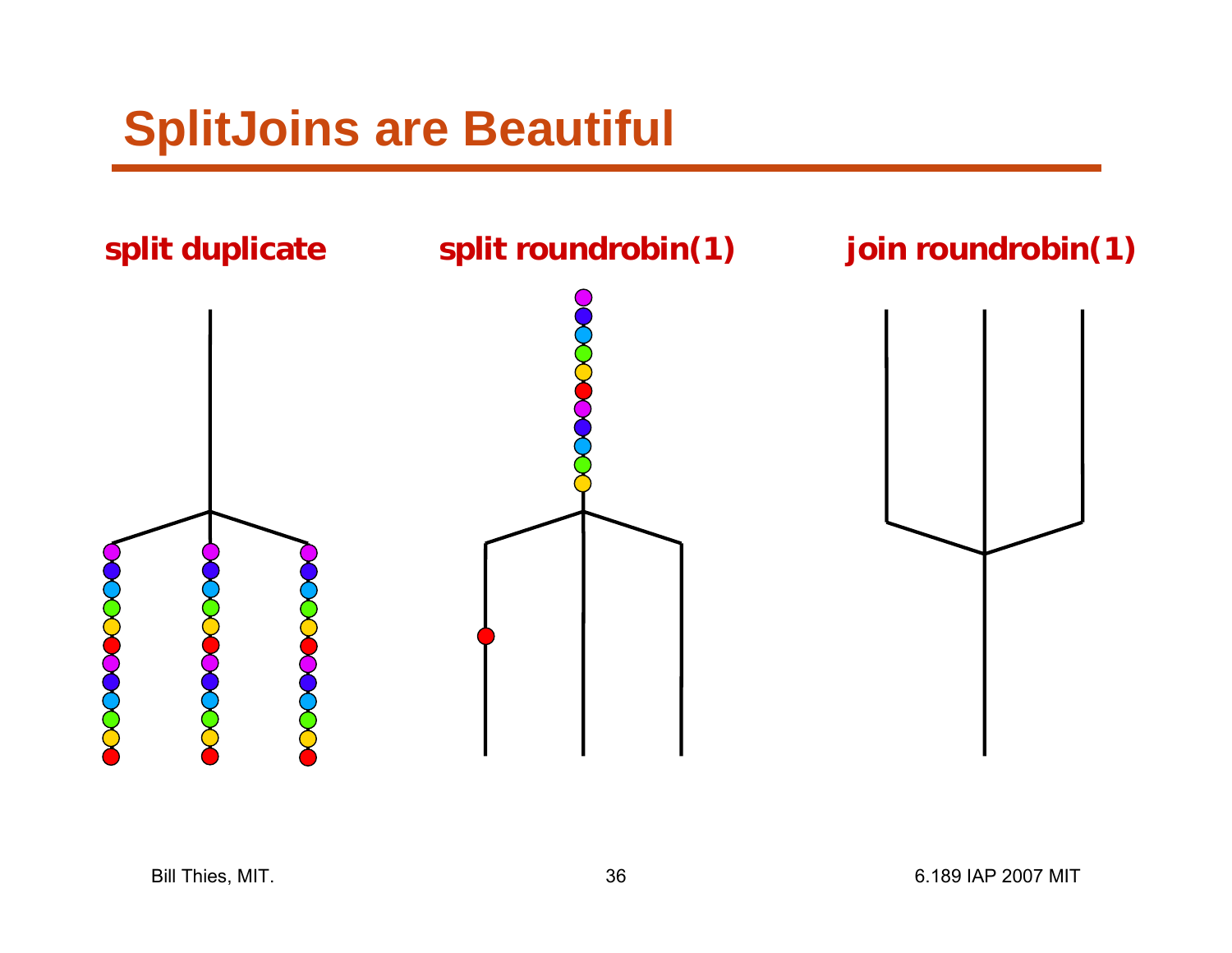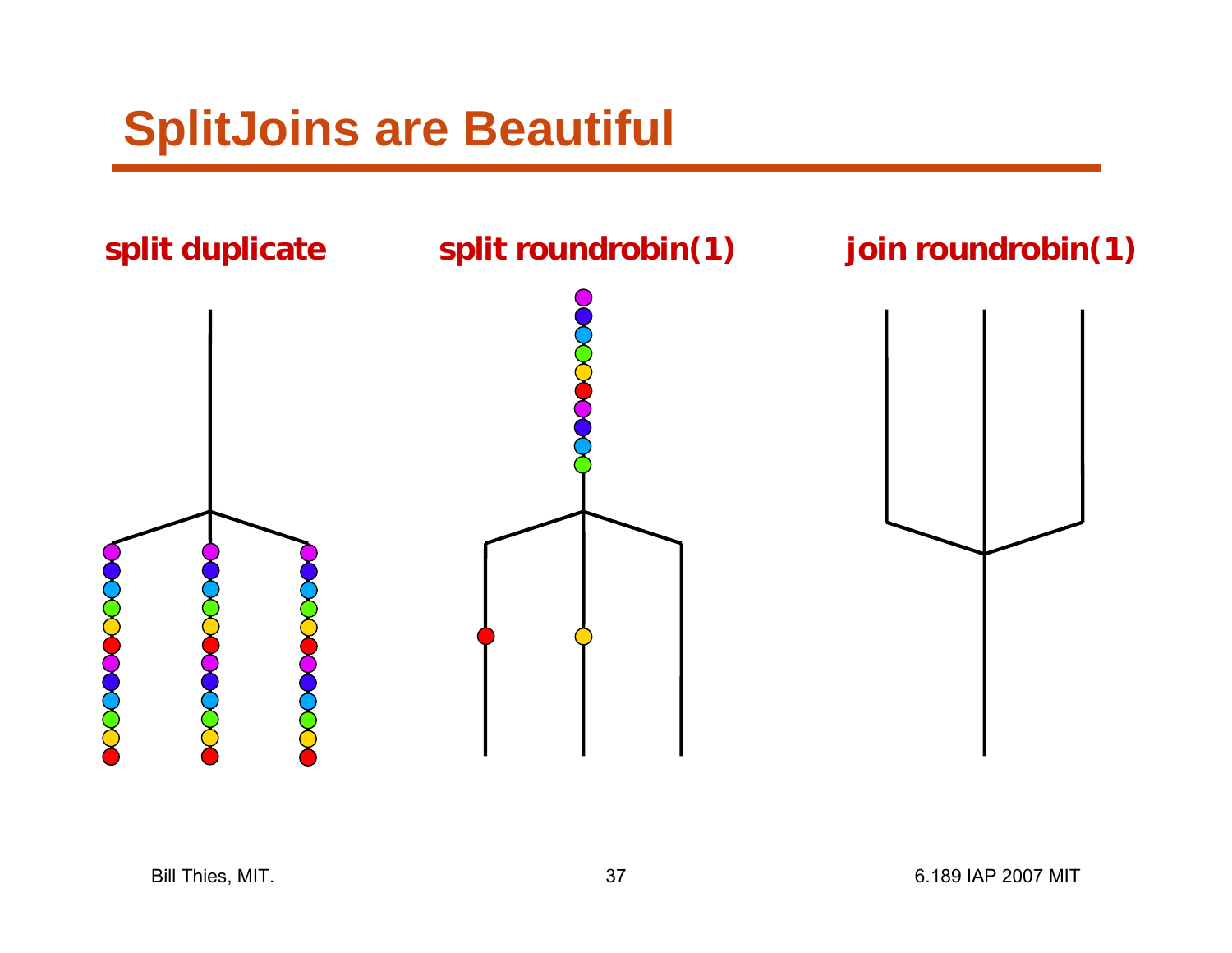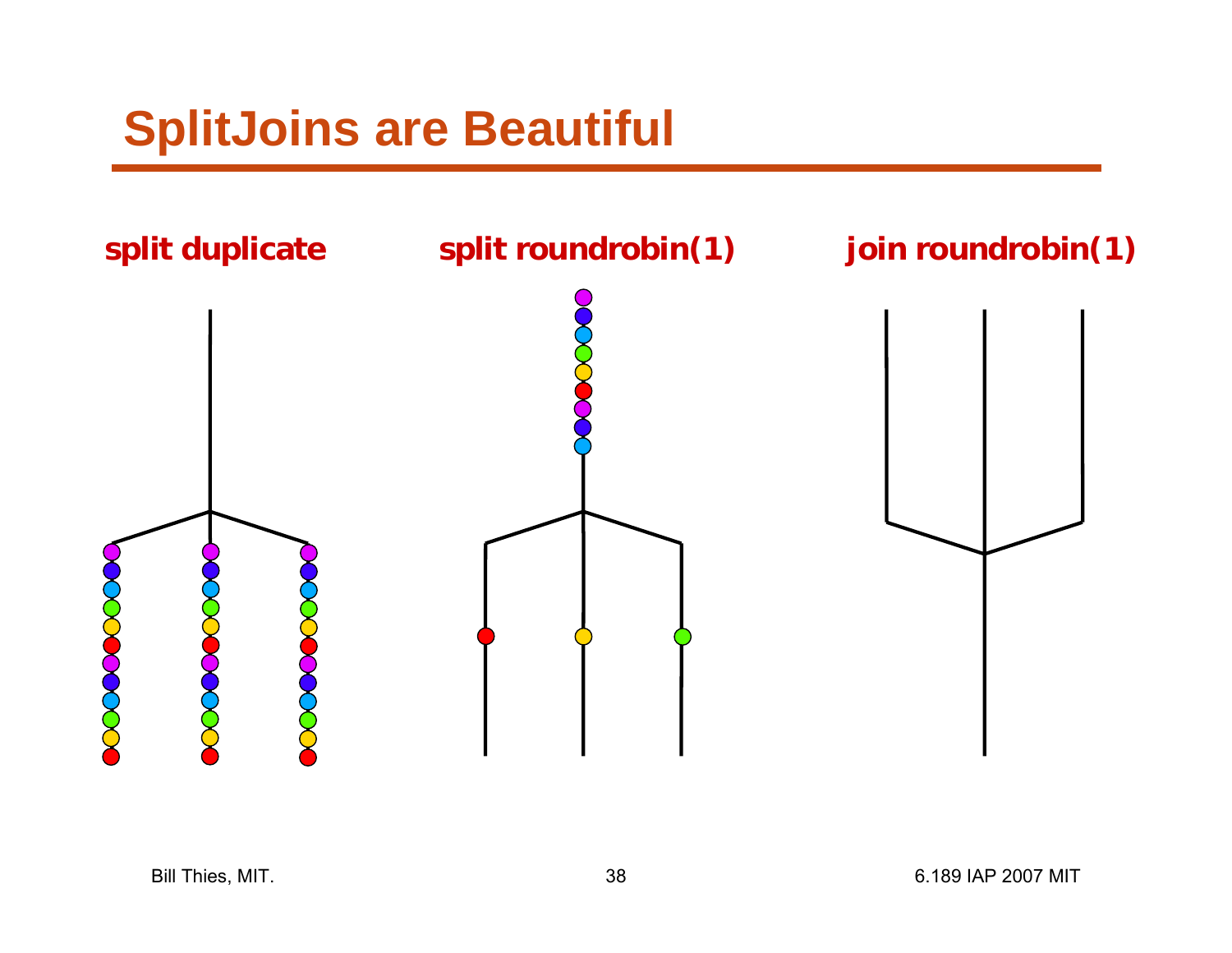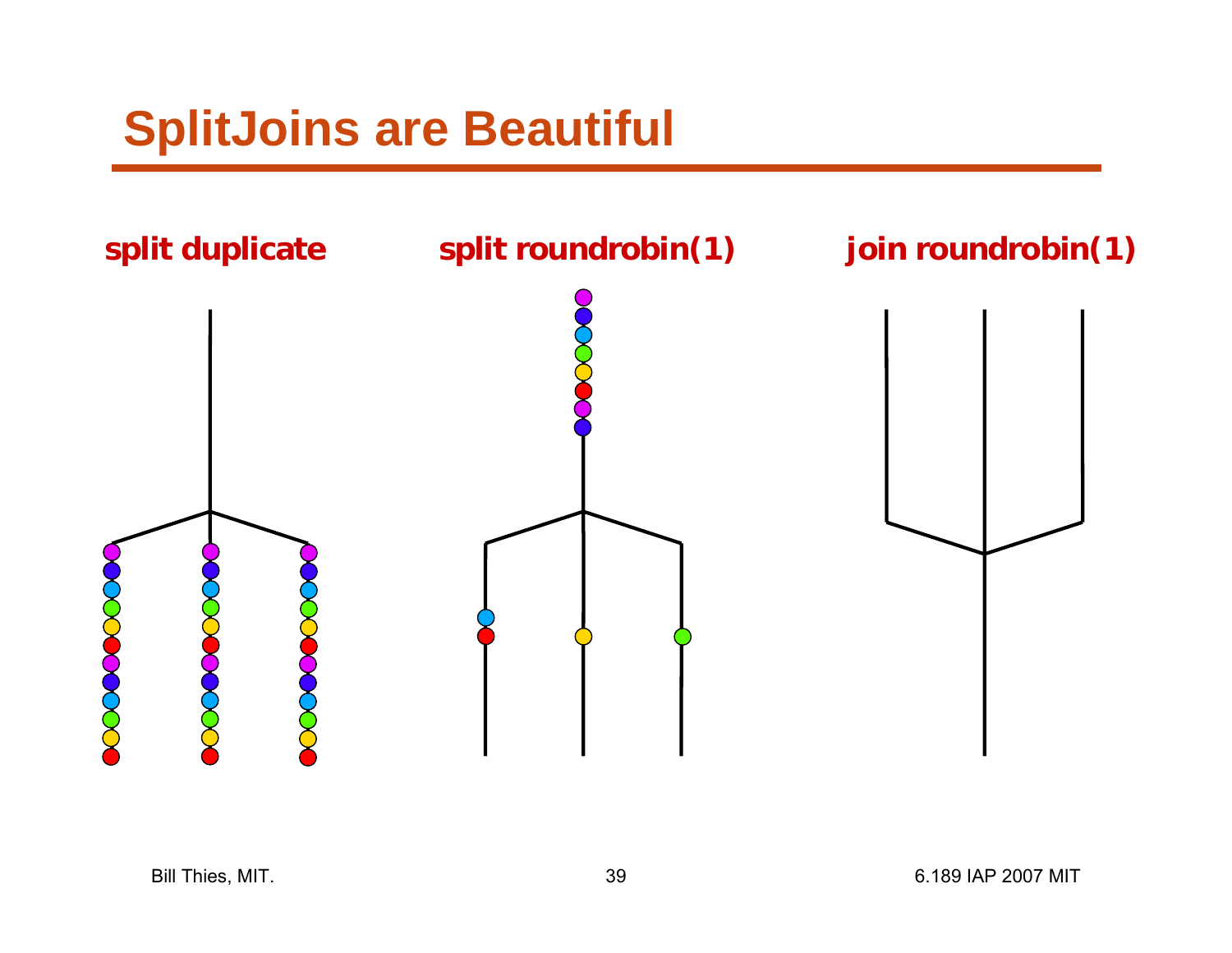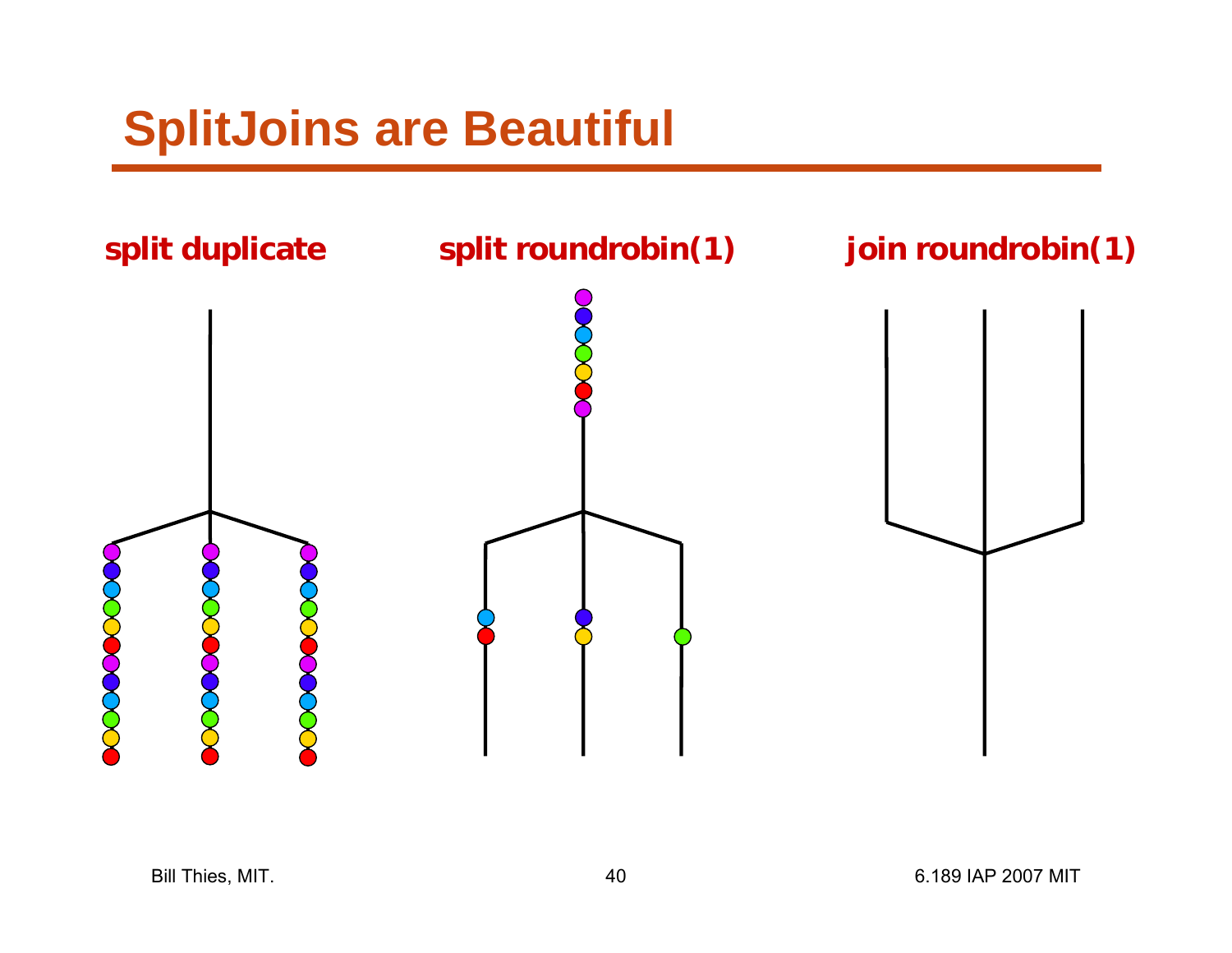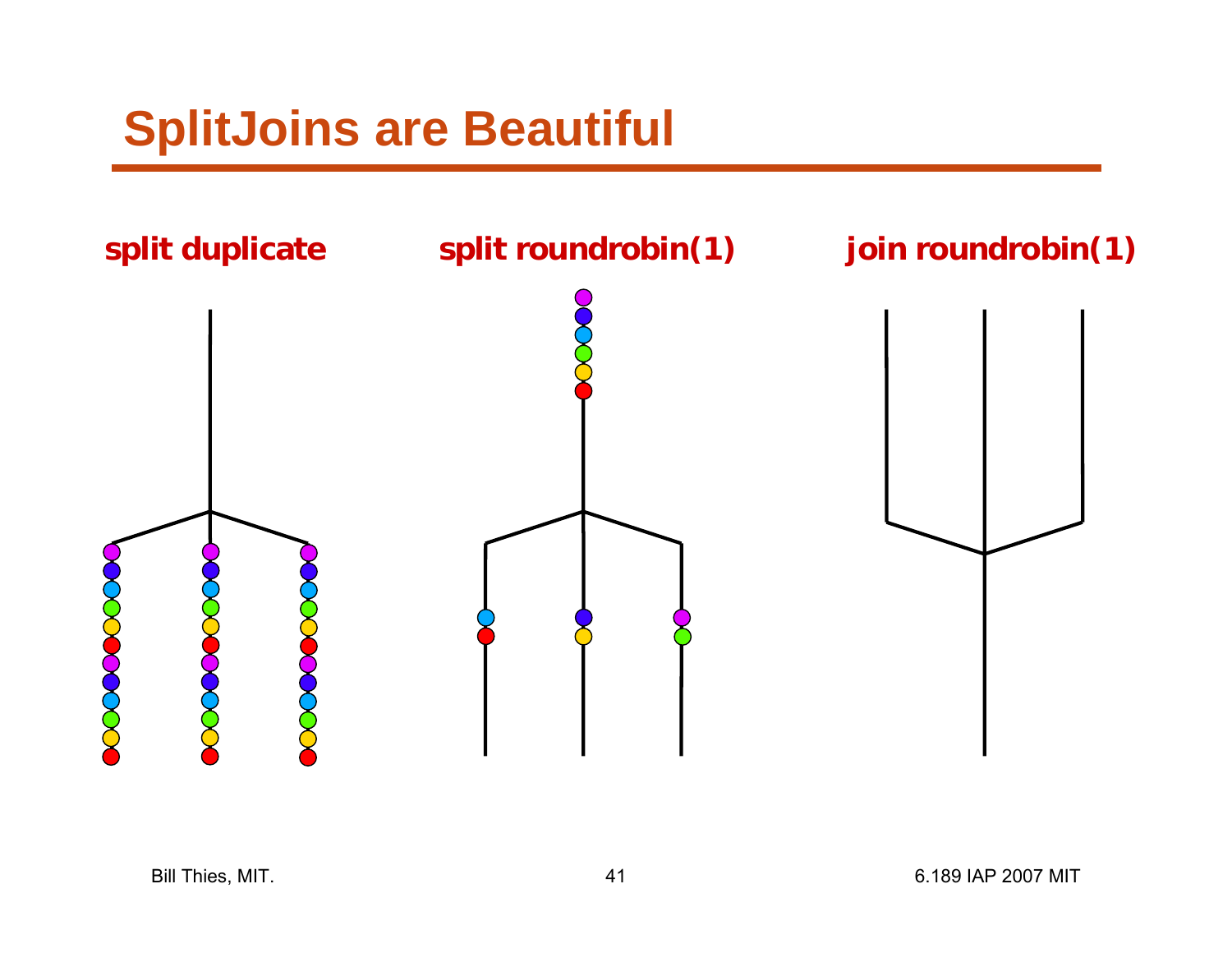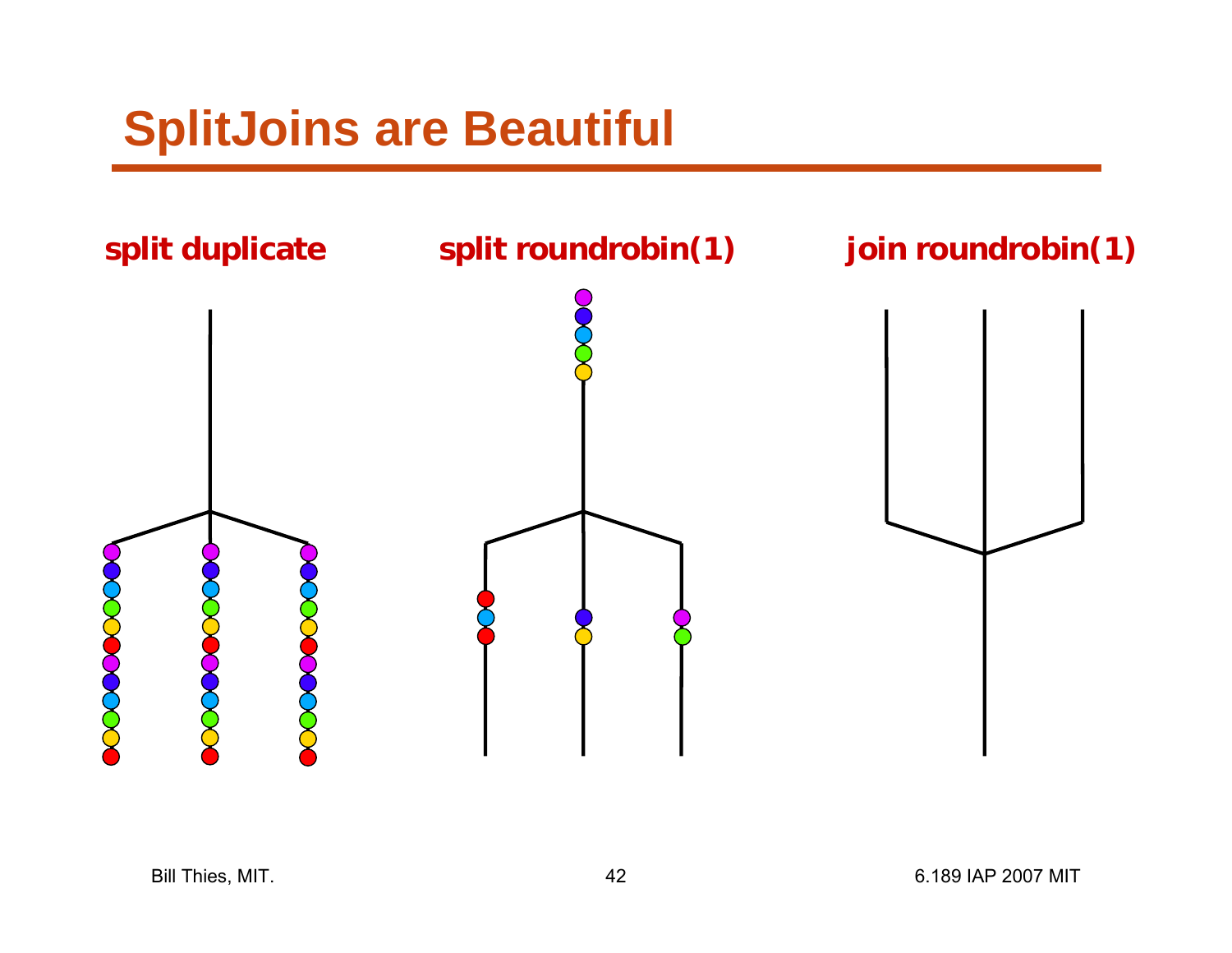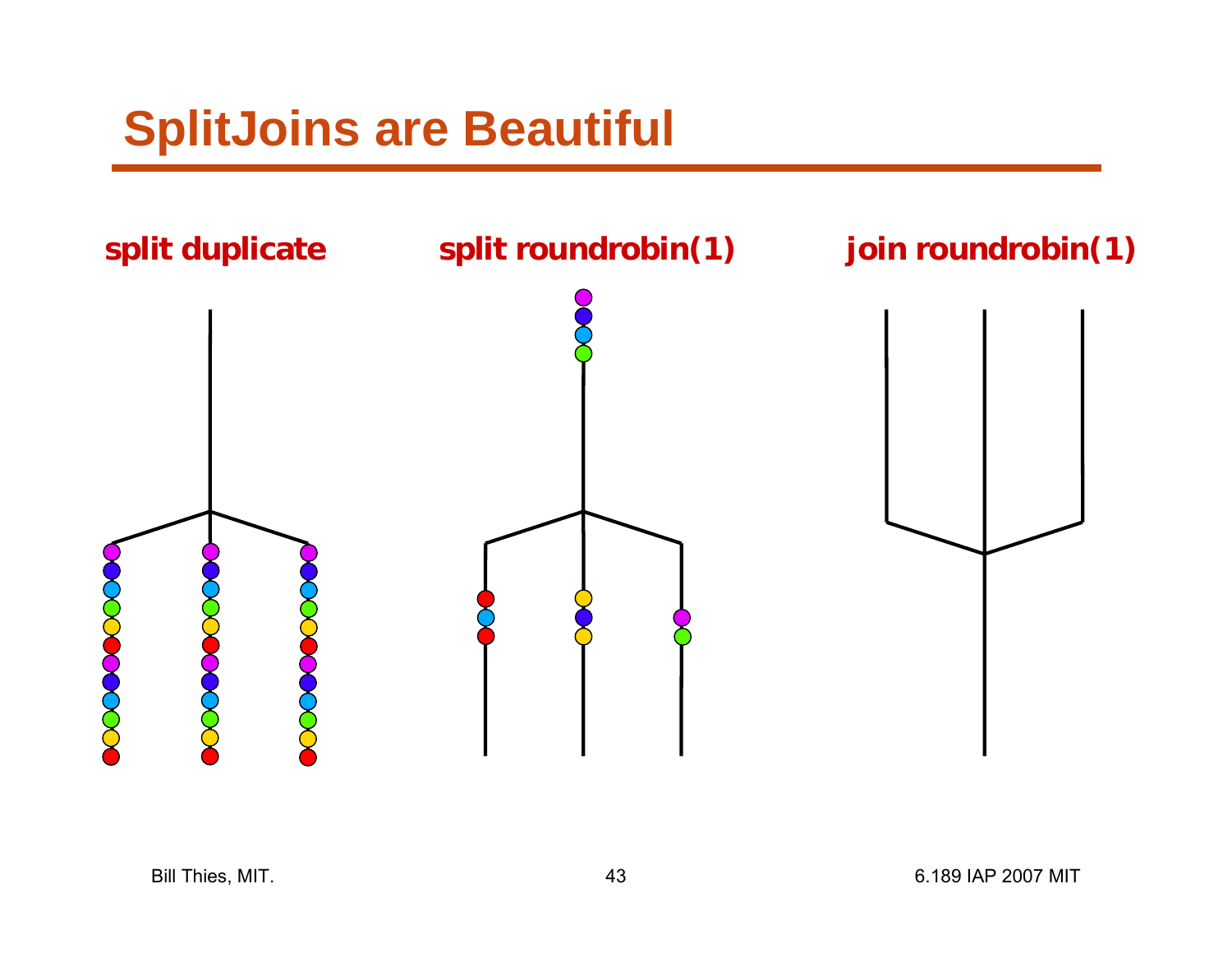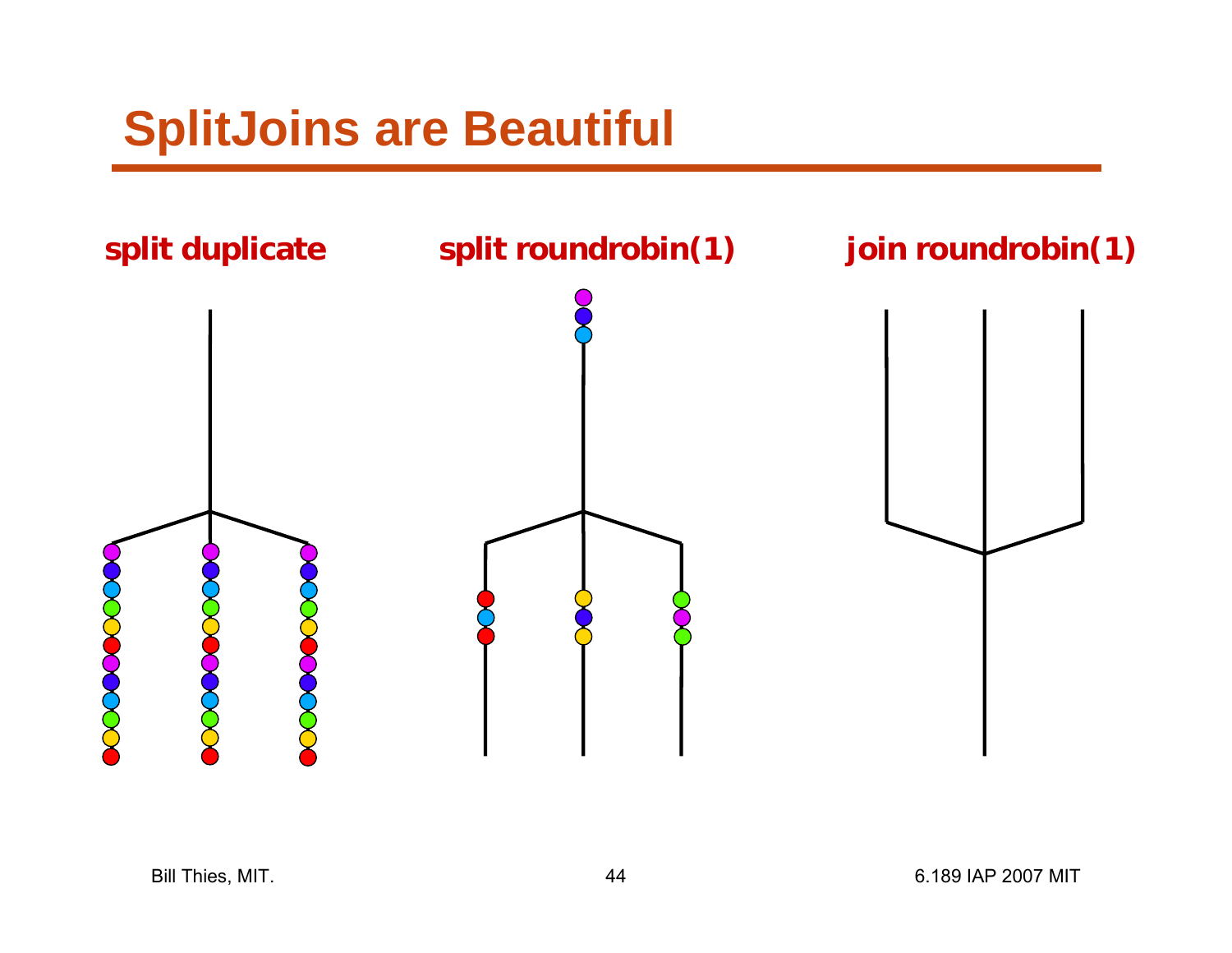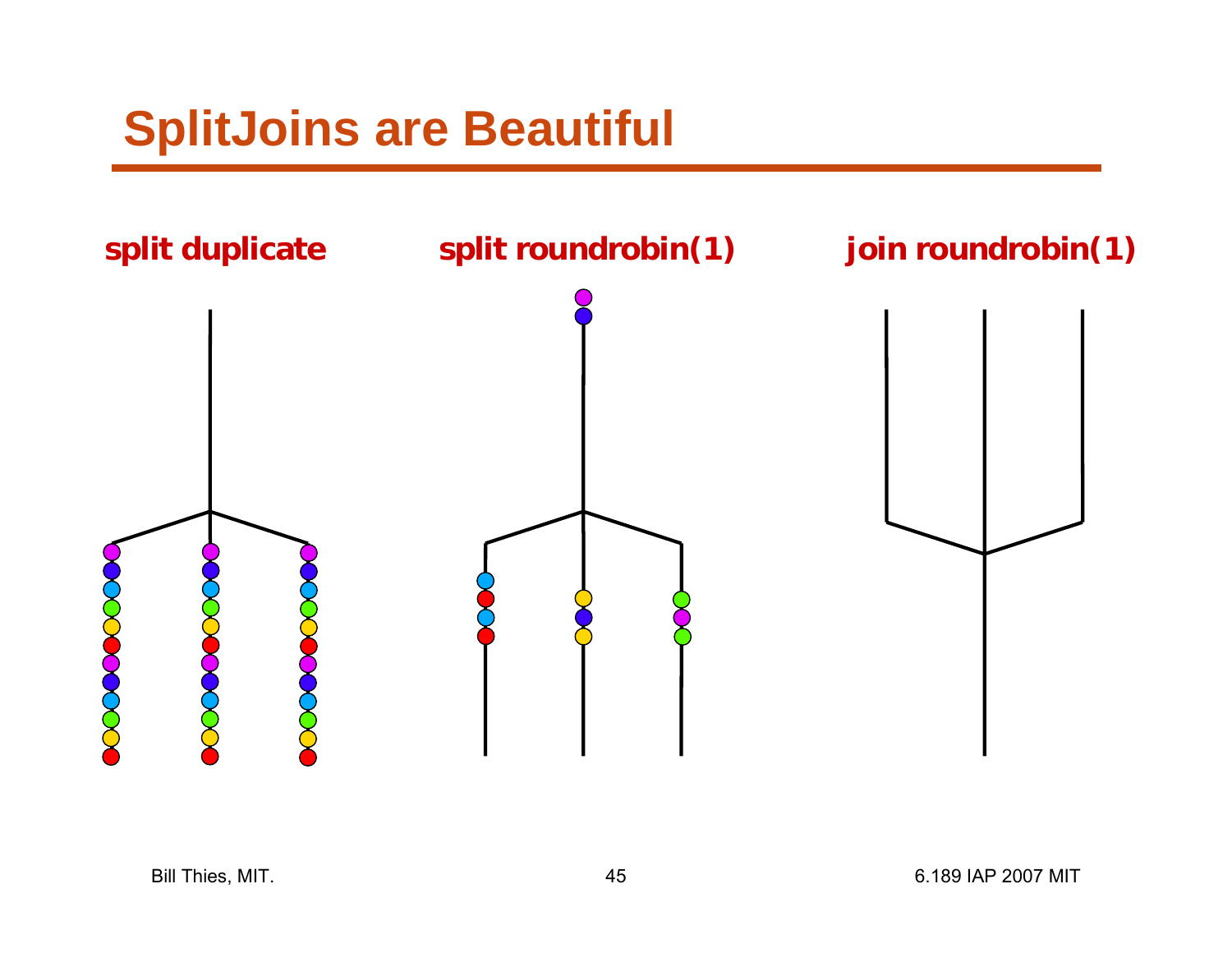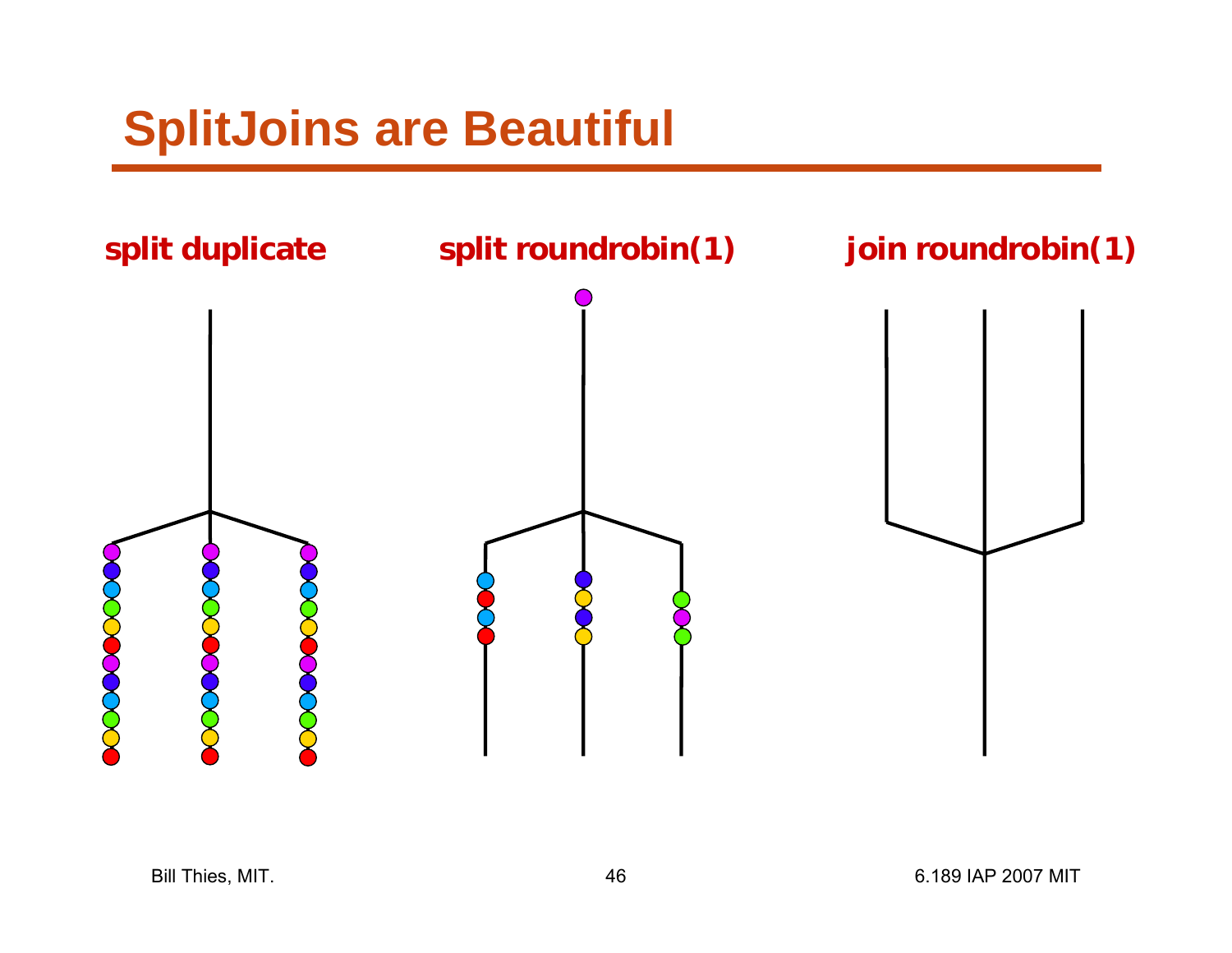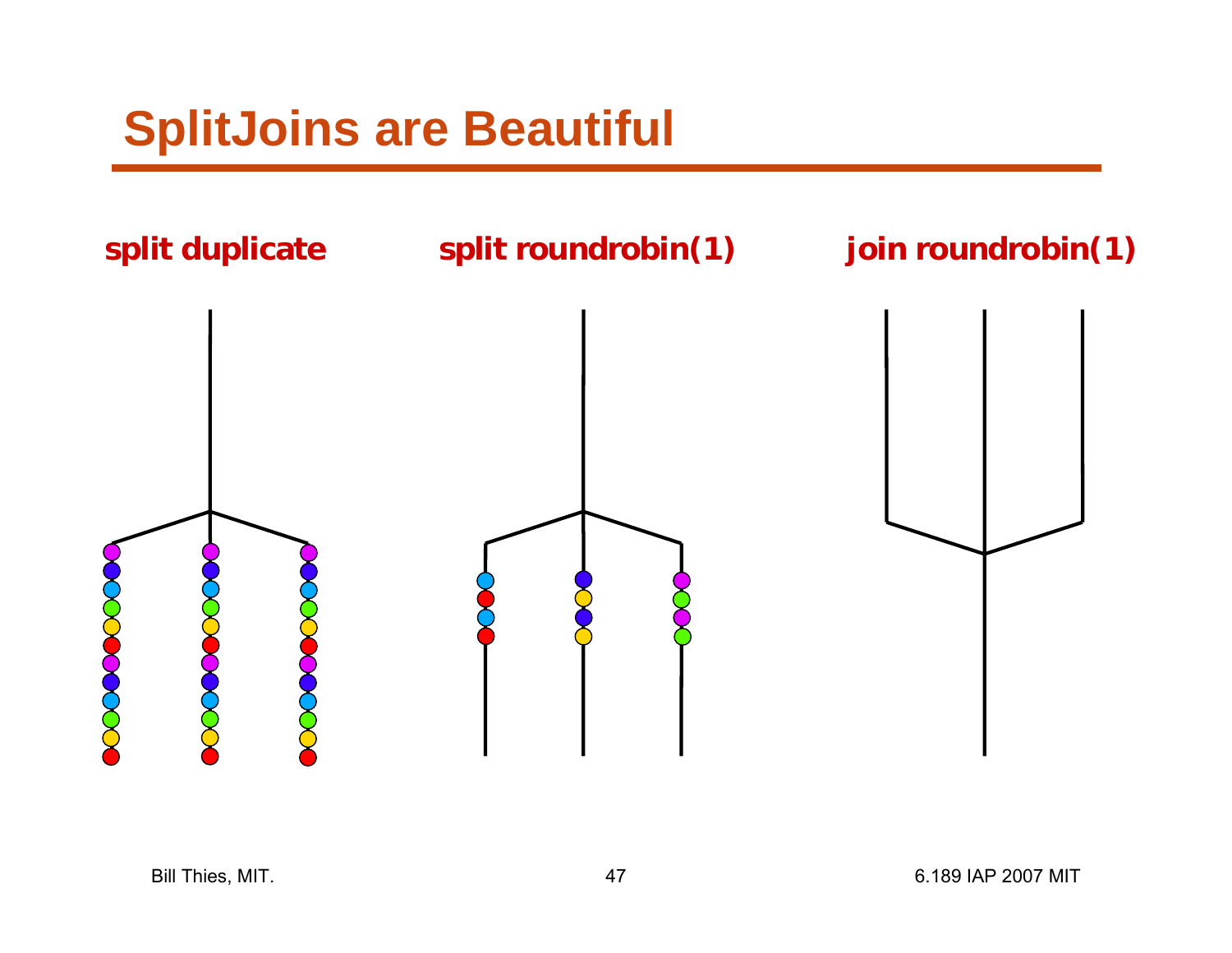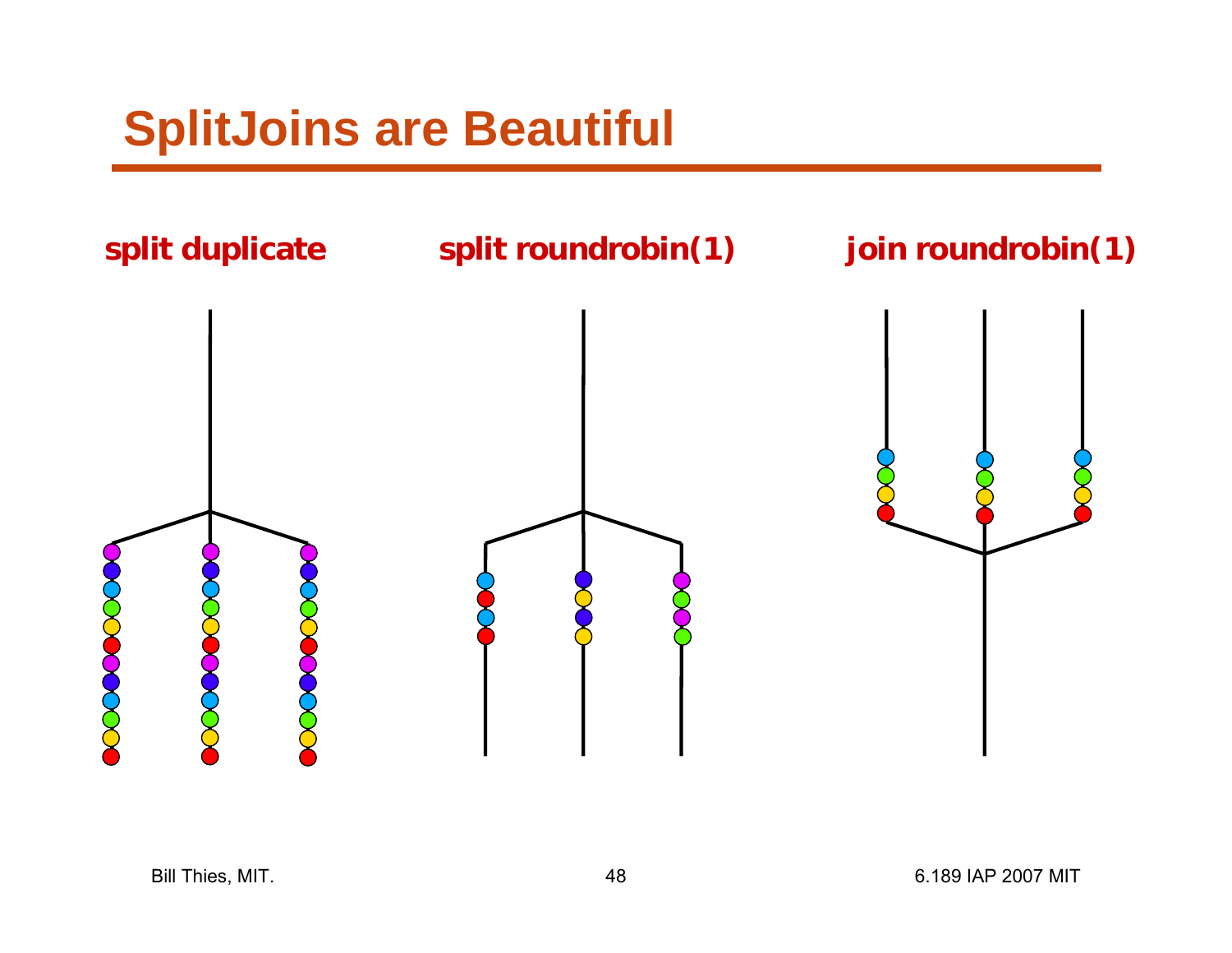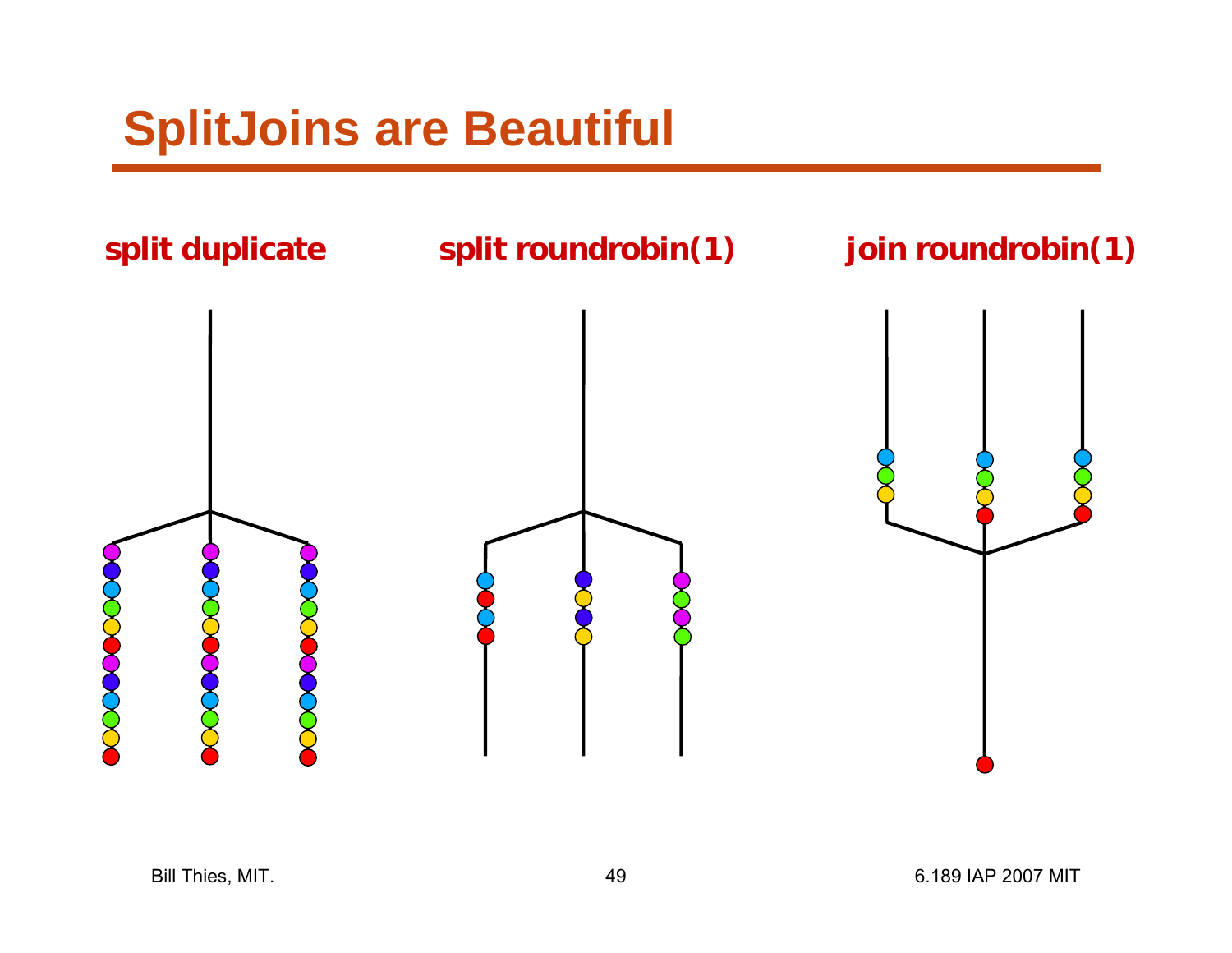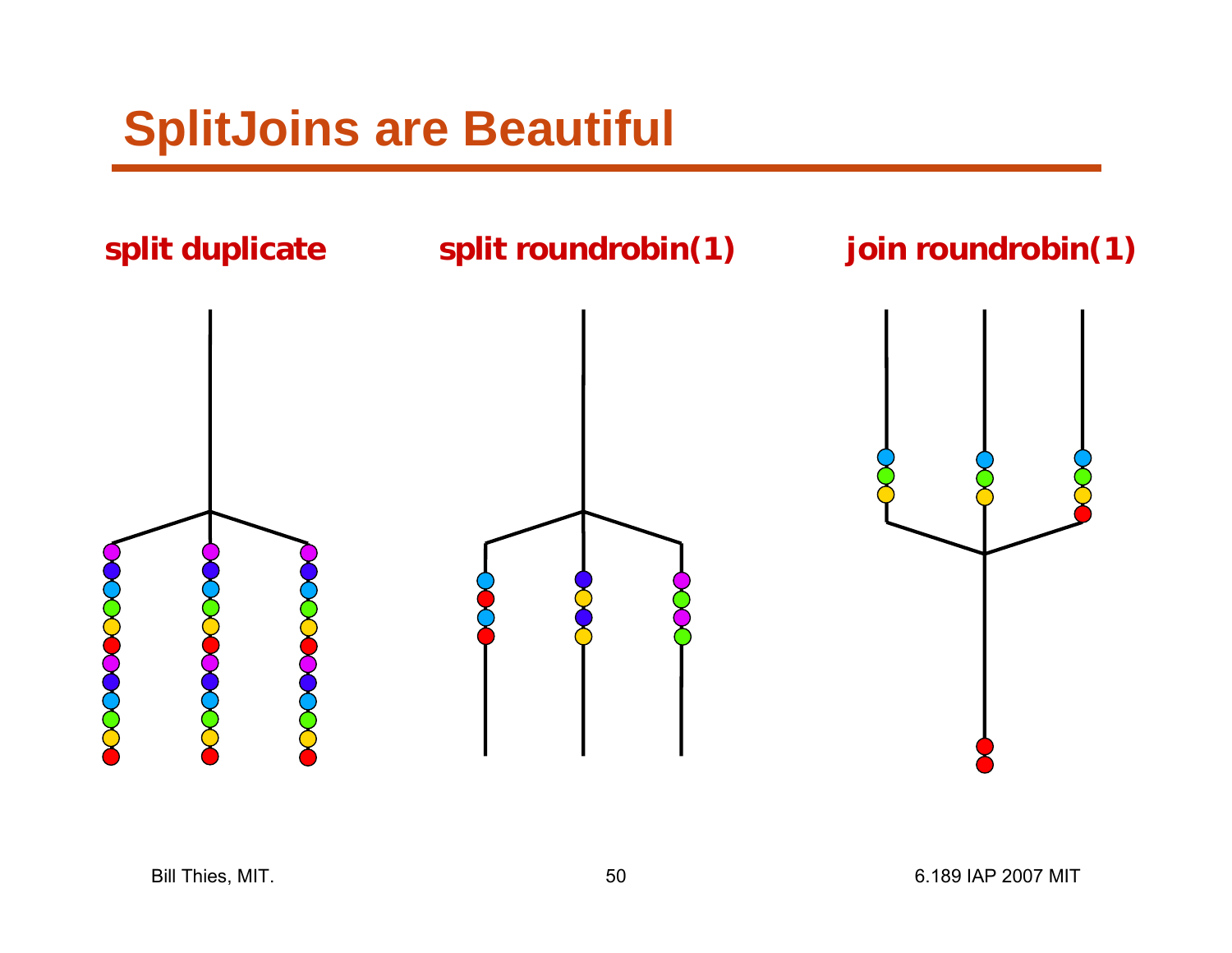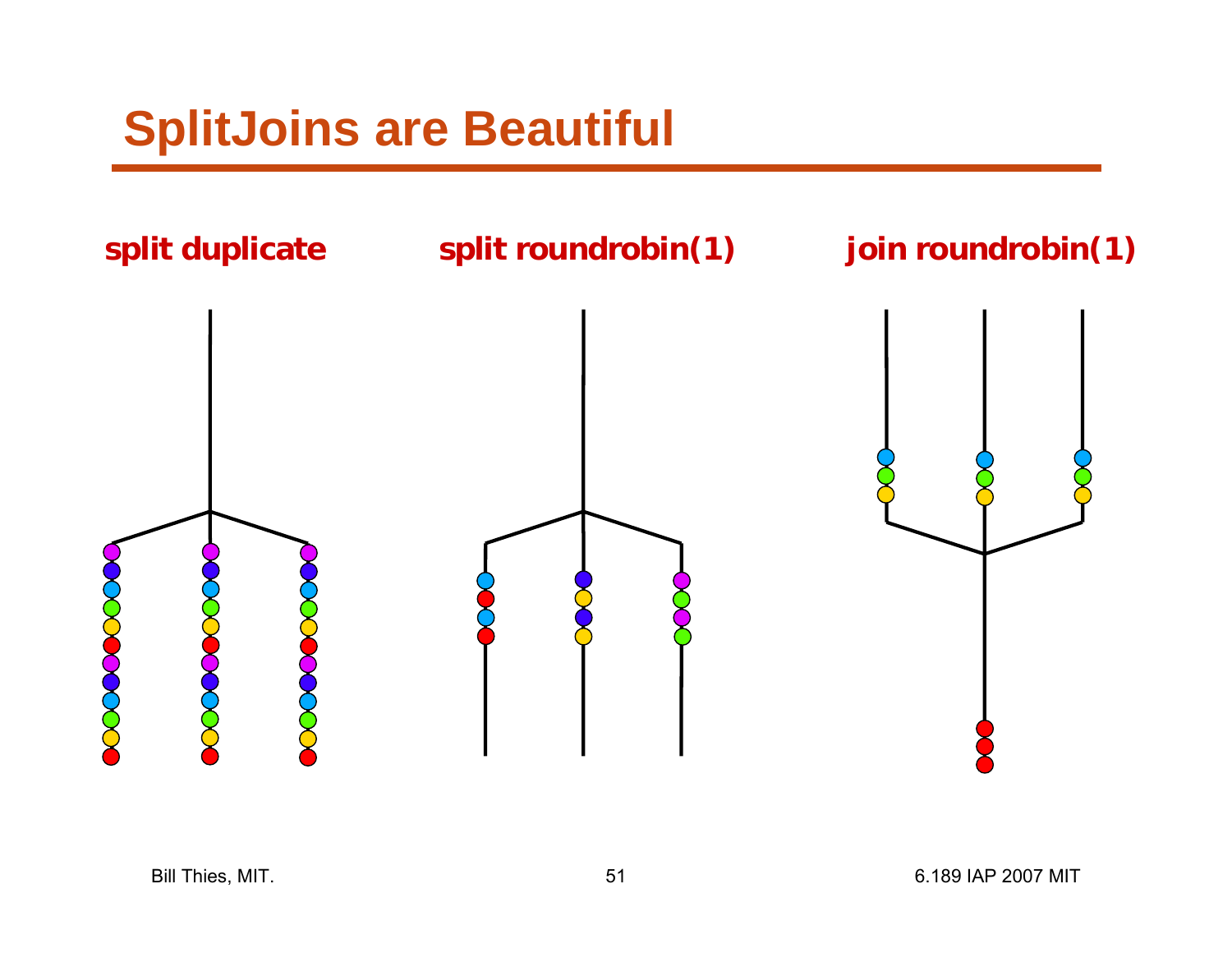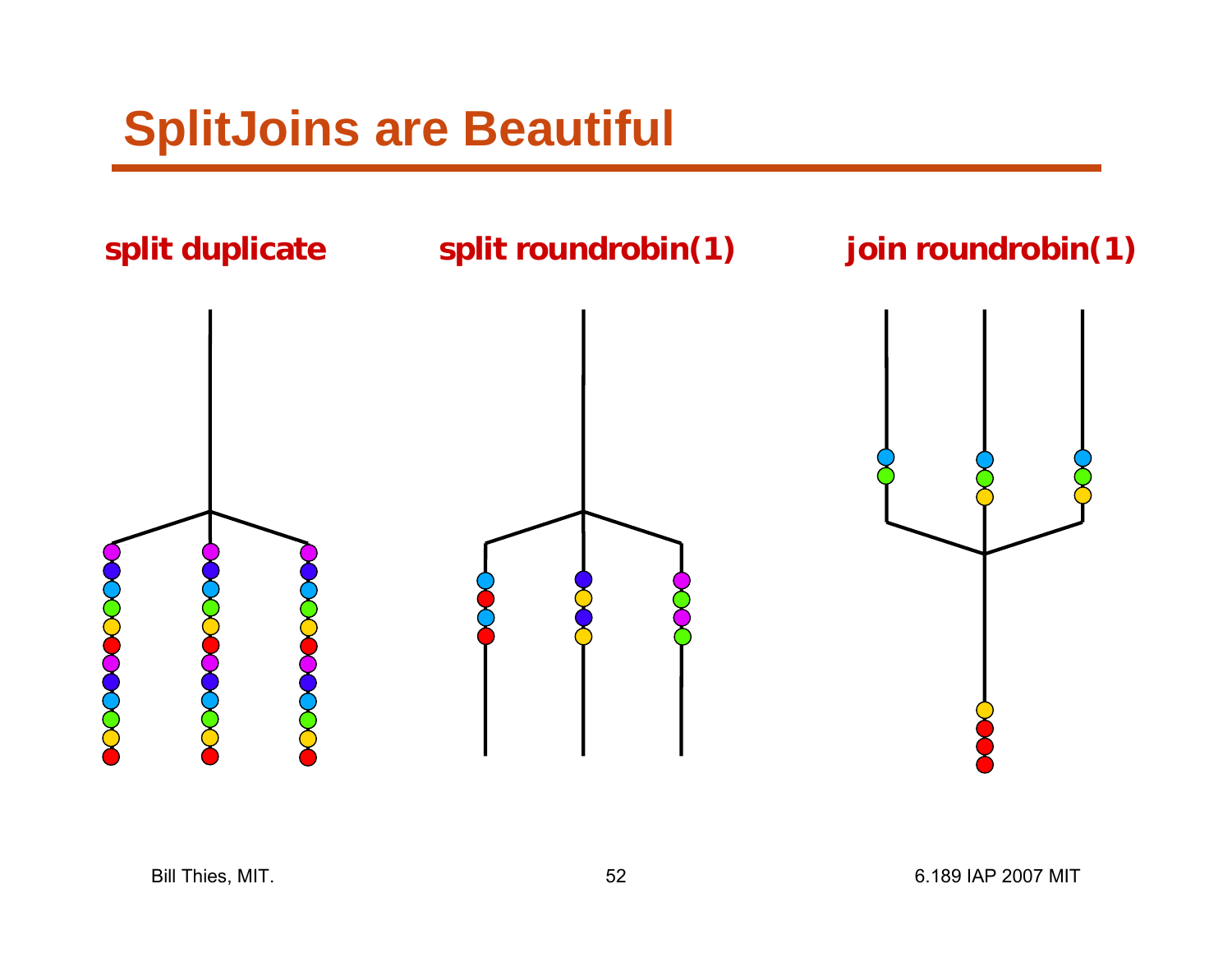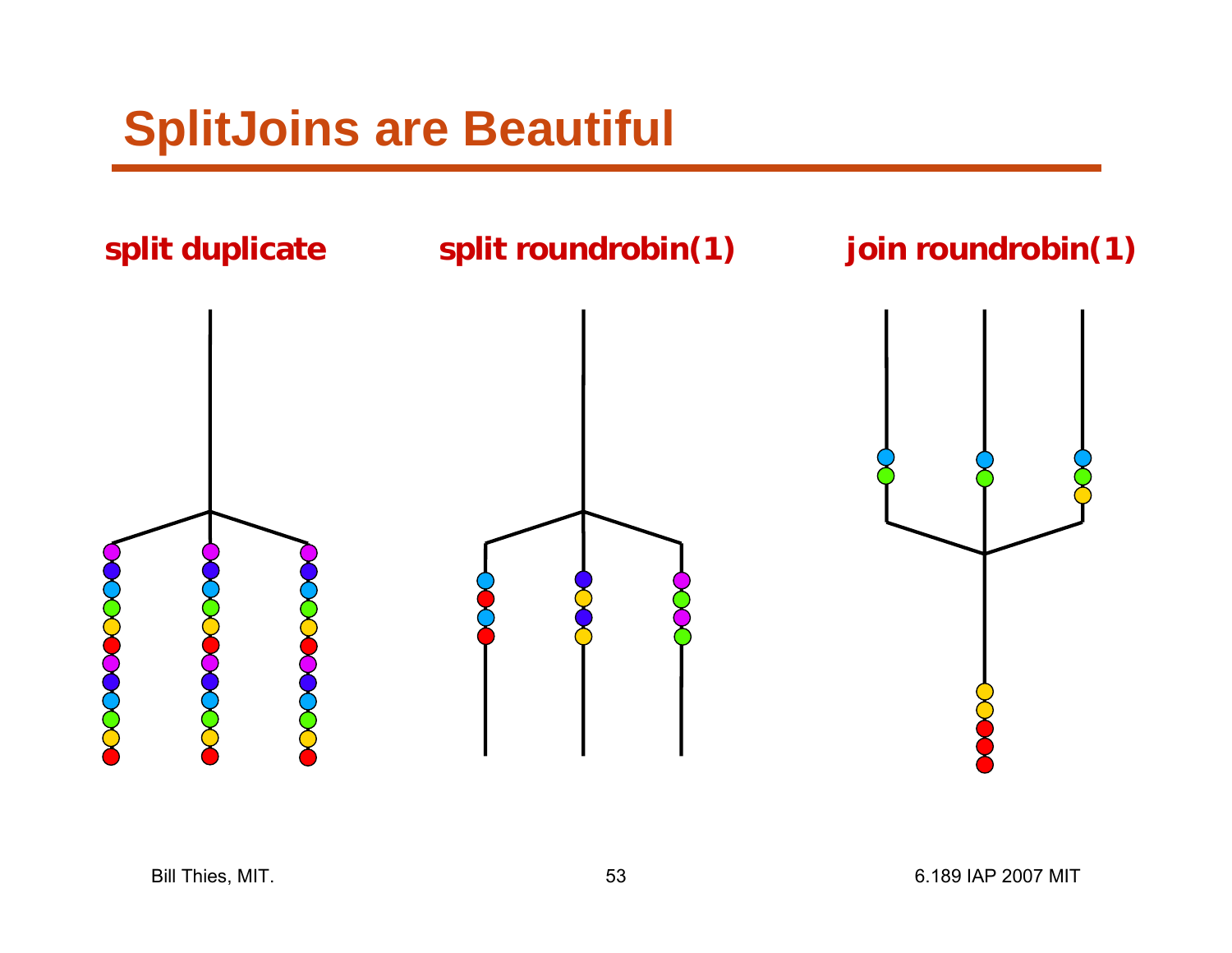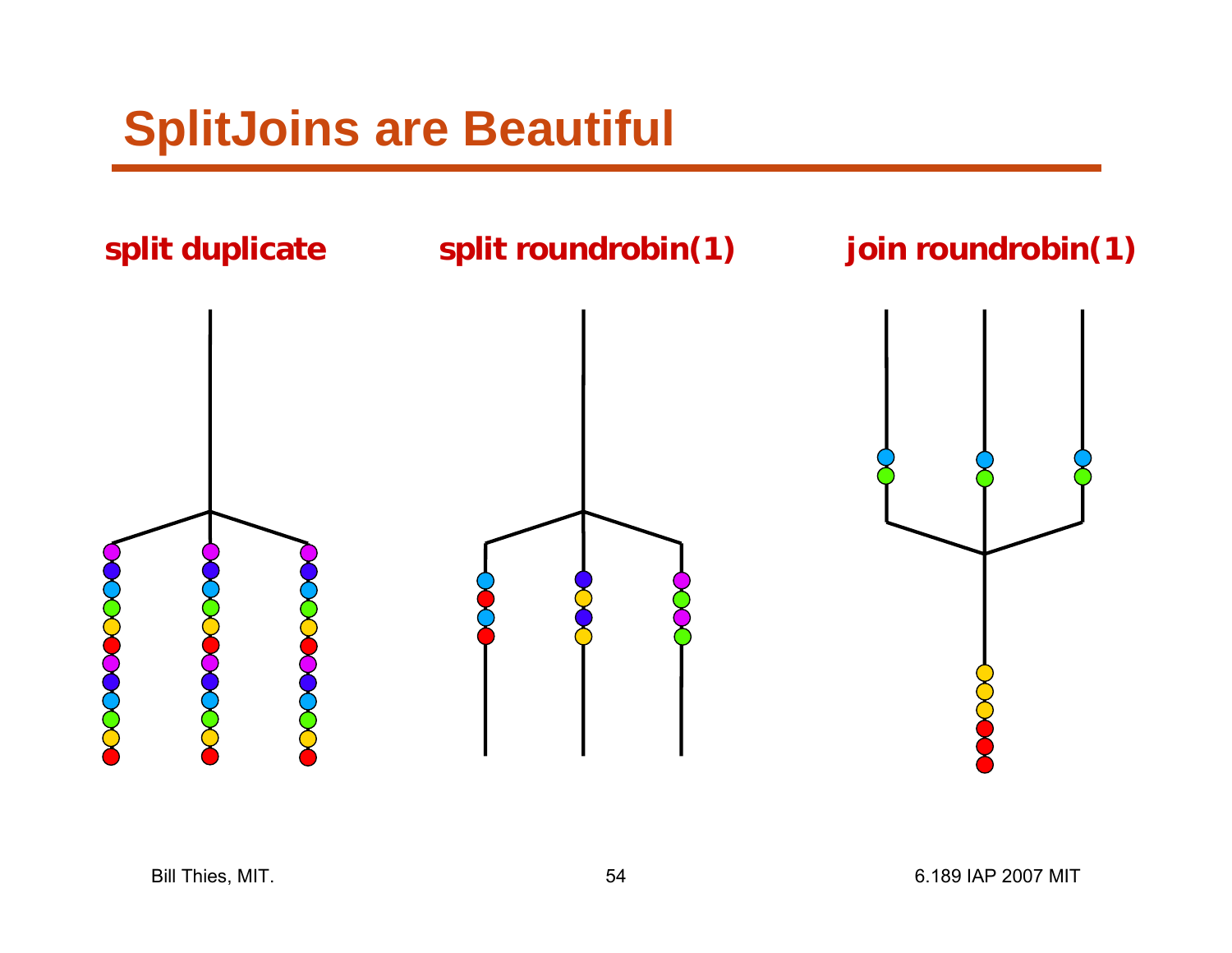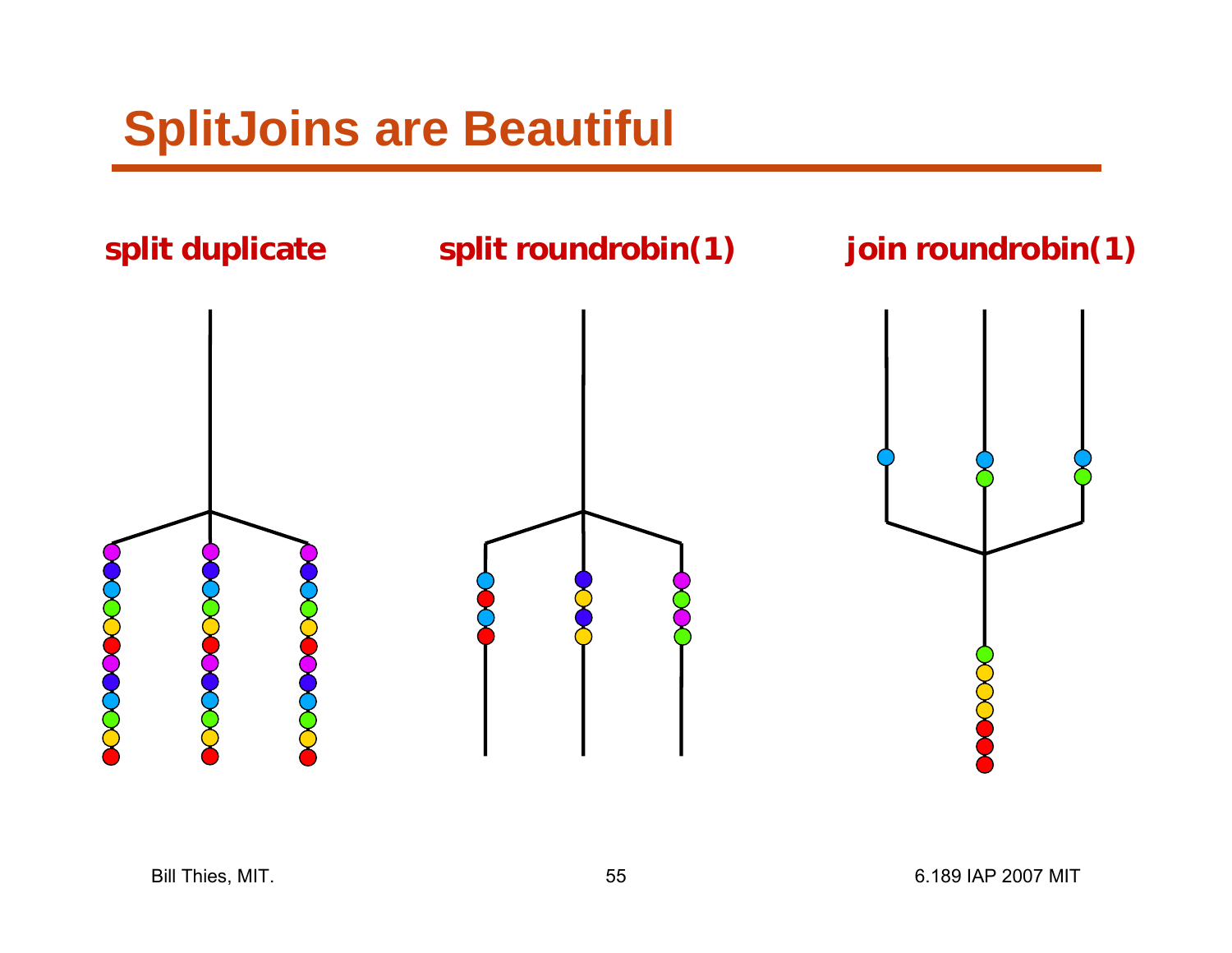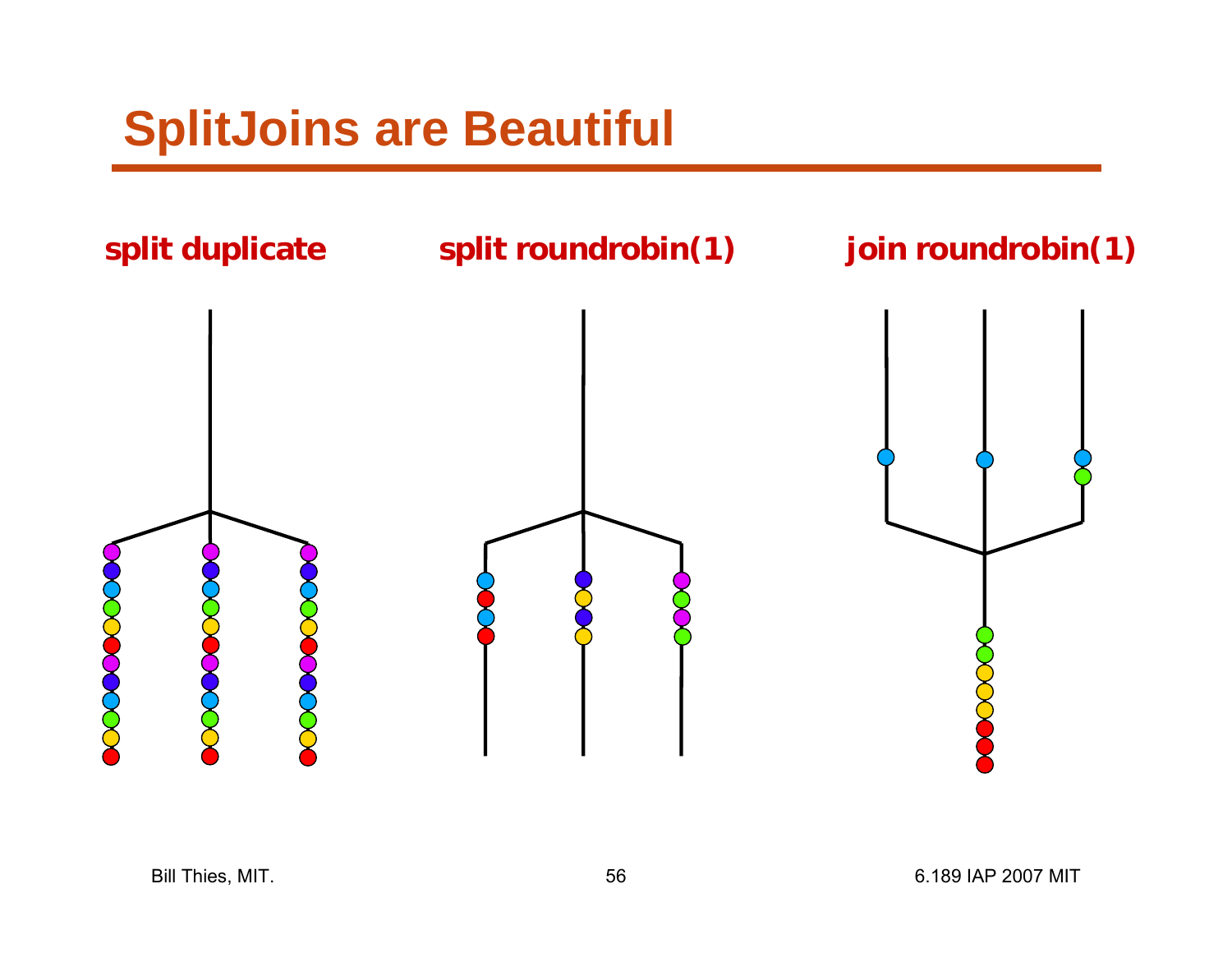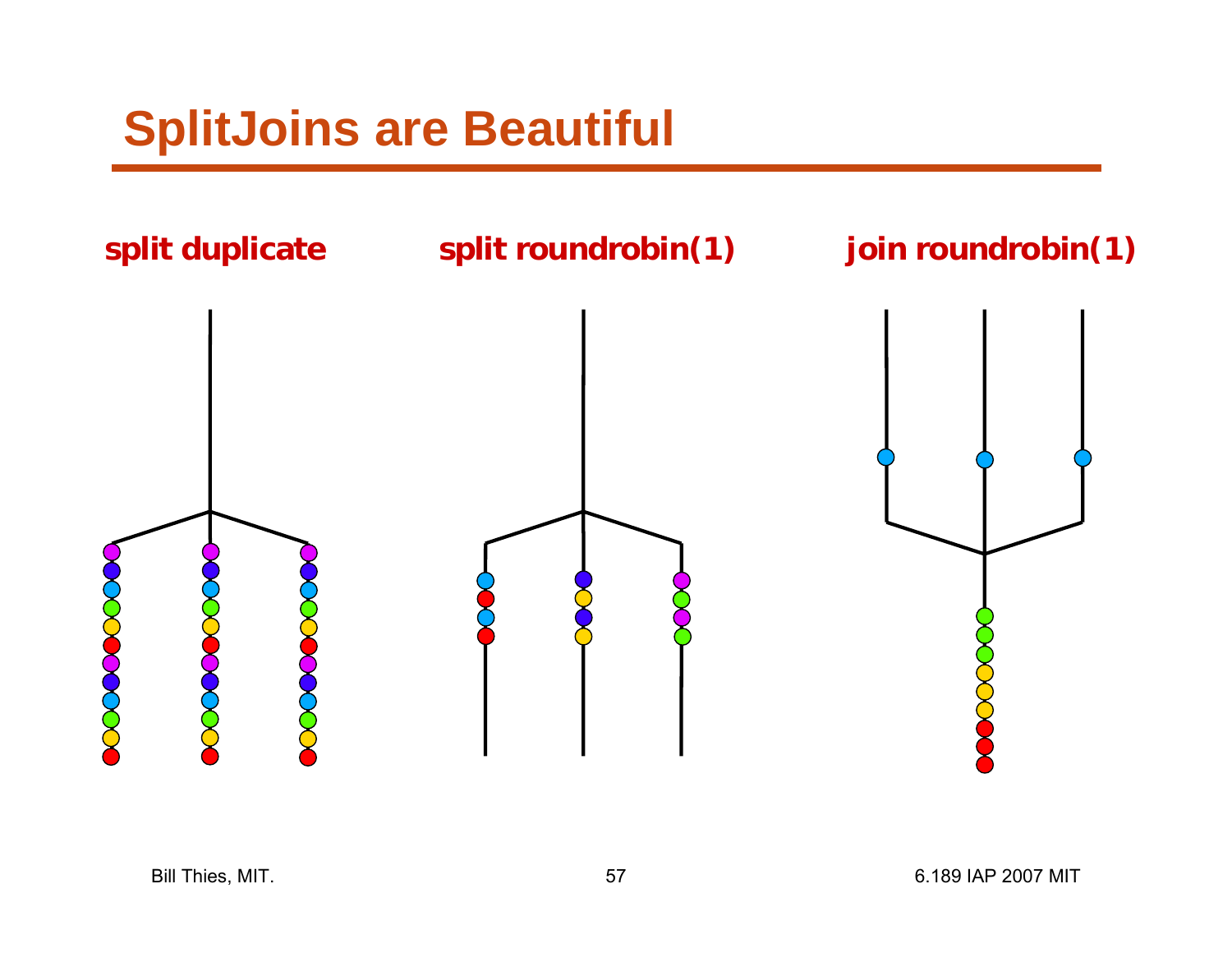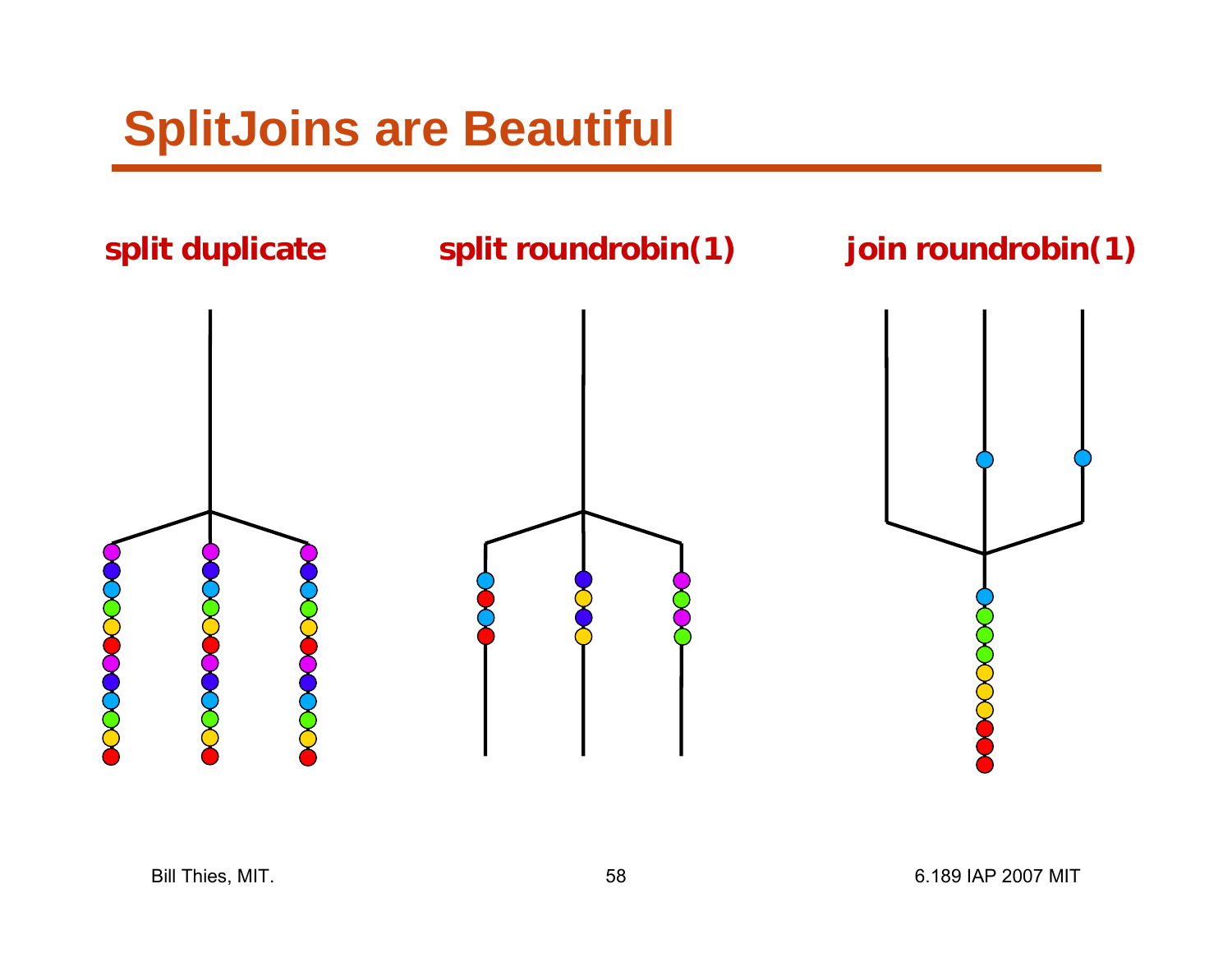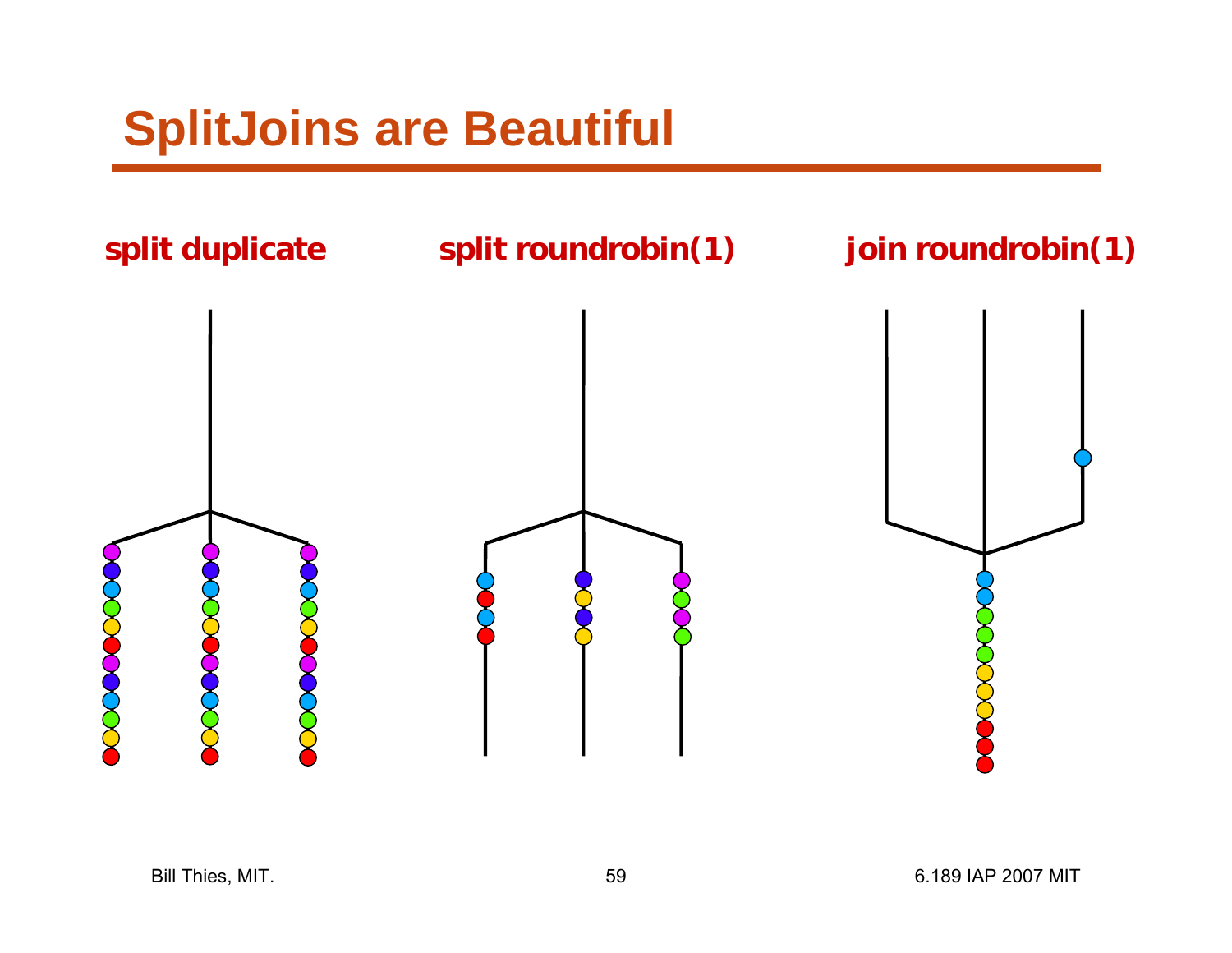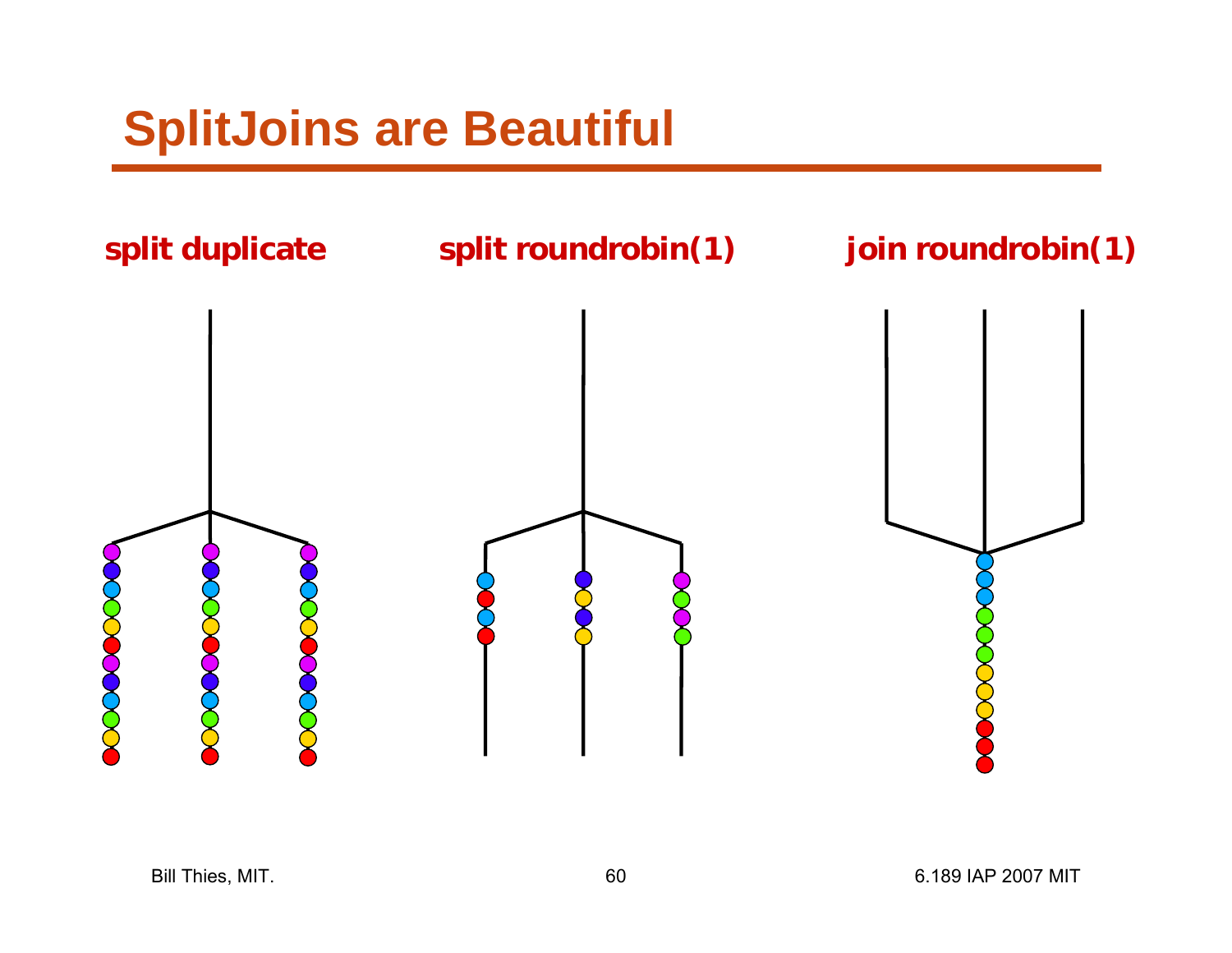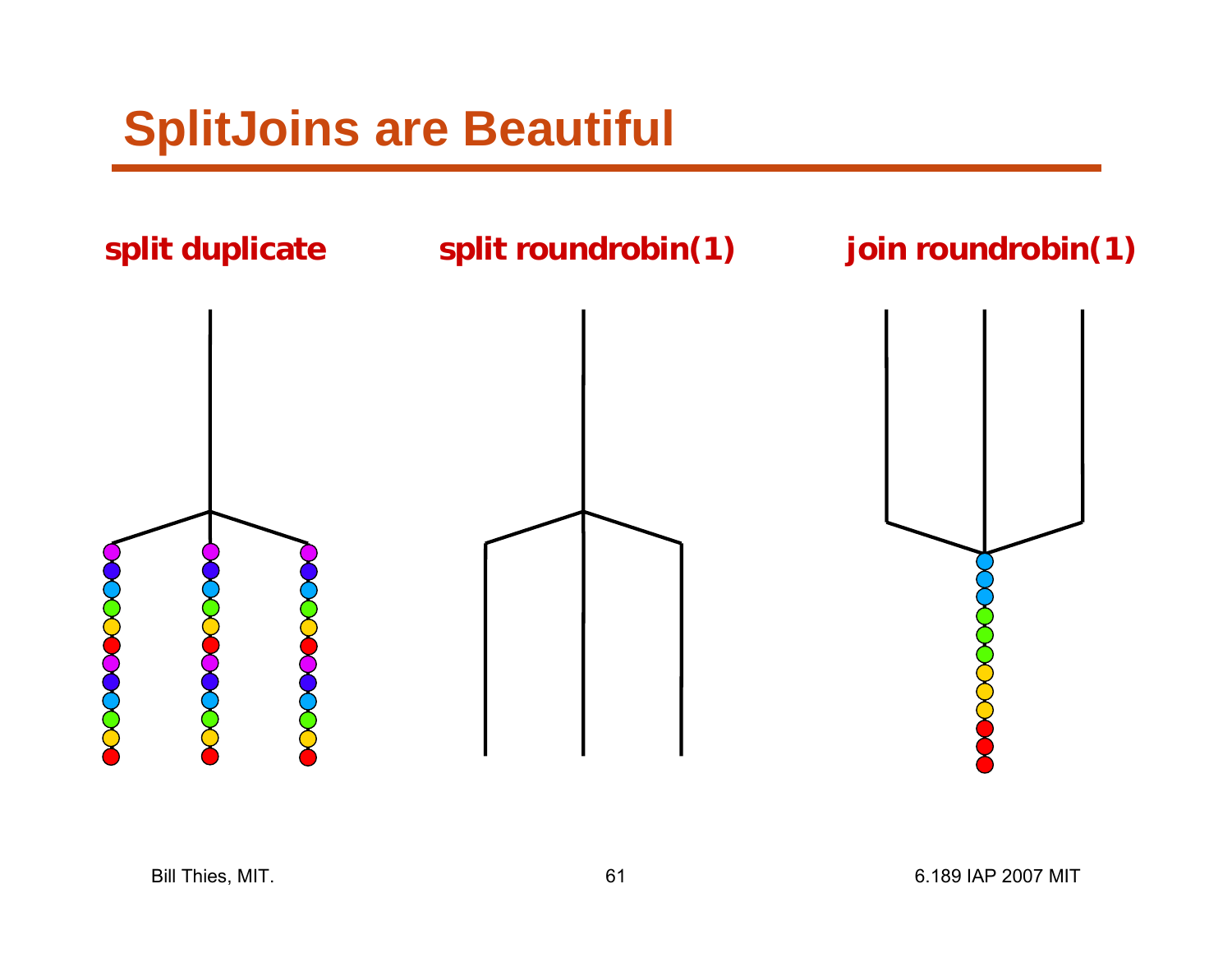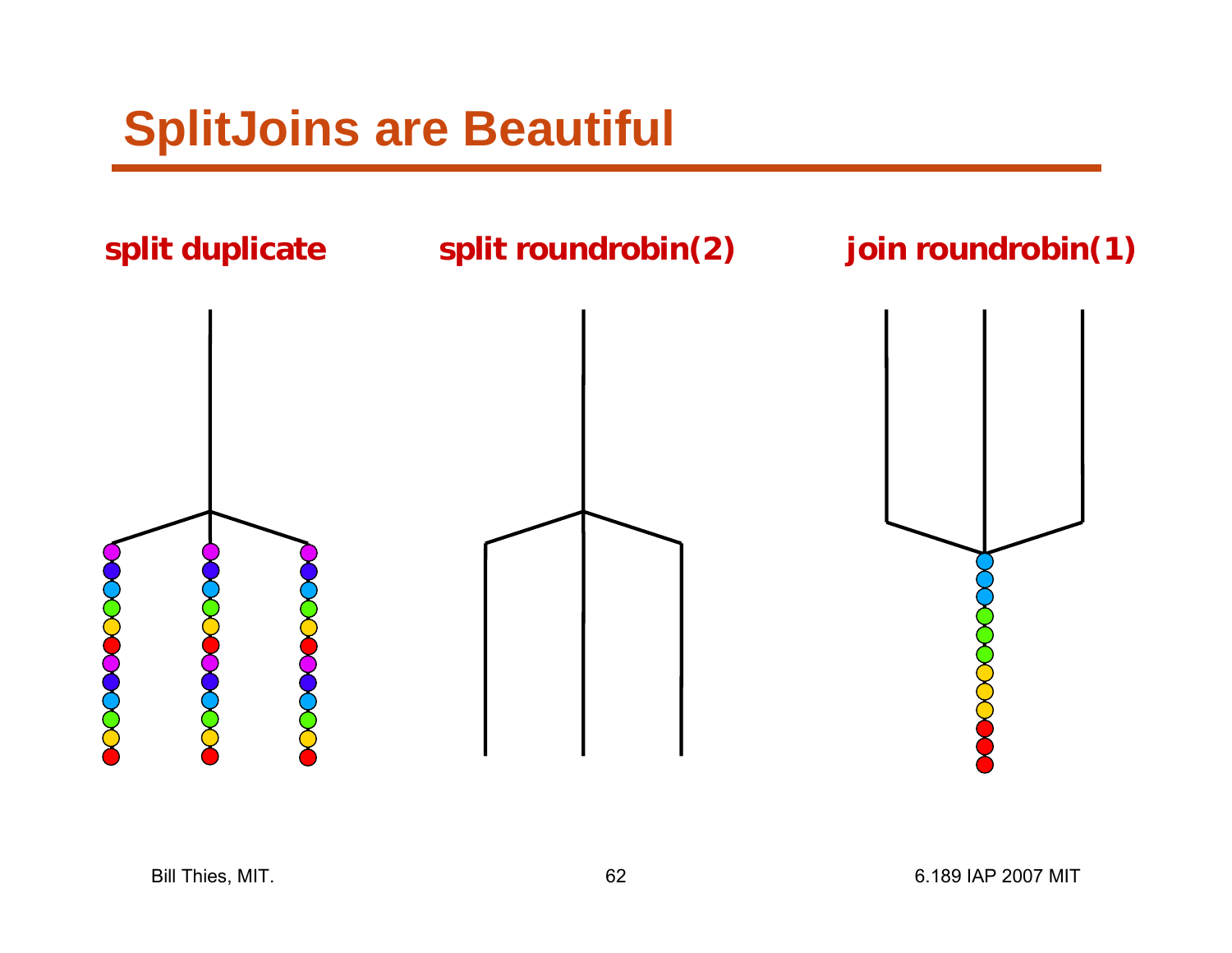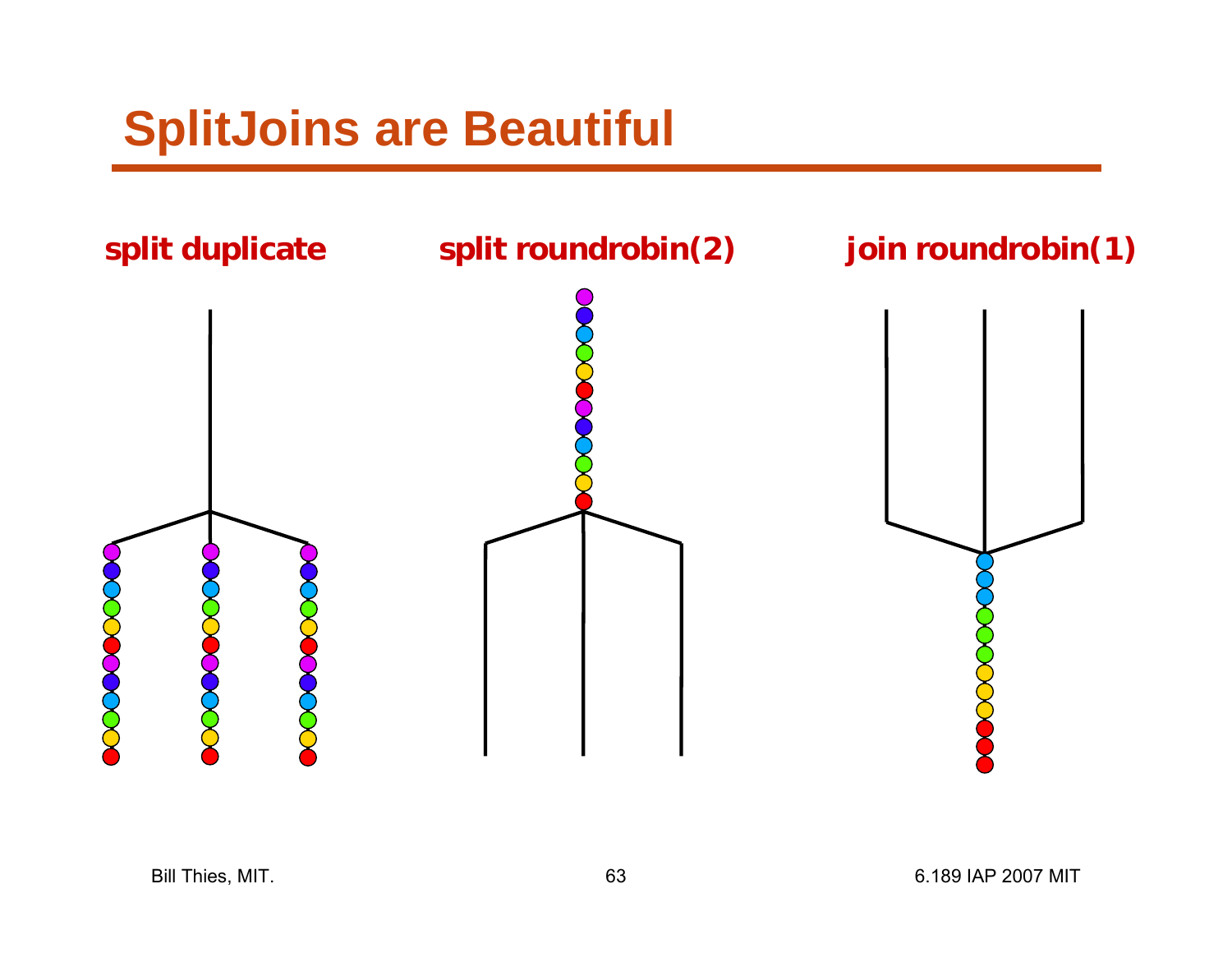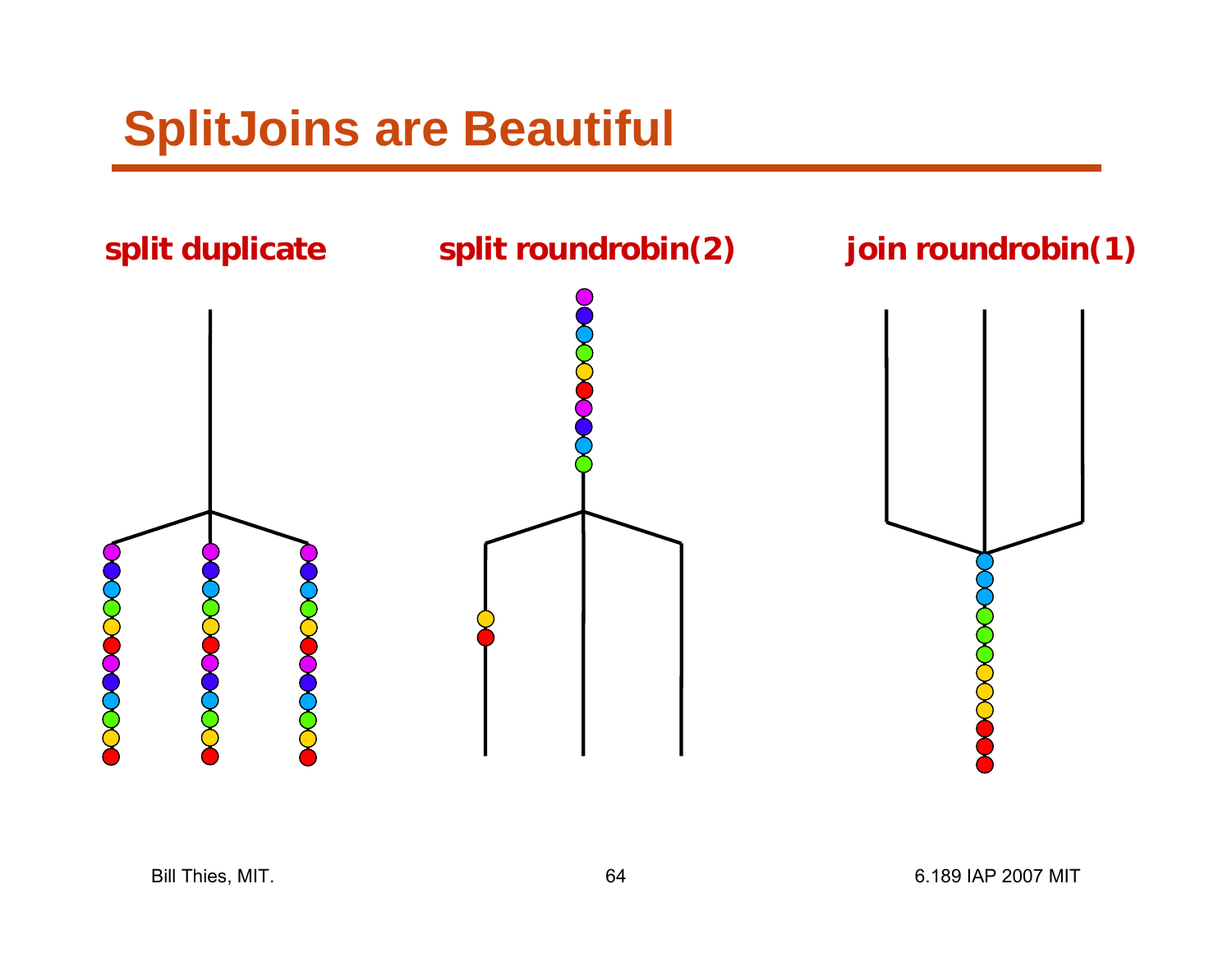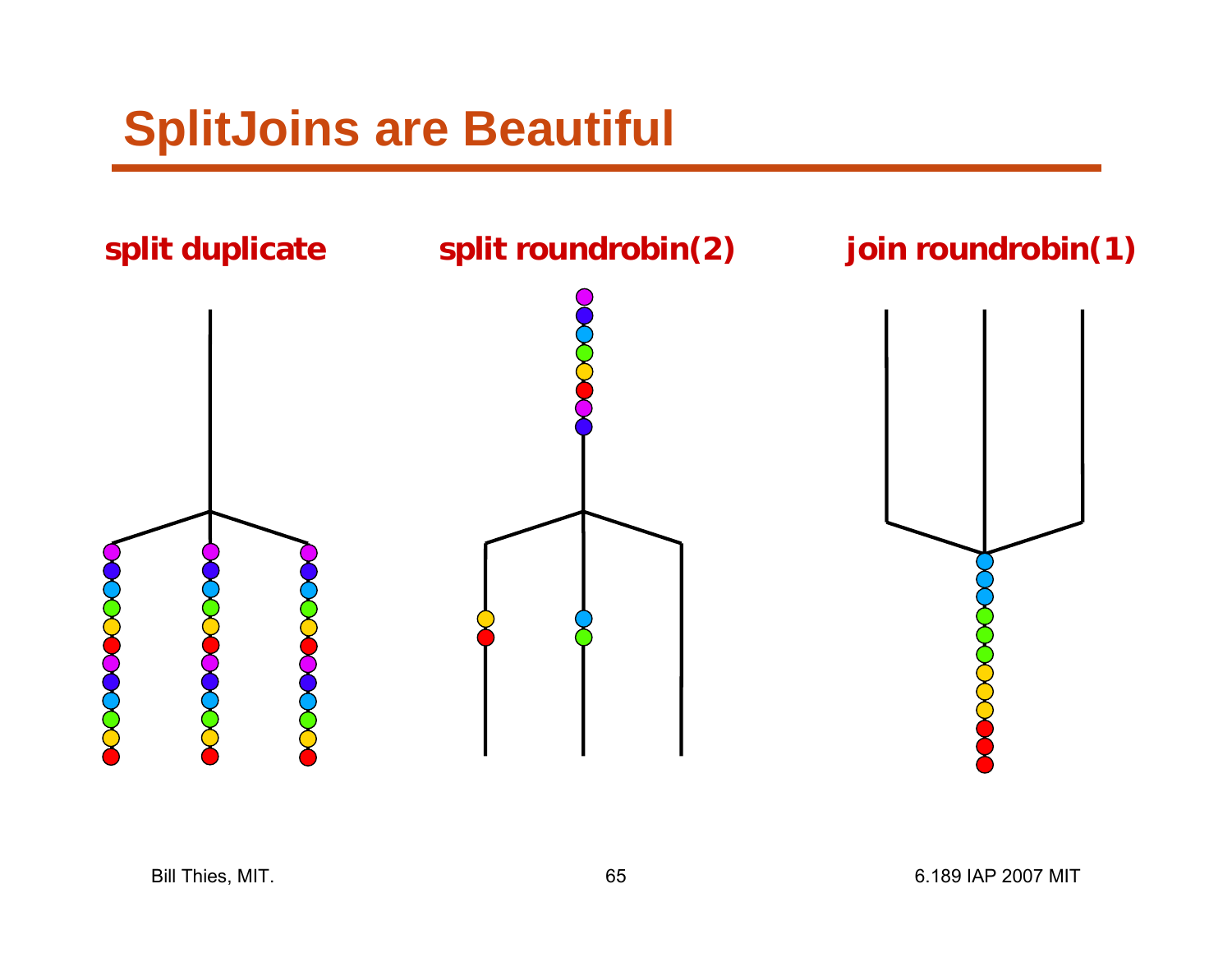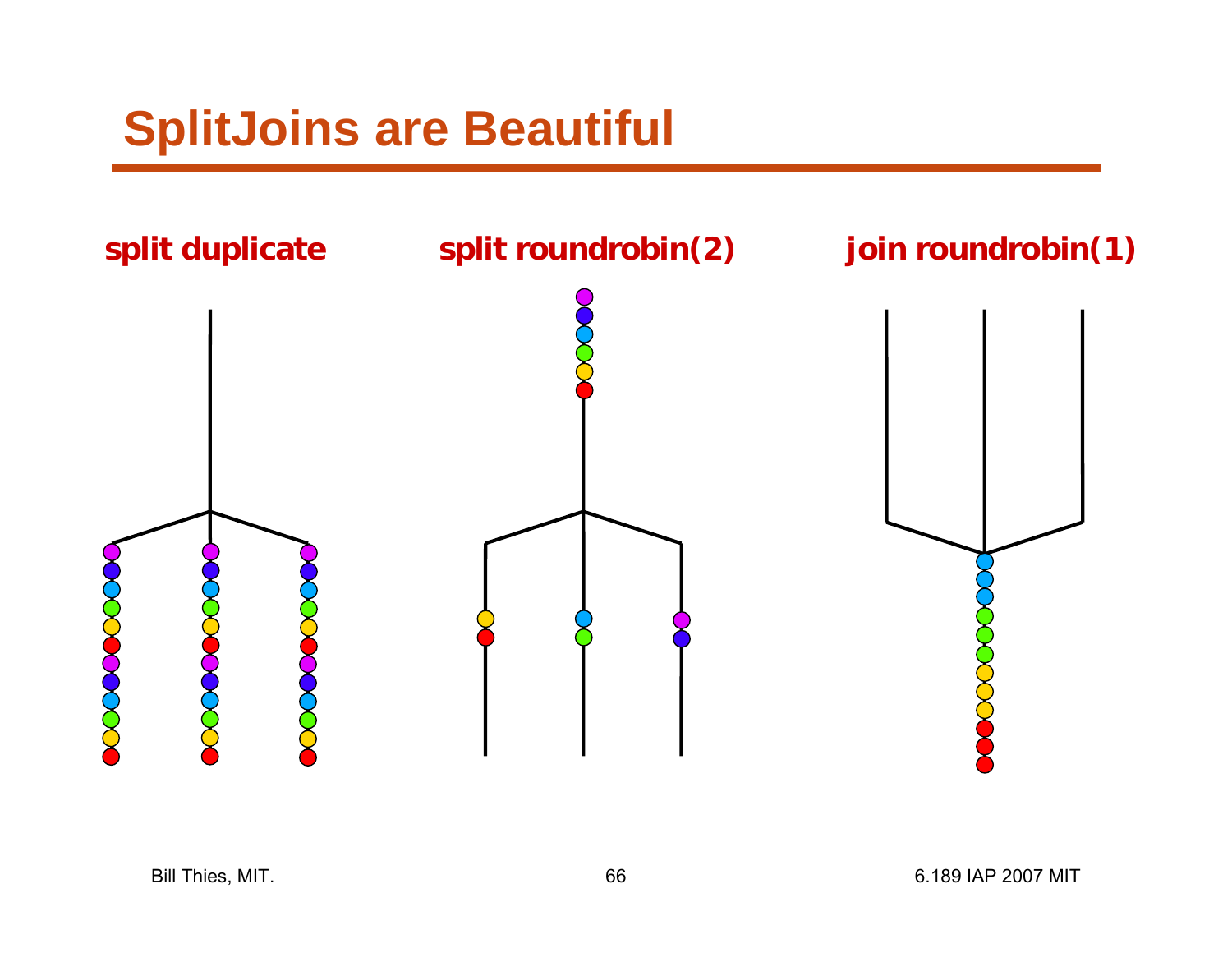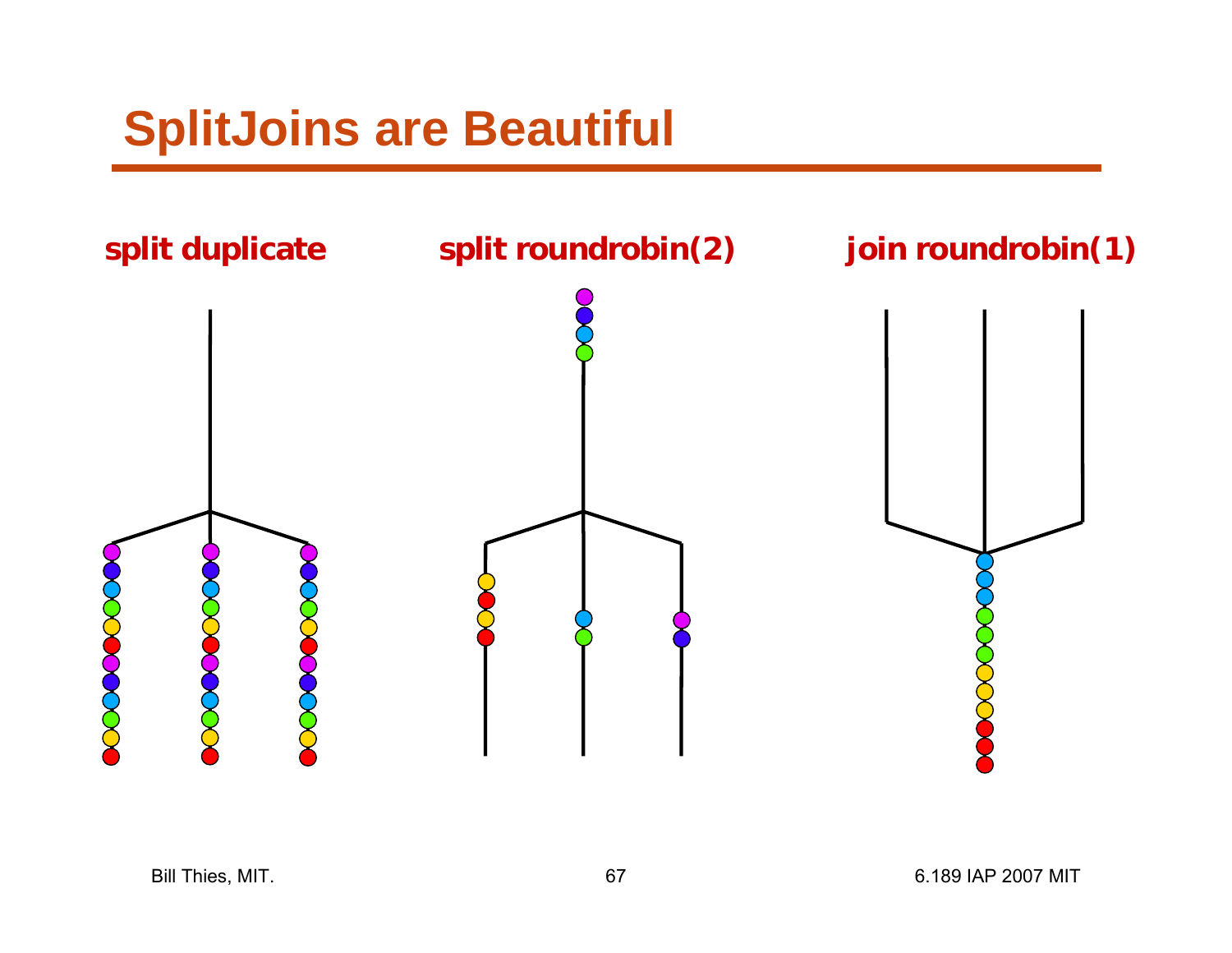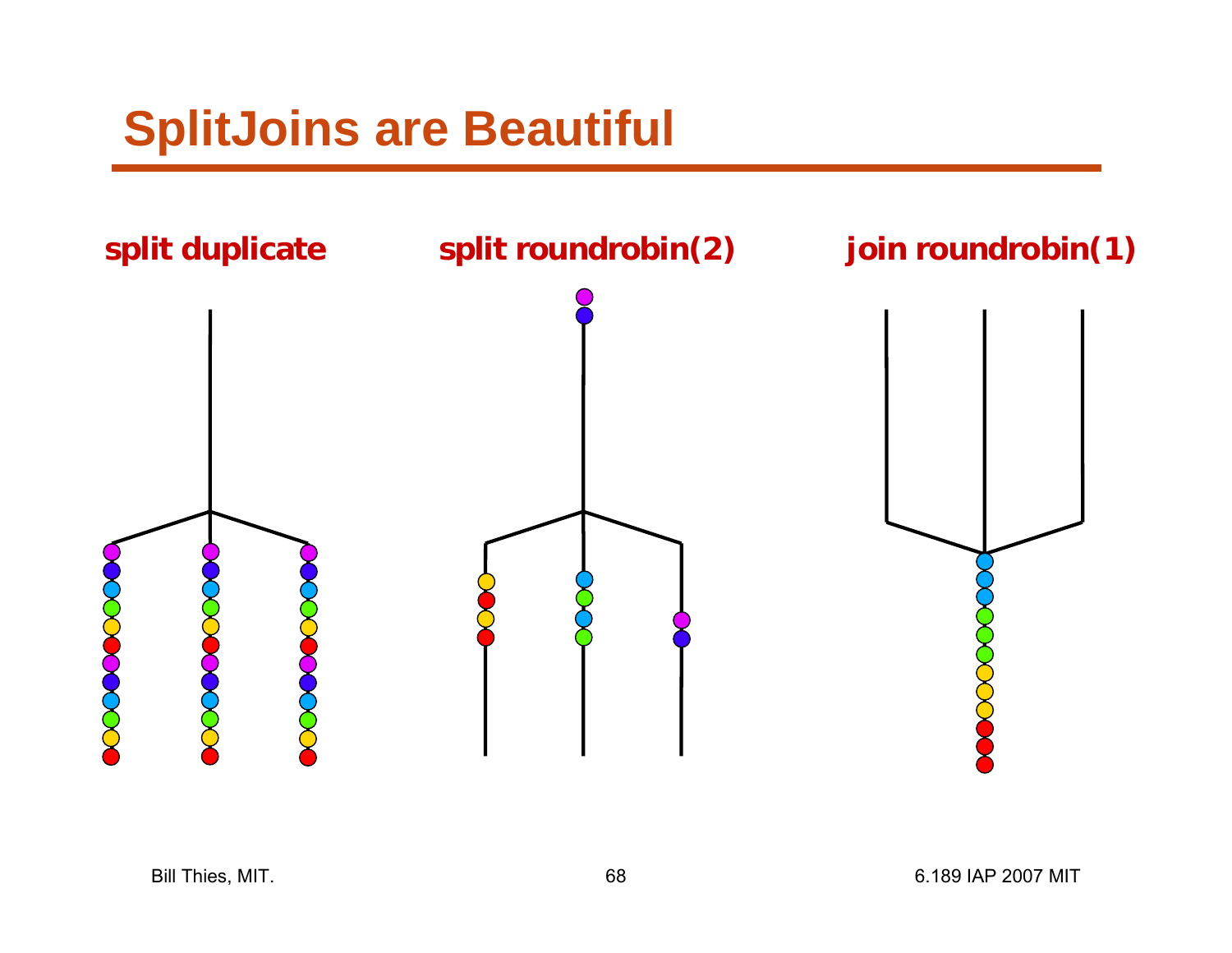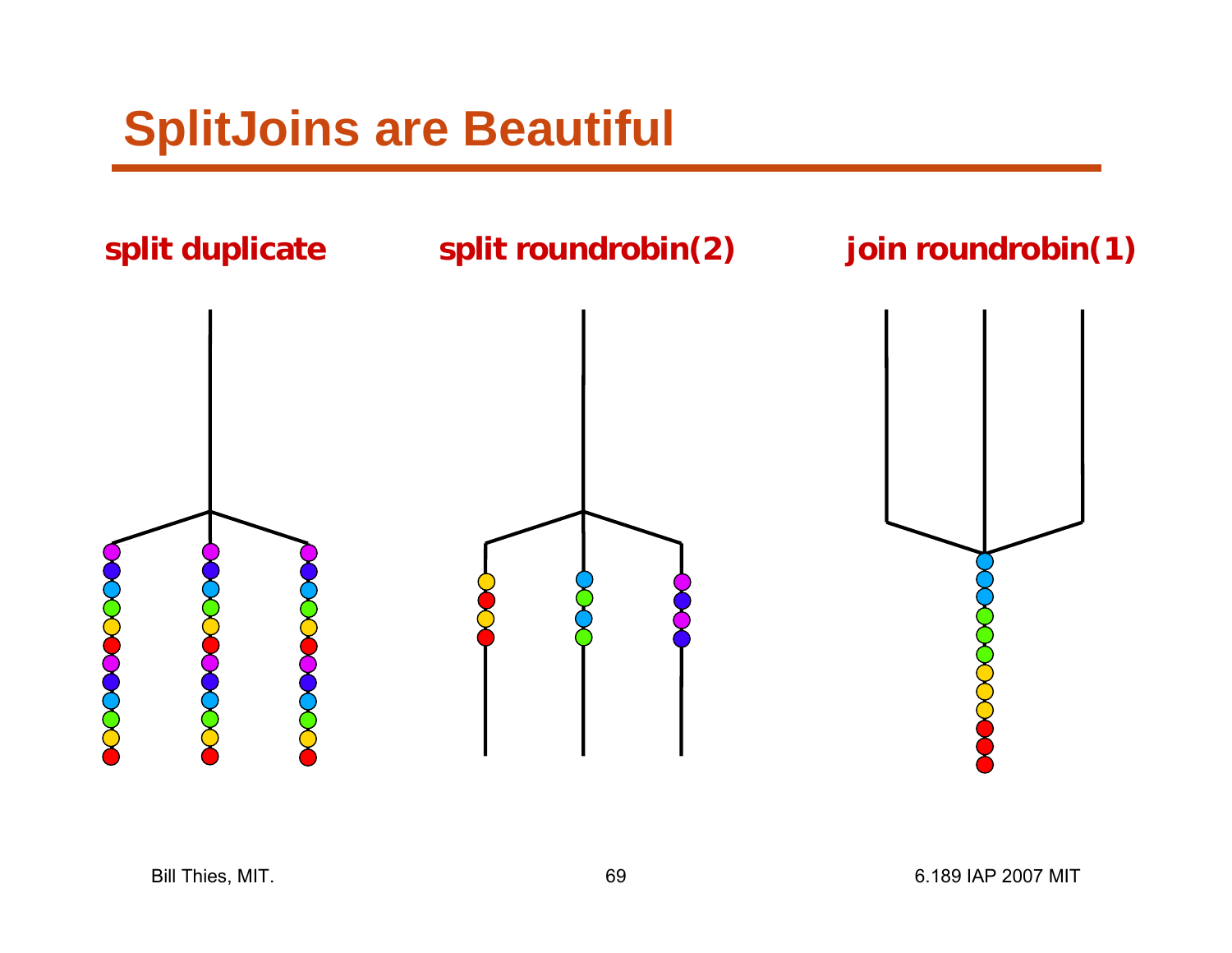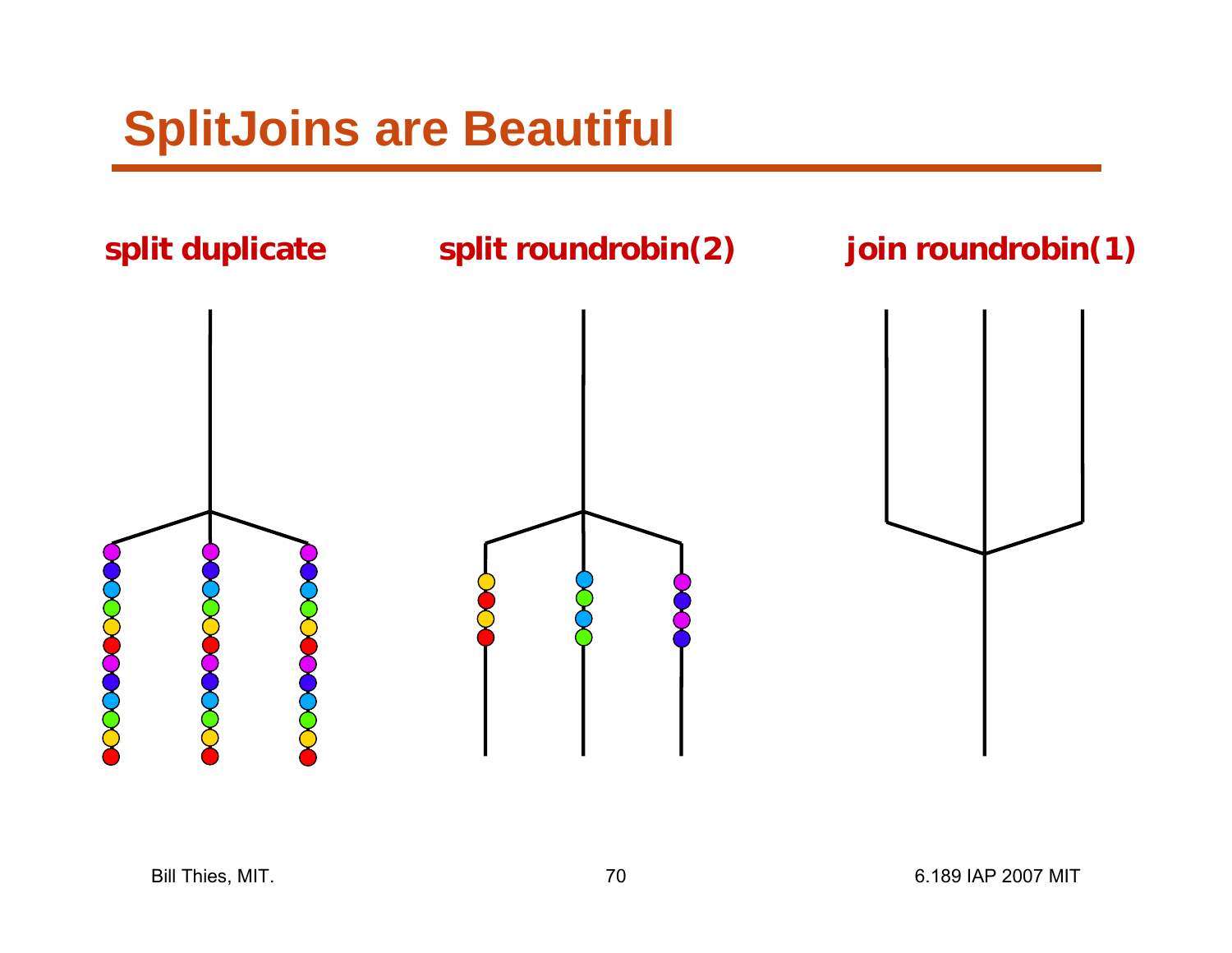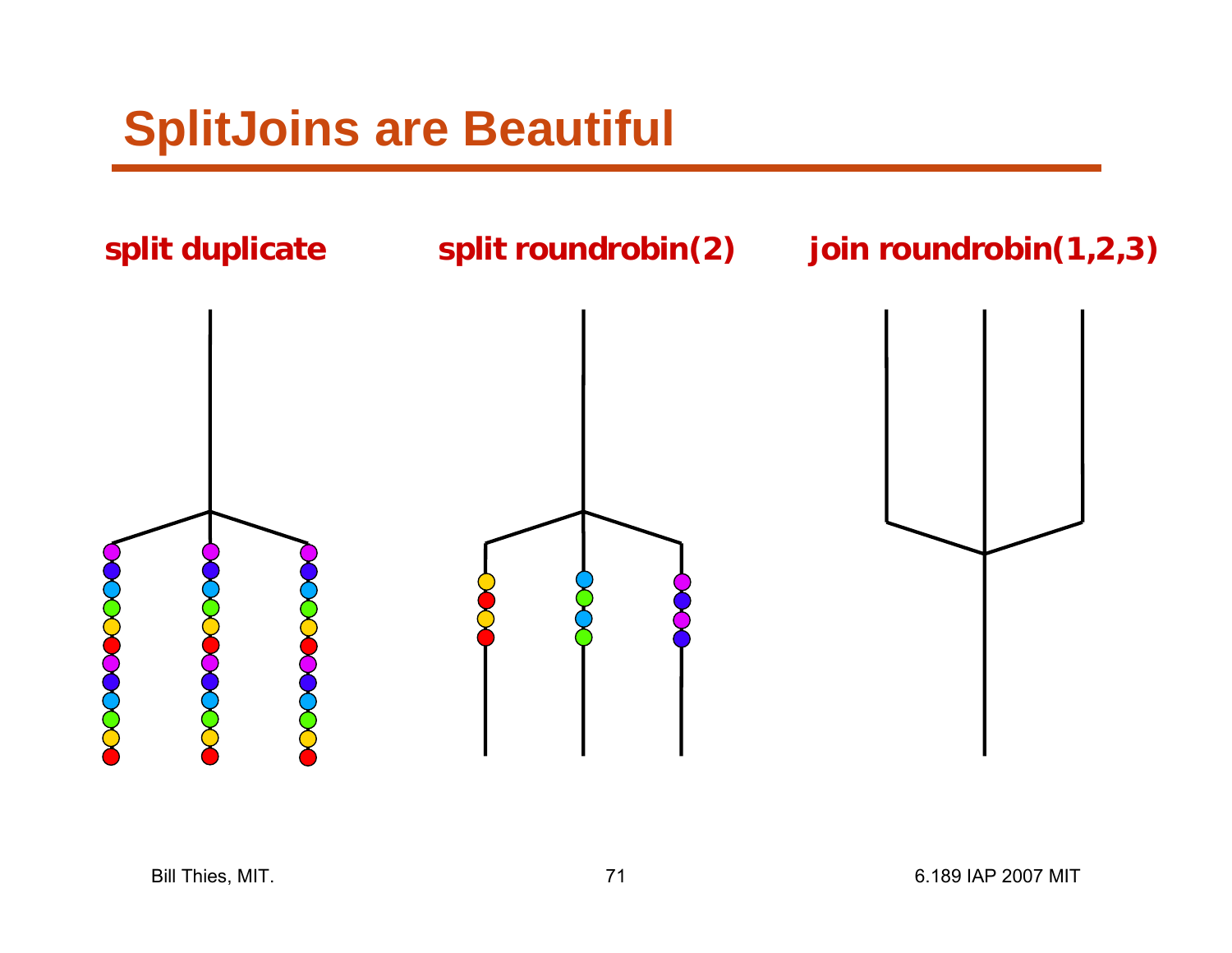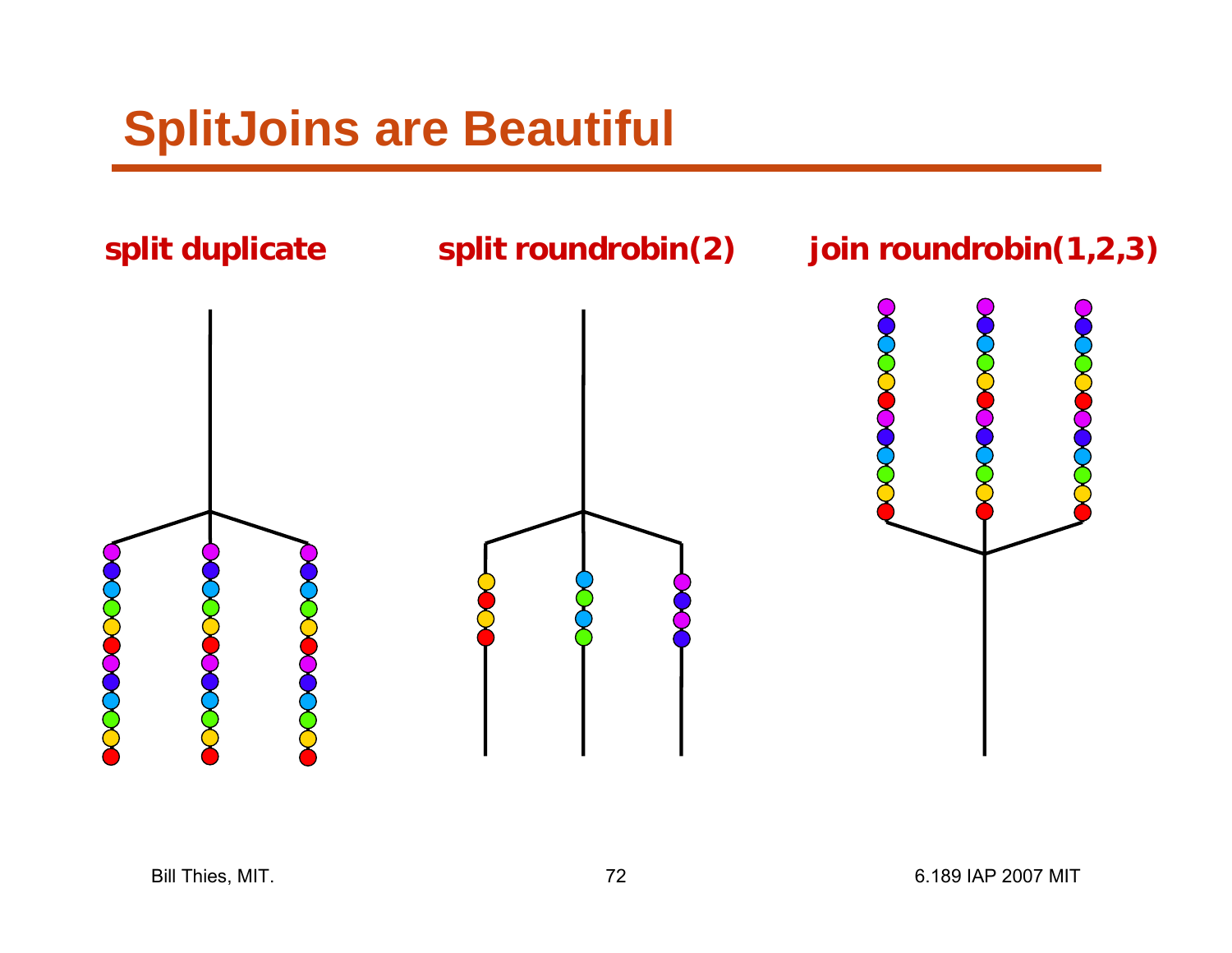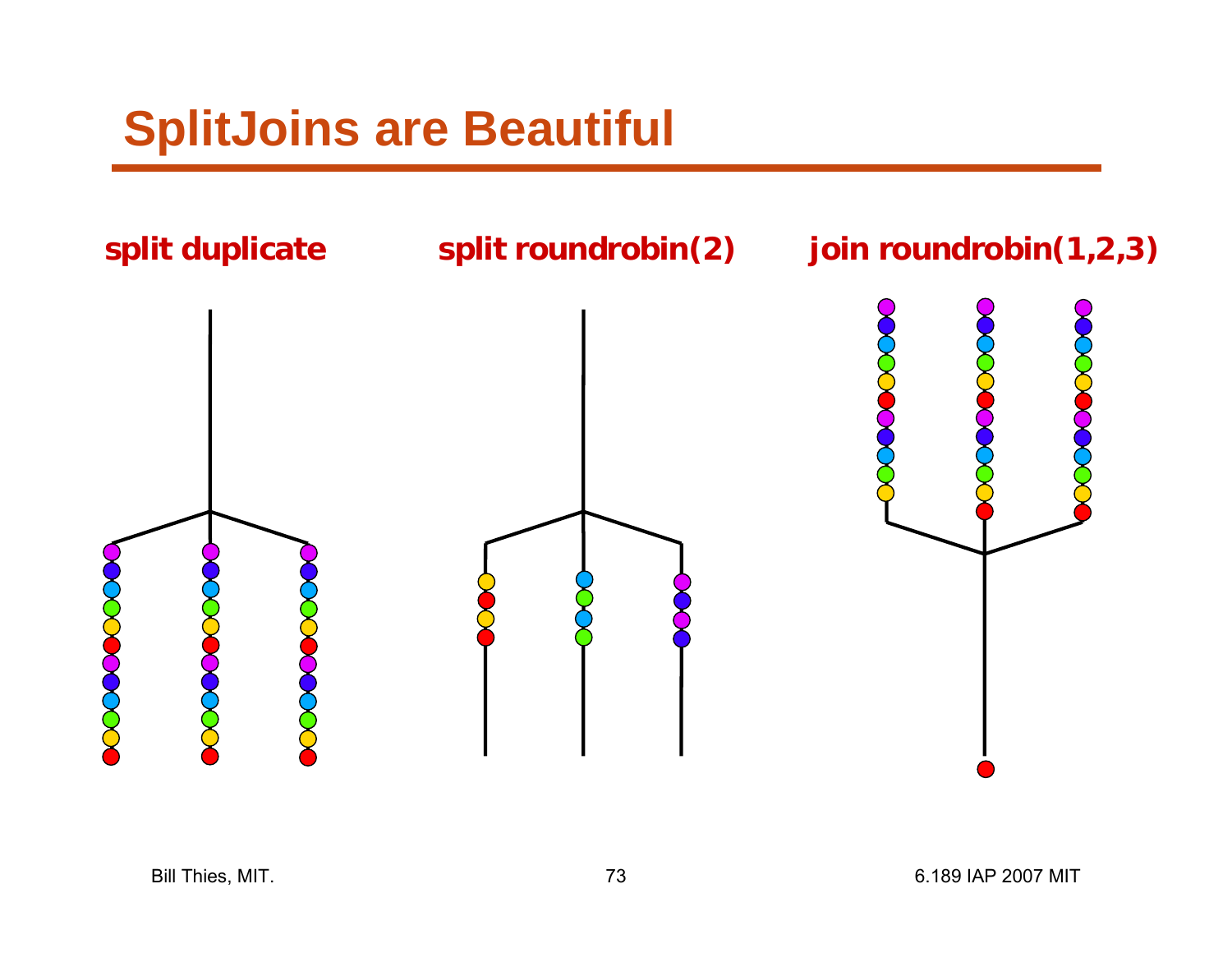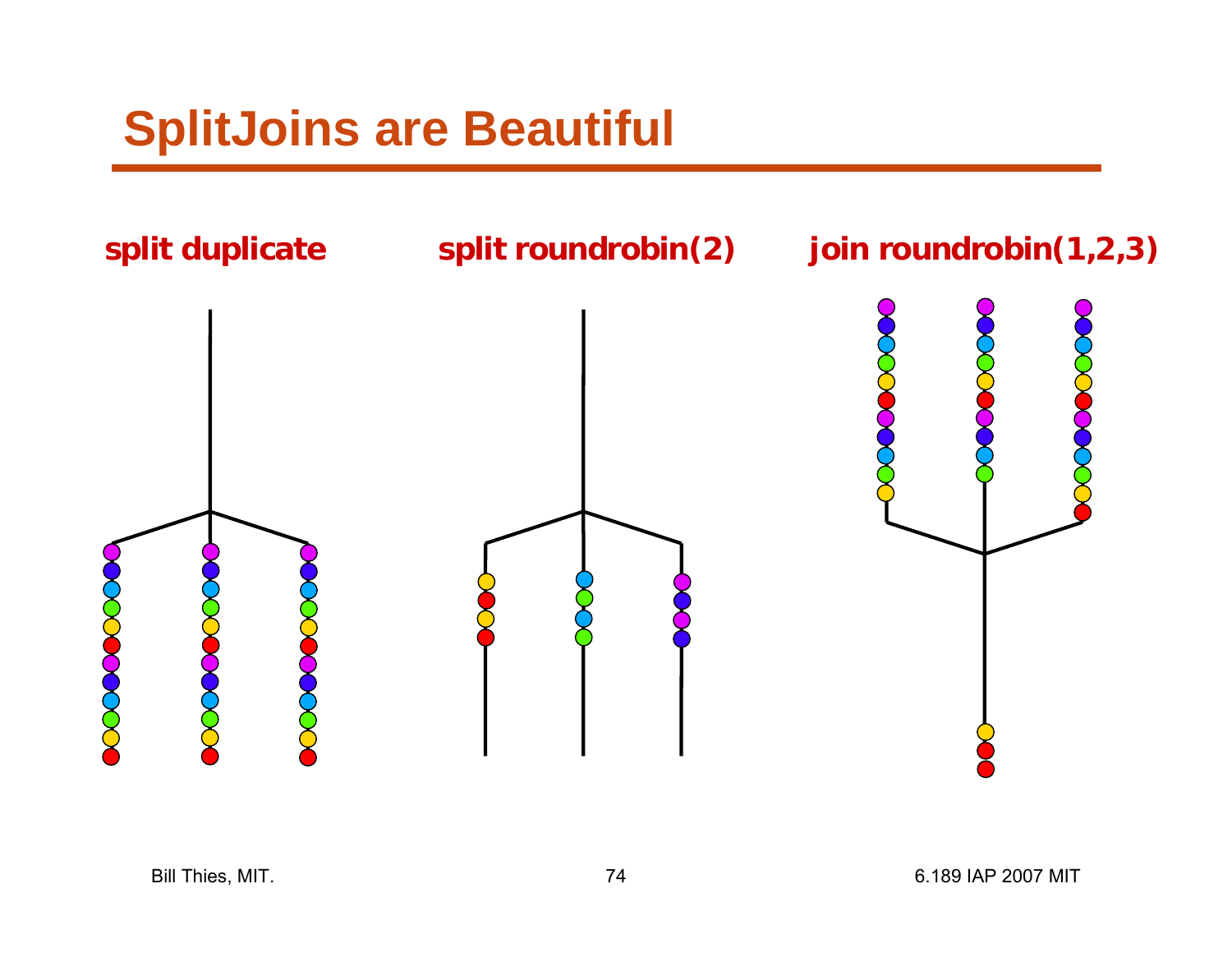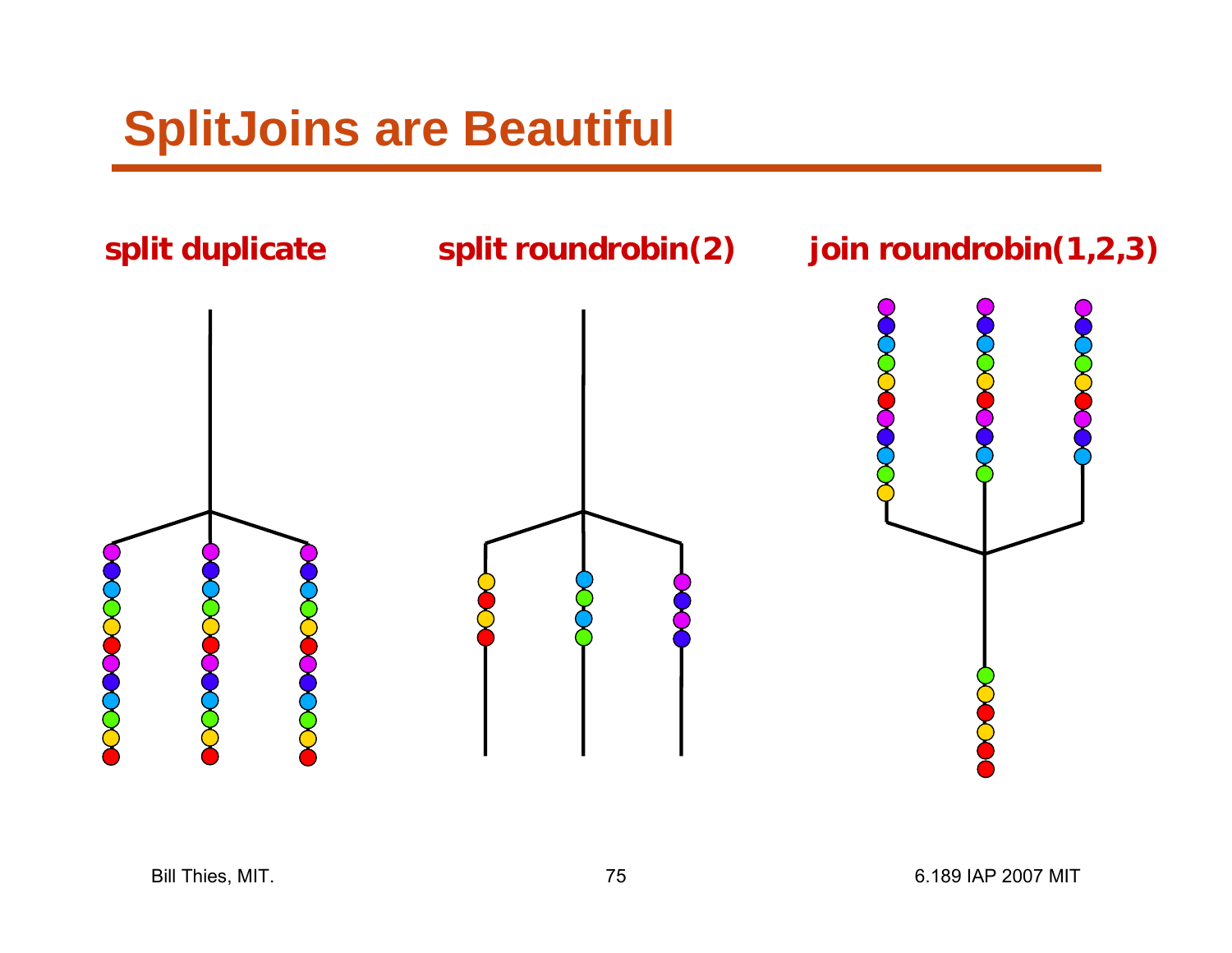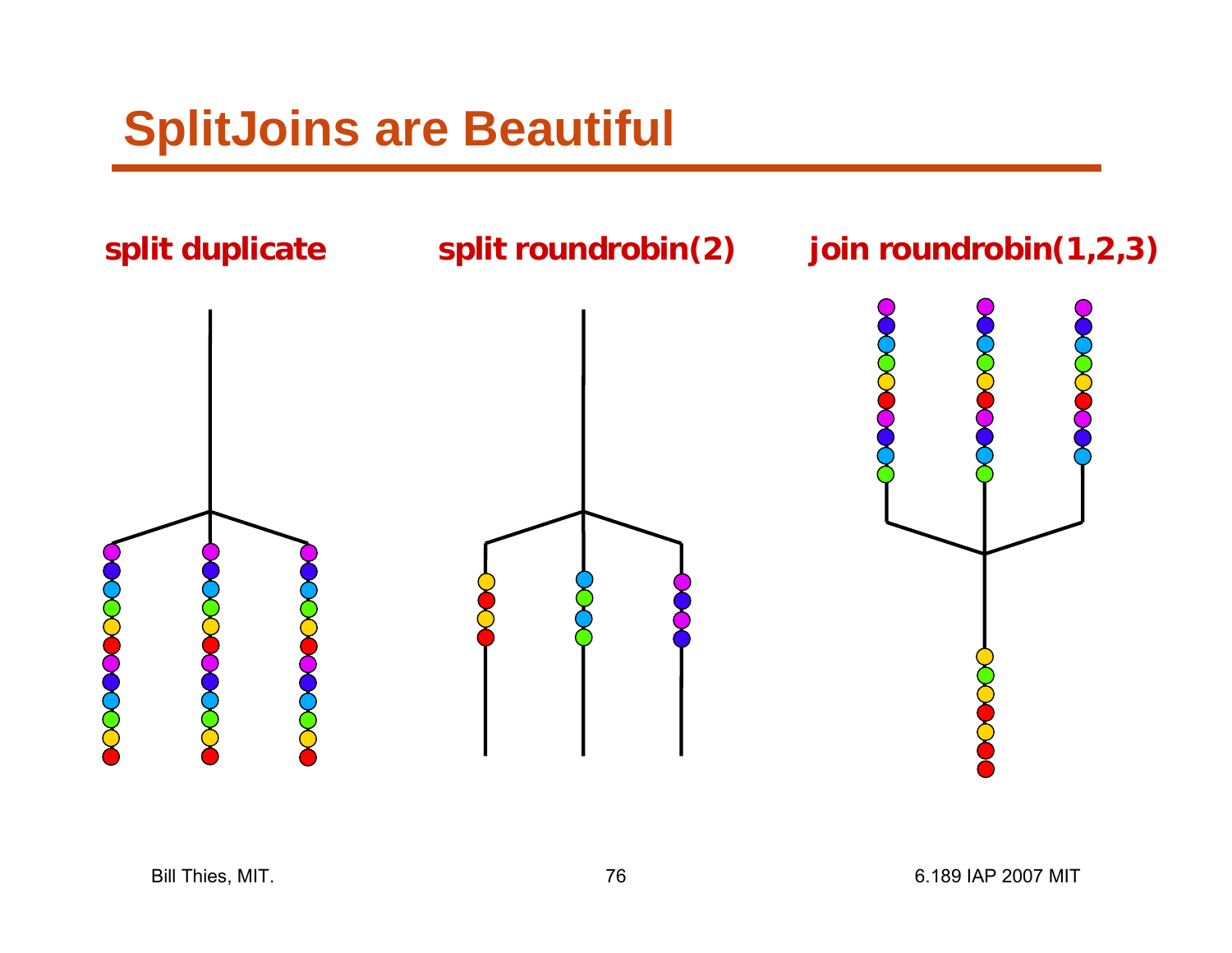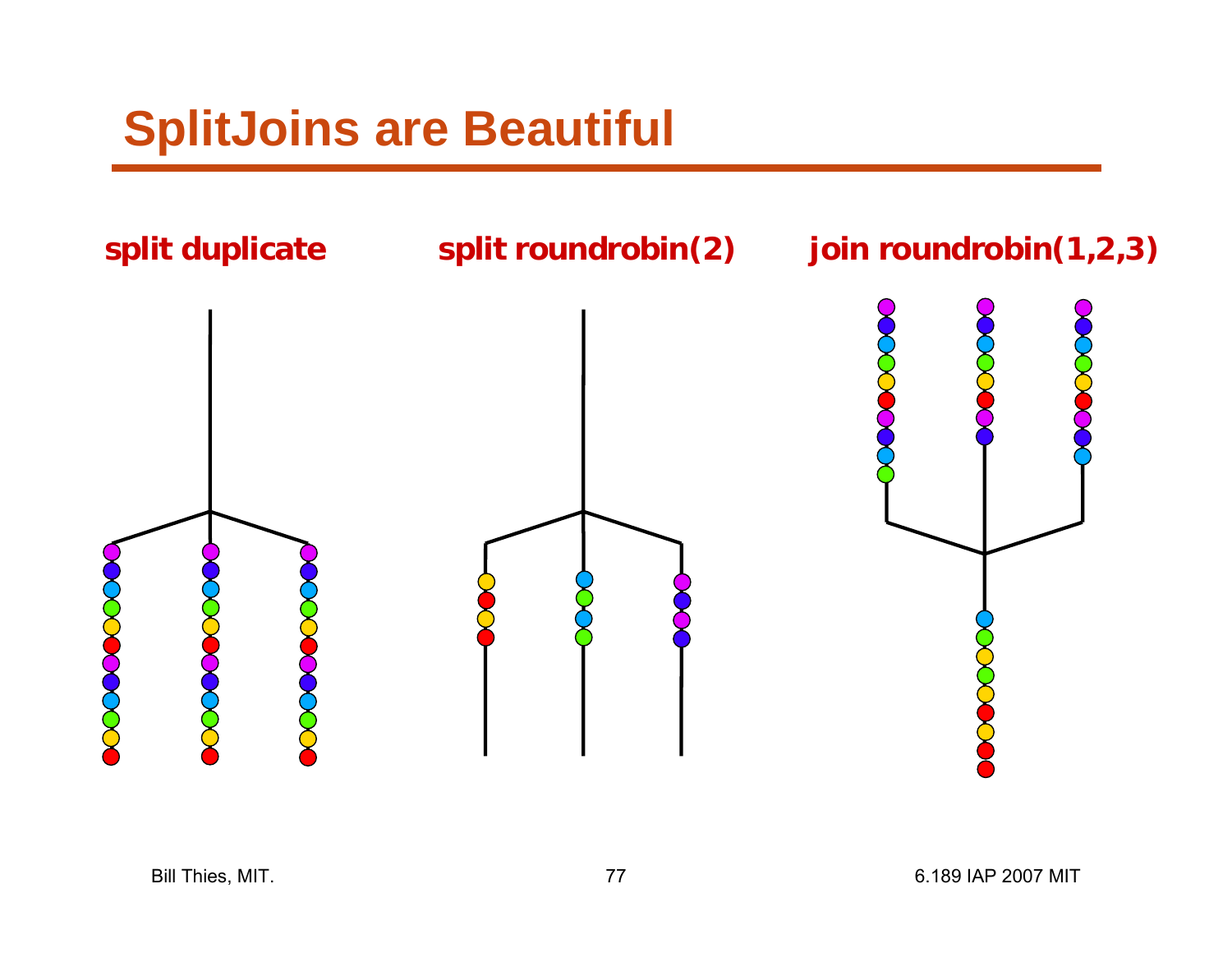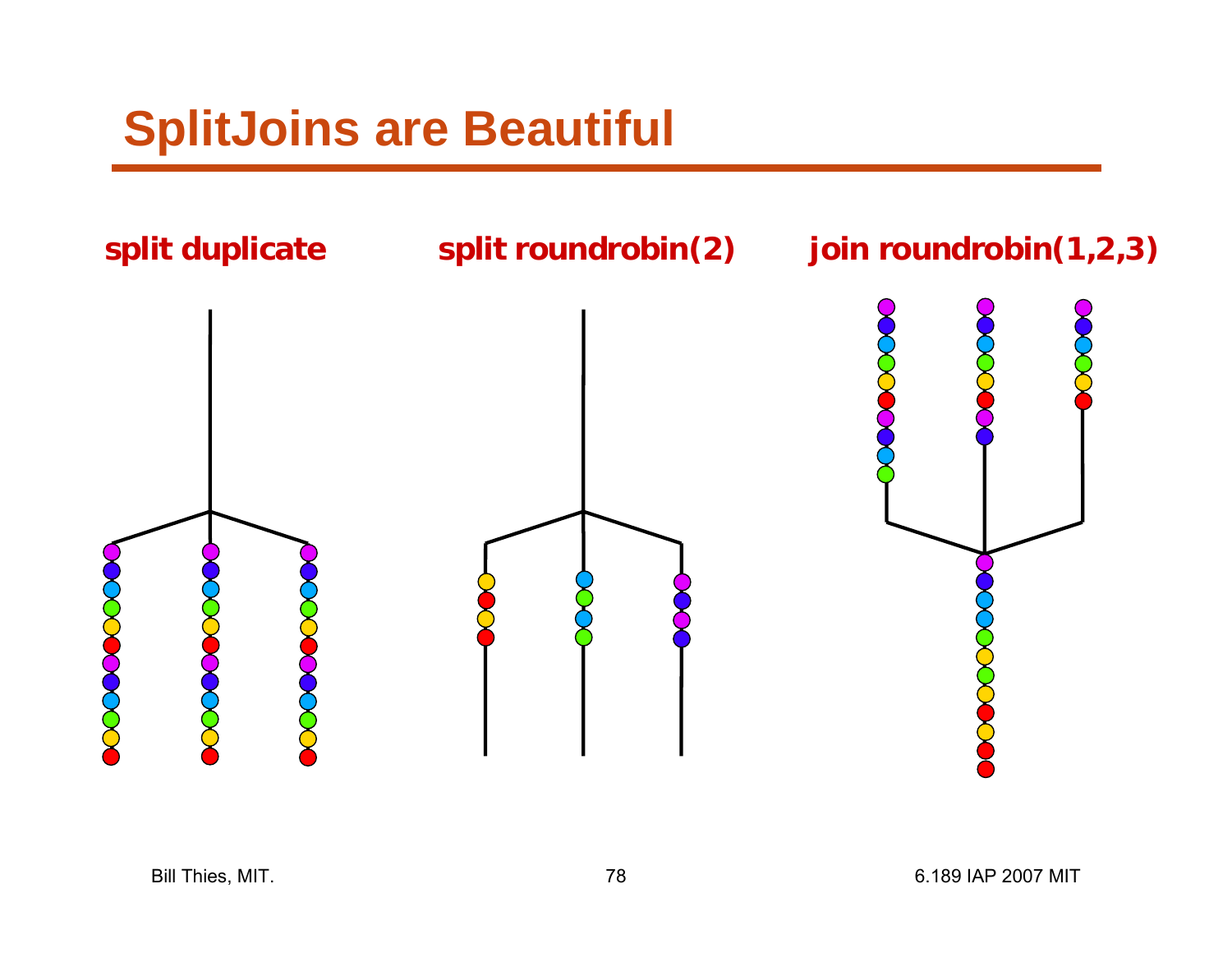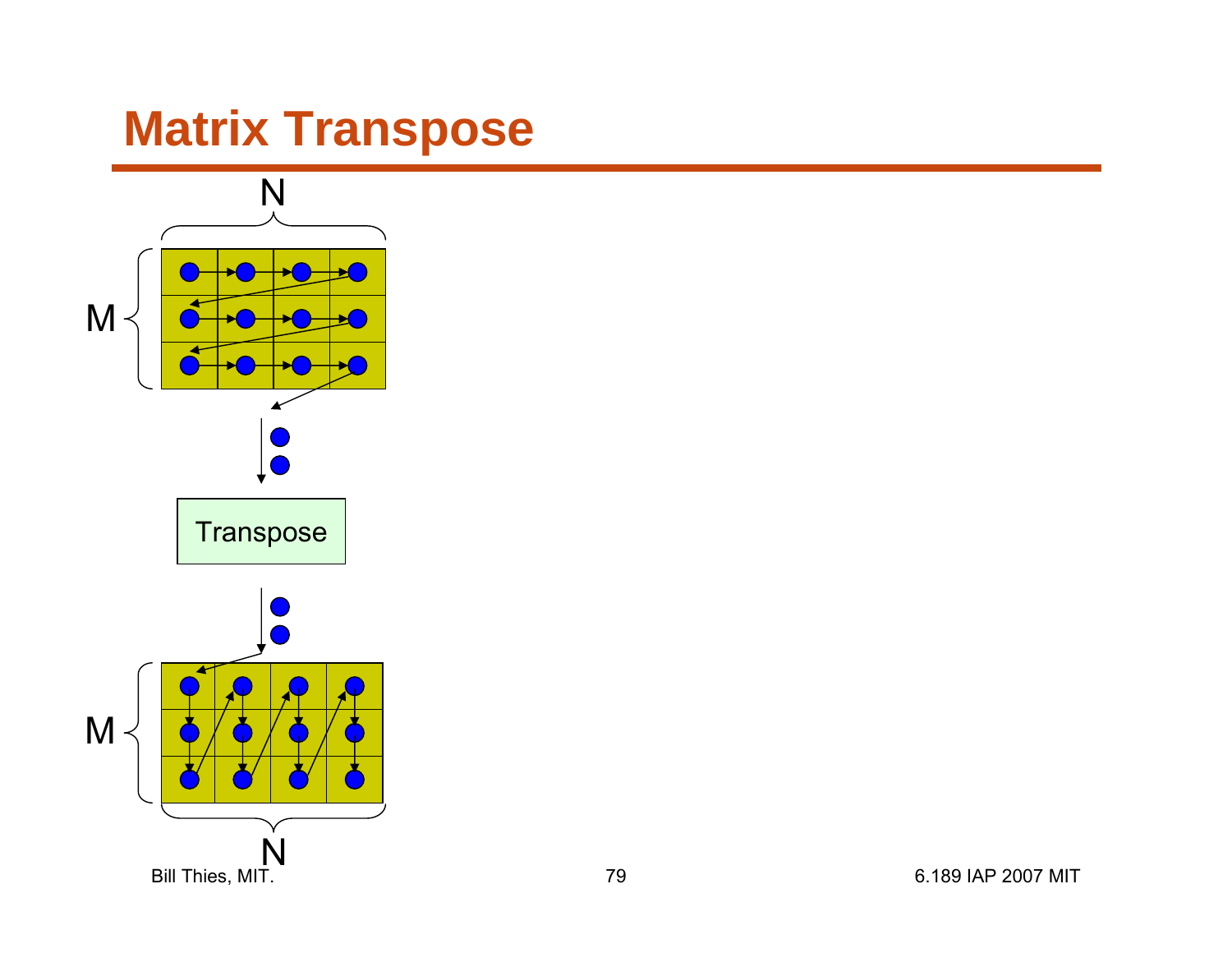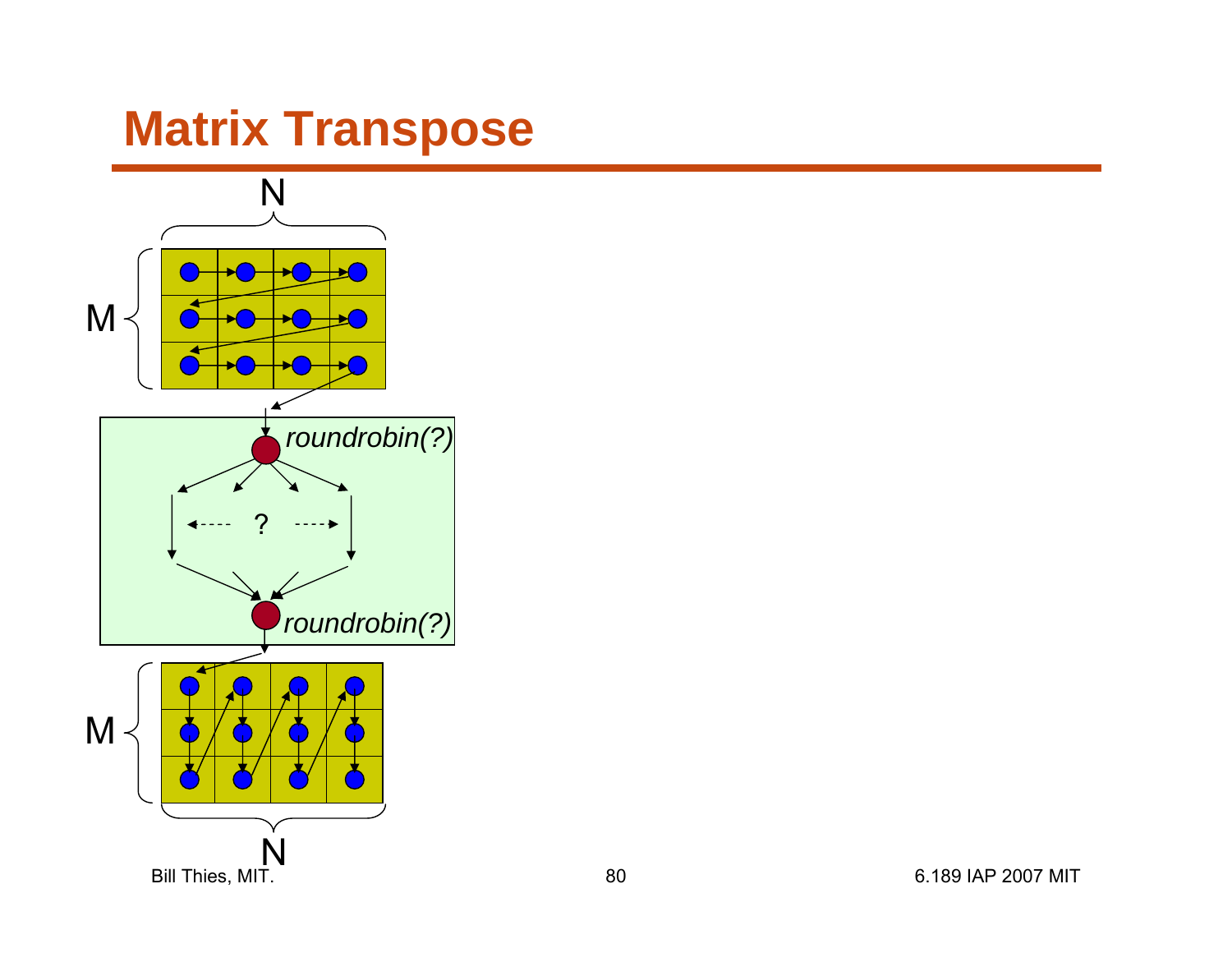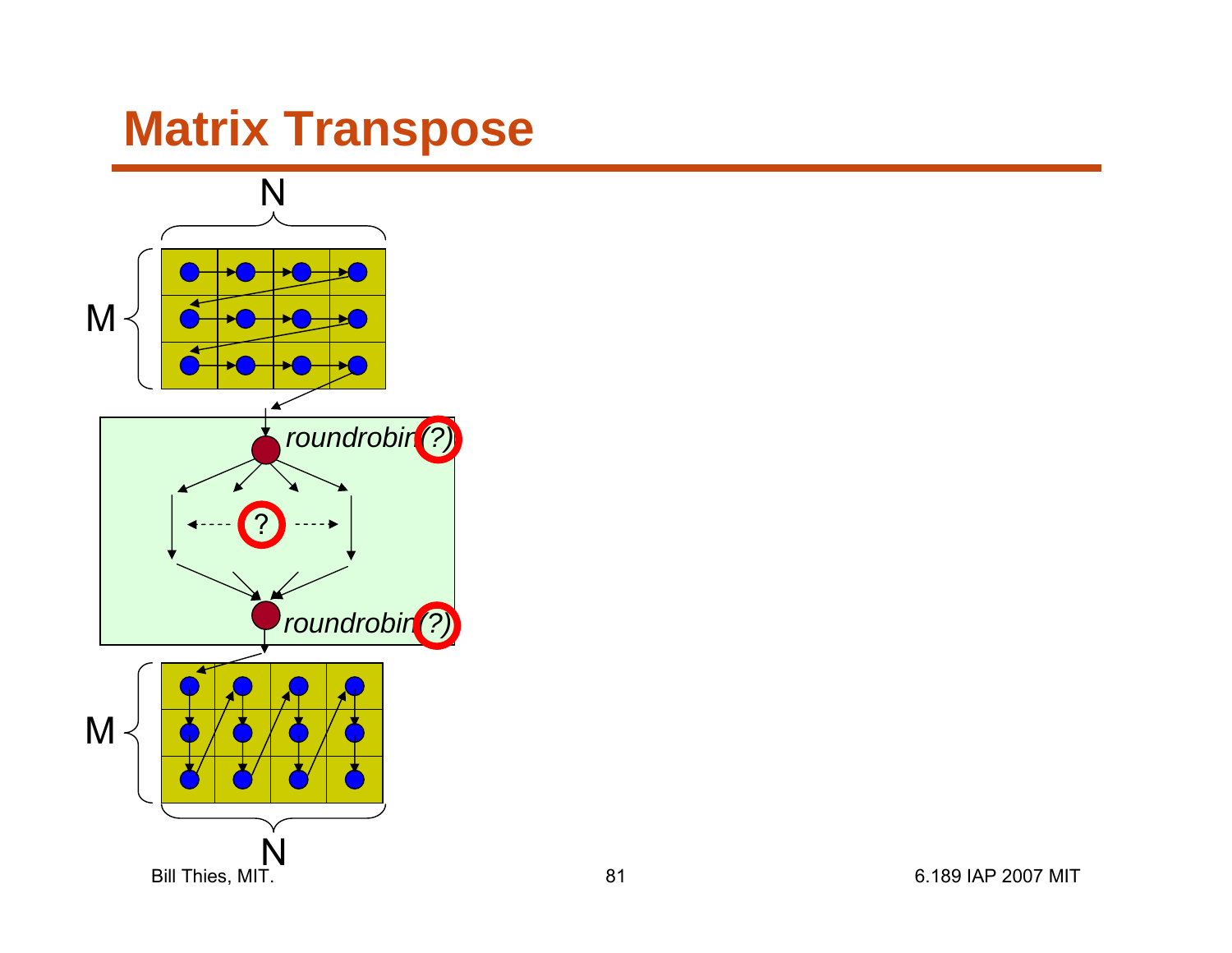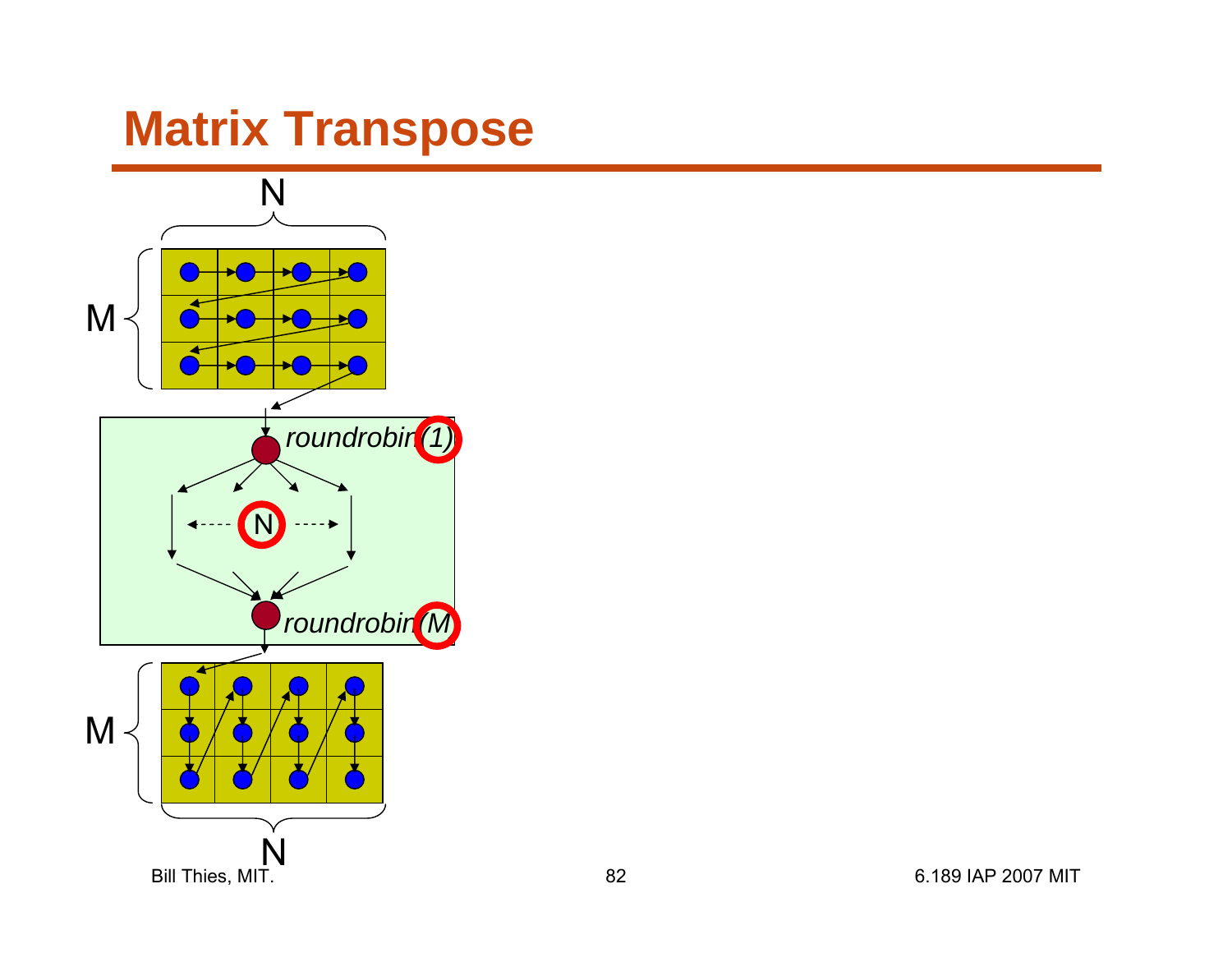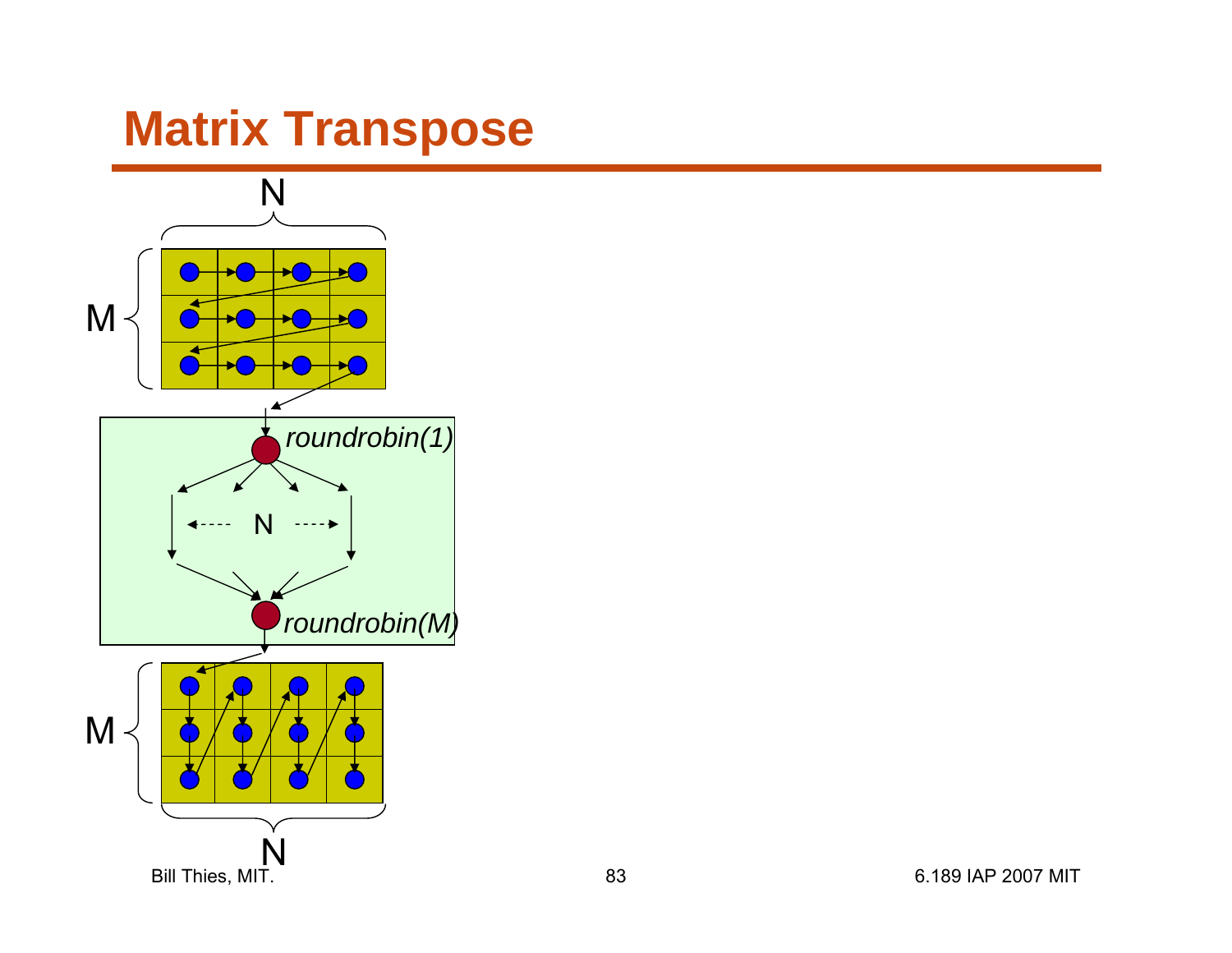

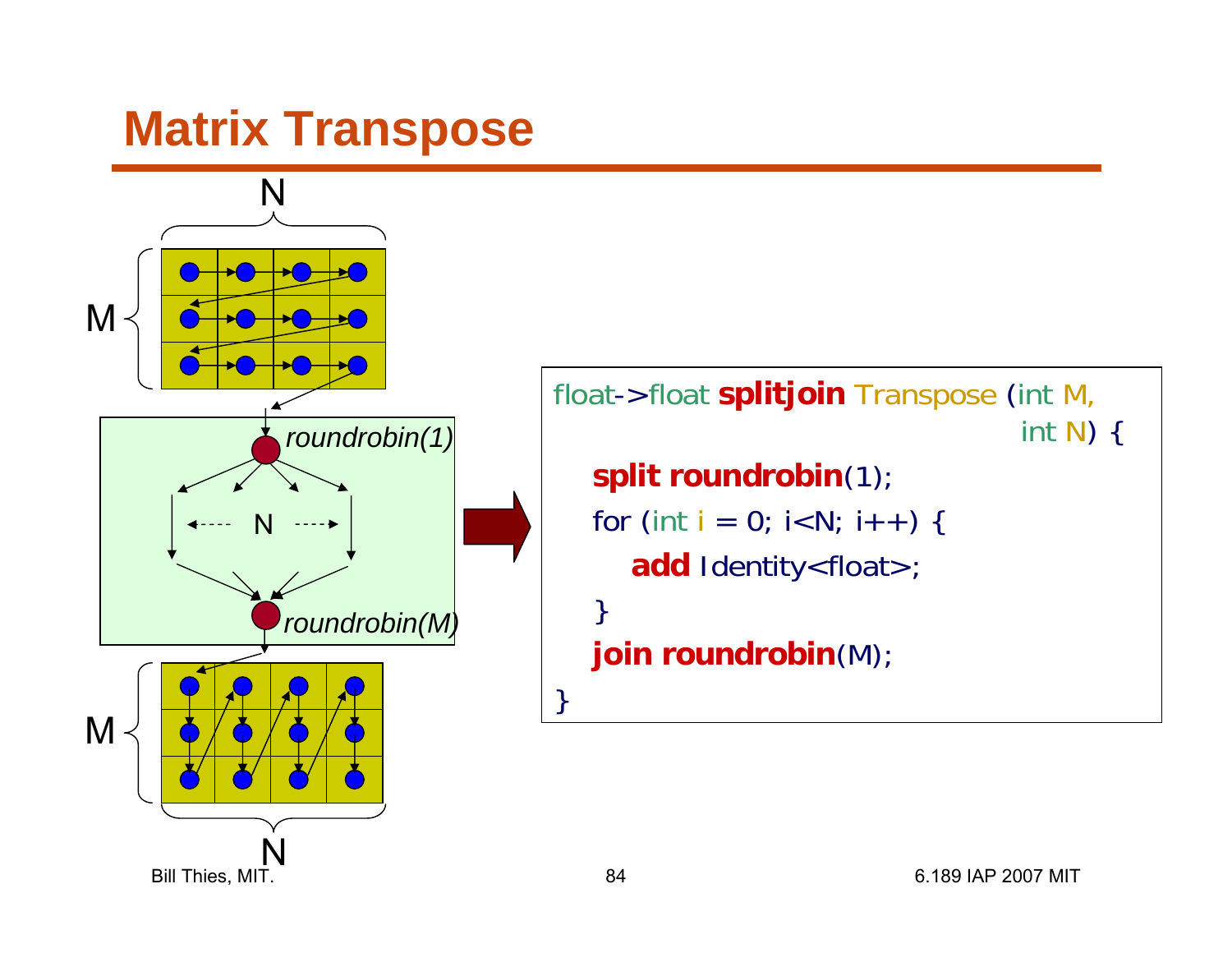- ●Many FFT algorithms require a bit-reversal stage
- If item is at index *n* (with binary digits  $b_0$   $b_1$  ...  $b_k$ ), then it is transferred to reversed index  $\mathsf{b}_\mathsf{k} \dots \mathsf{b}_\mathsf{1} \, \mathsf{b}_\mathsf{0}$
- For 3-digit binary numbers:



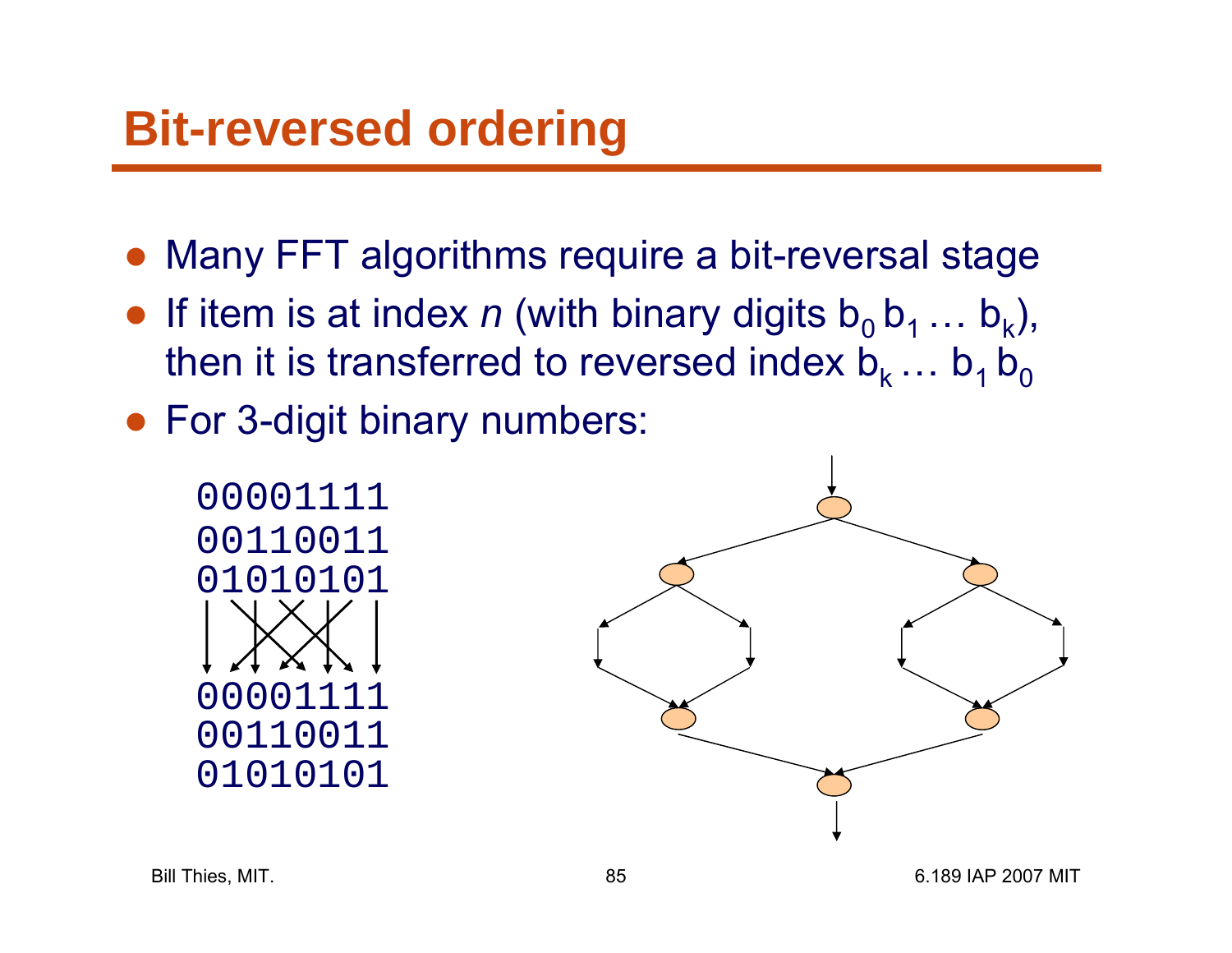- ●Many FFT algorithms require a bit-reversal stage
- If item is at index *n* (with binary digits  $b_0$   $b_1$  ...  $b_k$ ), then it is transferred to reversed index  $\mathsf{b}_\mathsf{k} \dots \mathsf{b}_\mathsf{1} \, \mathsf{b}_\mathsf{0}$
- For 3-digit binary numbers:

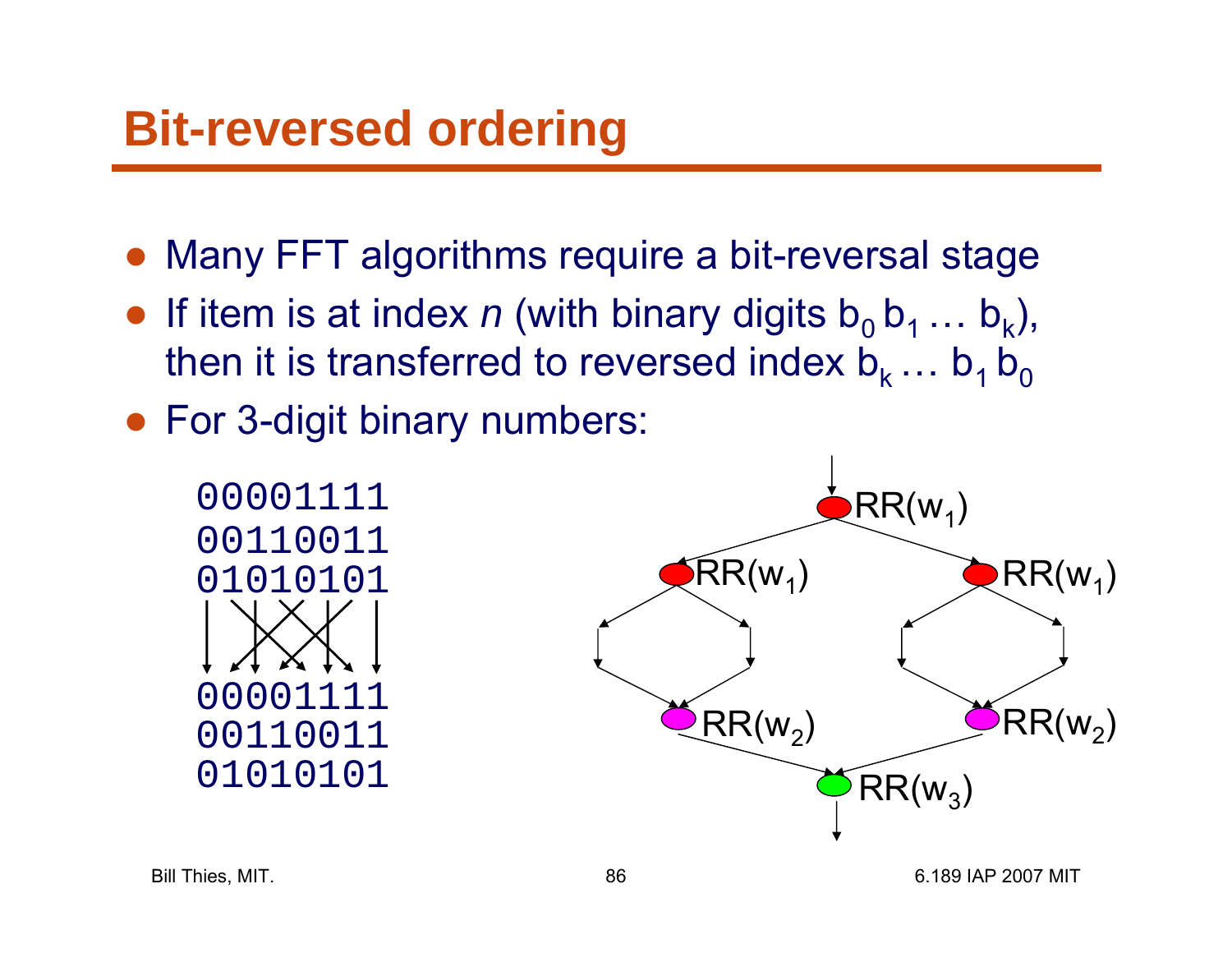- ●Many FFT algorithms require a bit-reversal stage
- If item is at index *n* (with binary digits  $b_0$   $b_1$  ...  $b_k$ ), then it is transferred to reversed index  $\mathsf{b}_\mathsf{k} \dots \mathsf{b}_\mathsf{1} \, \mathsf{b}_\mathsf{0}$
- For 3-digit binary numbers:

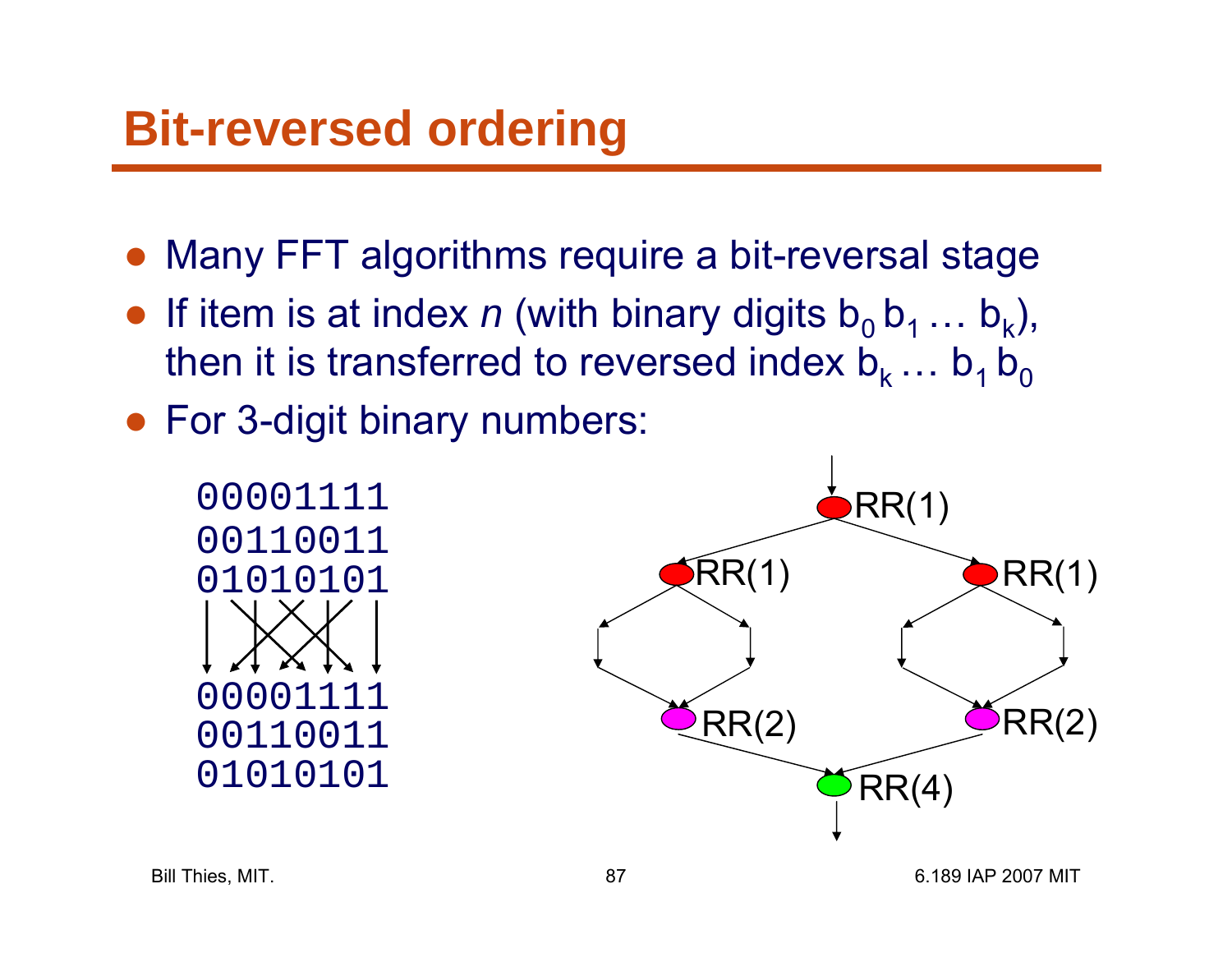complex->complex **pipeline** BitReverse (int N) {

if (N==2) {

**add** Identity<complex>;

} else {

}

}

}

**add splitjoin** { **split roundrobin**(1); **add** BitReverse(N/2); **add** BitReverse(N/2); **join roundrobin**(N/2);

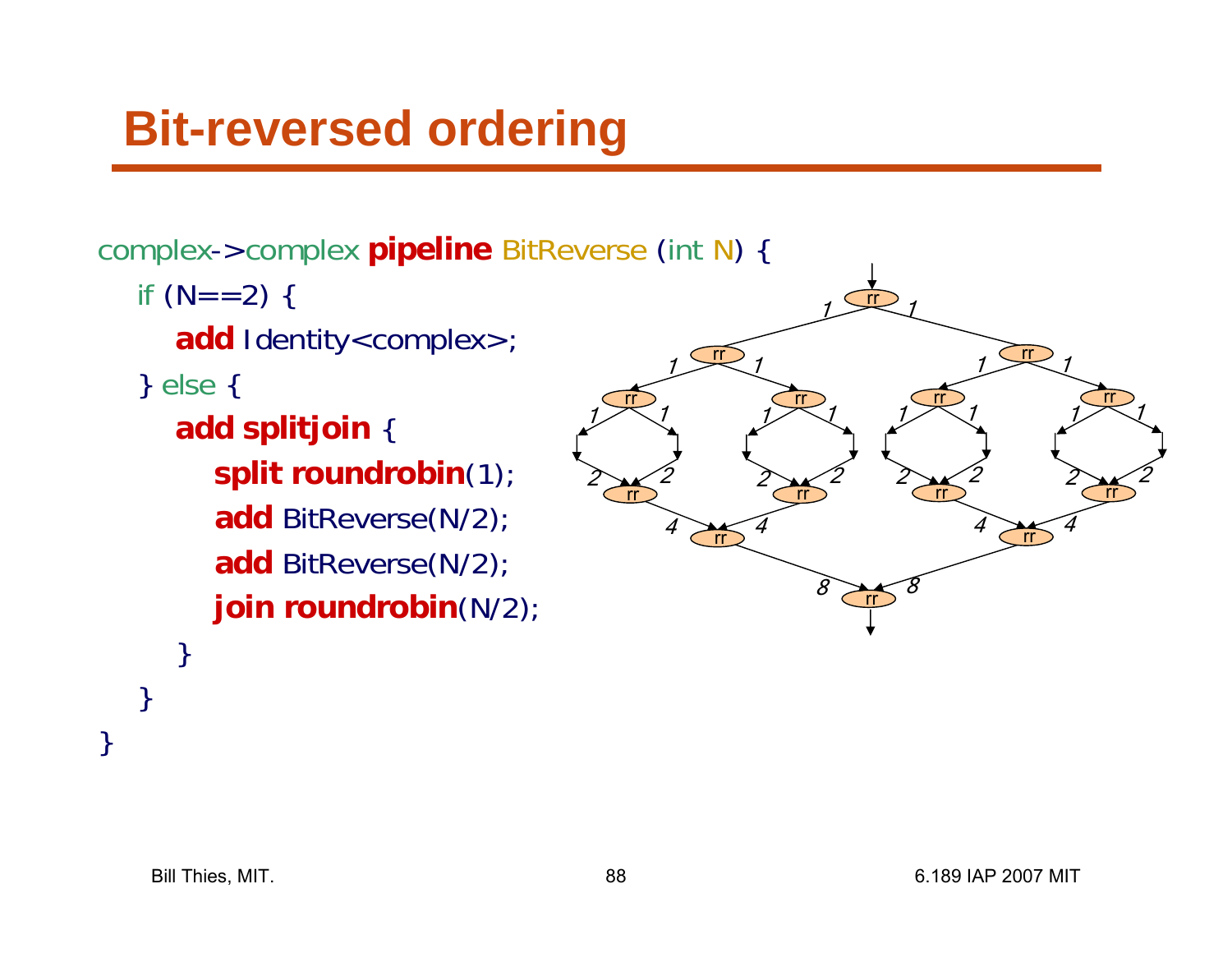## **N-Element Merge Sort**

```
int->int pipeline MergeSort
(int
N) {
  if (N==2) {
     add Sort(N);
  } else
{
     add splitjoin
{
        split roundrobin(N/2);
        add MergeSort(N/2);
        add MergeSort(N/2);
       join roundrobin(N/2);
     } 
  }
  add Merge(N);
```


}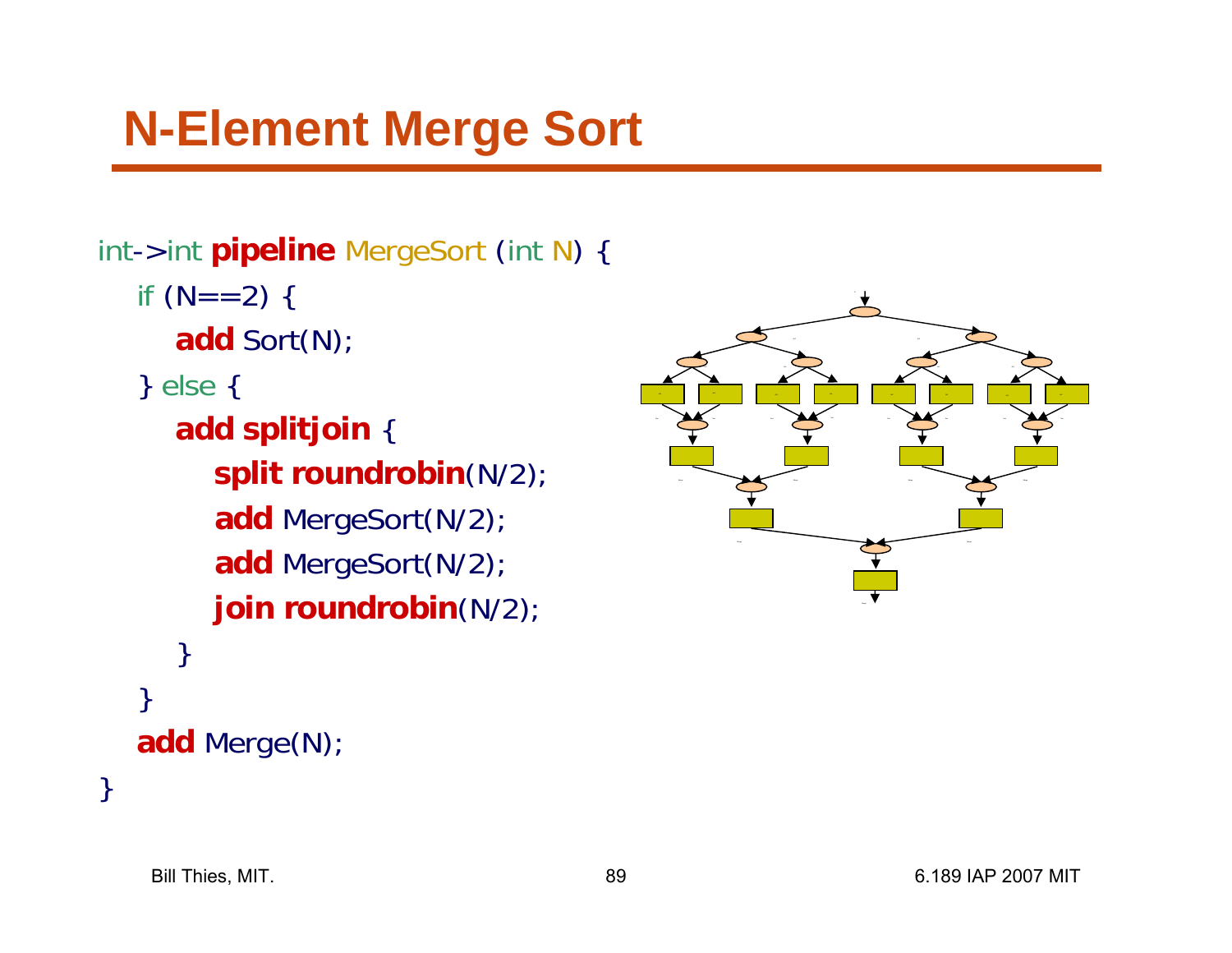#### **N-Element Merge Sort (3-level)**

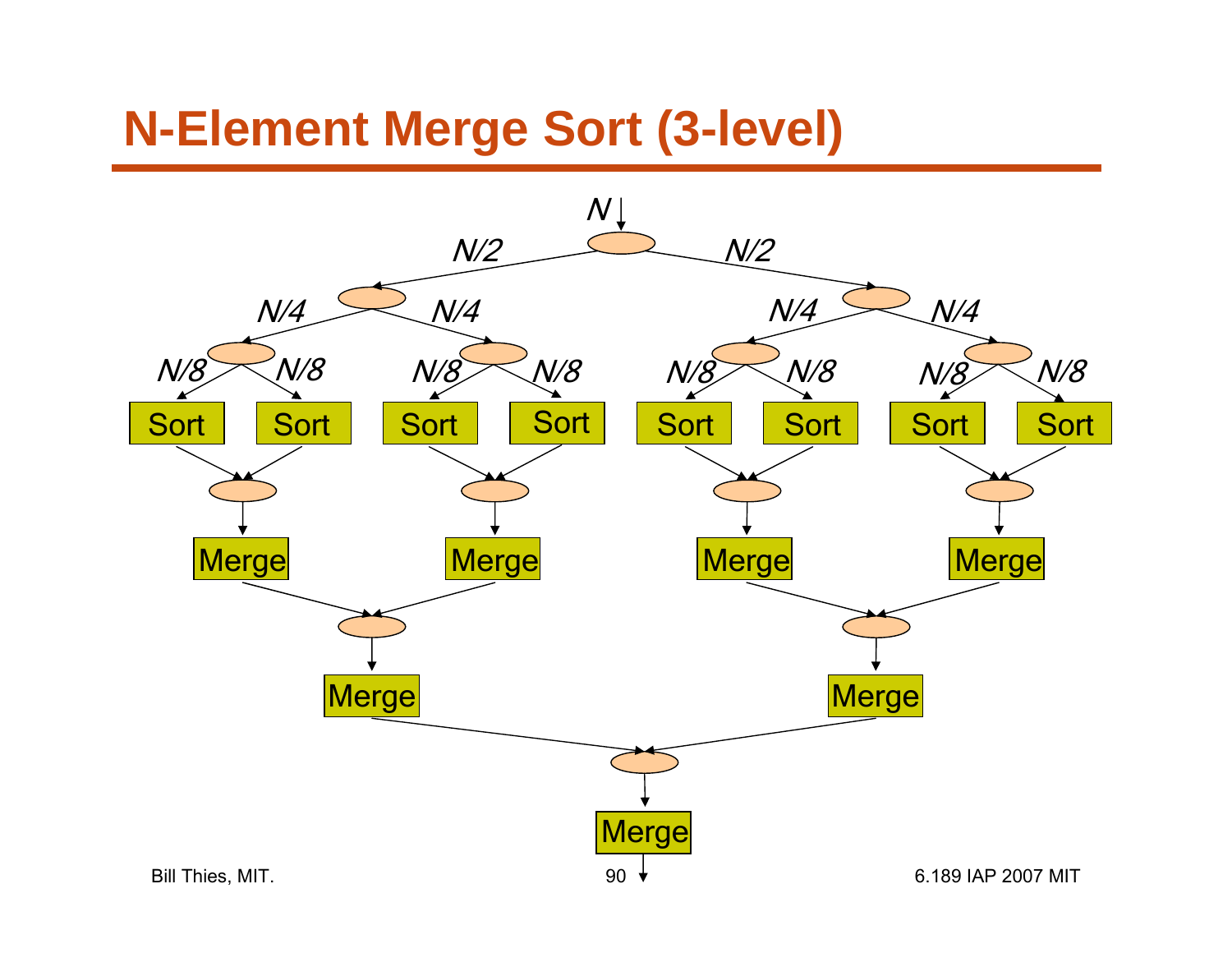#### **Bitonic Sort**

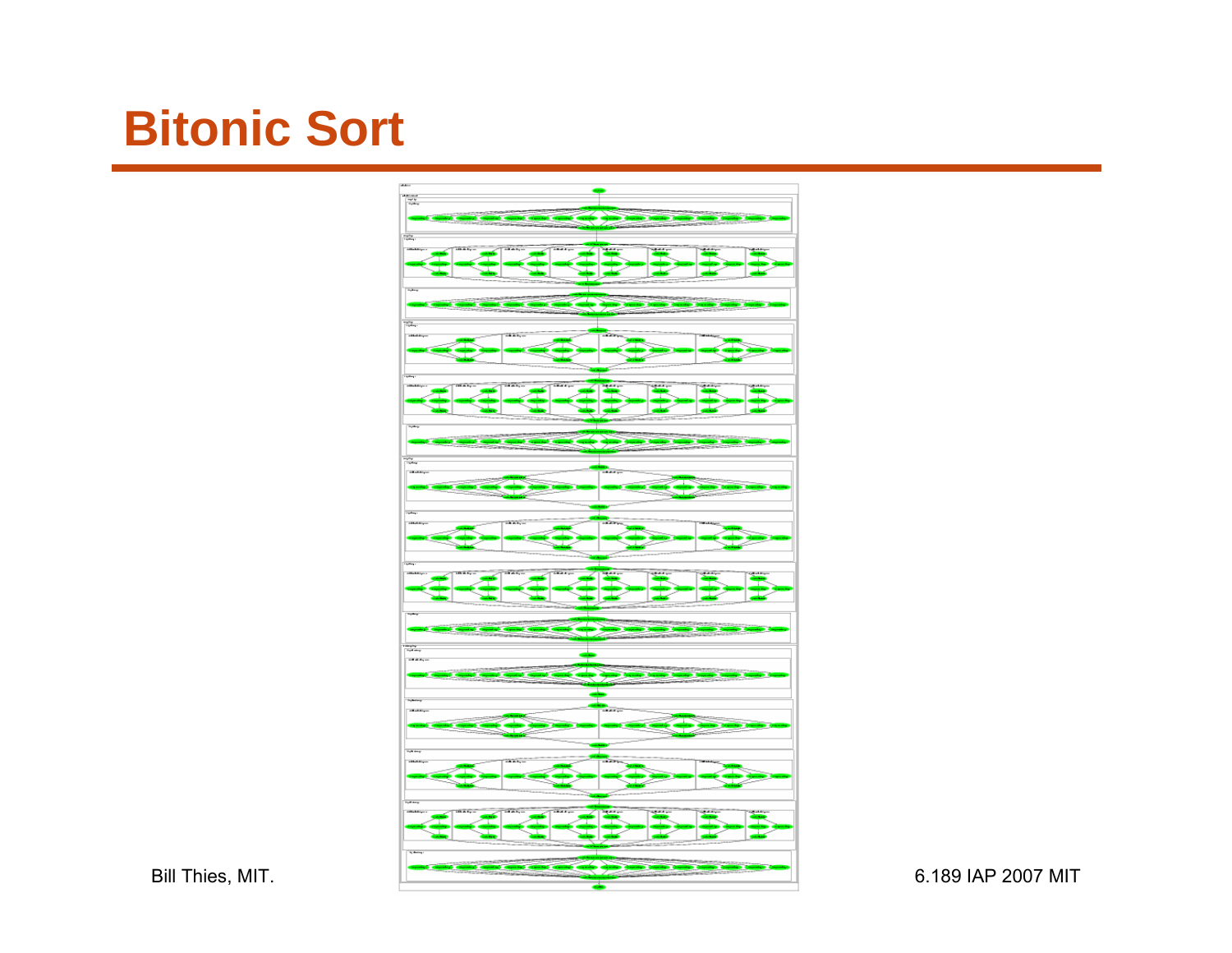**FFT**



Bill Thies, MIT. 92 6.189 IAP 2007 MIT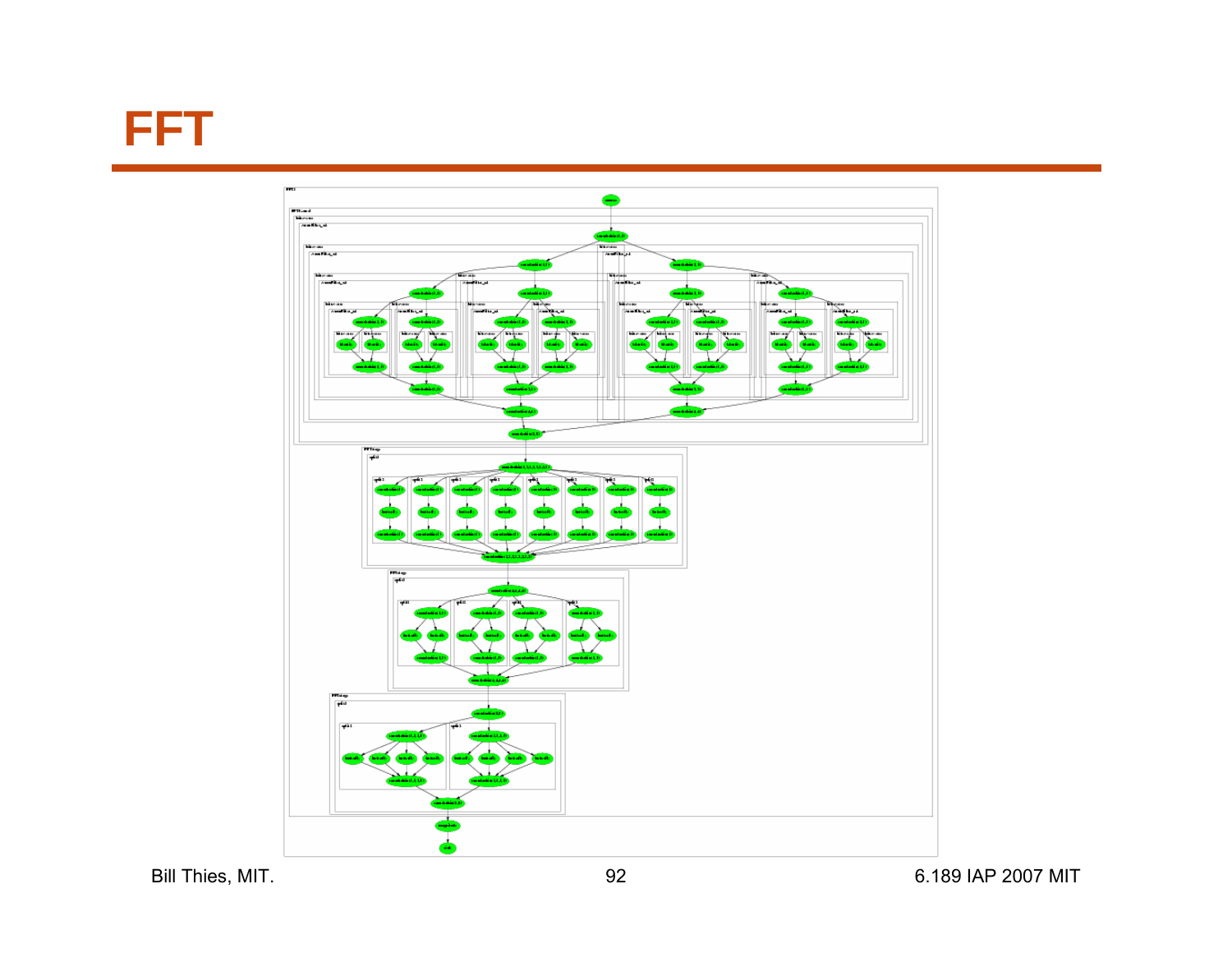# **Block Matrix Multiply**

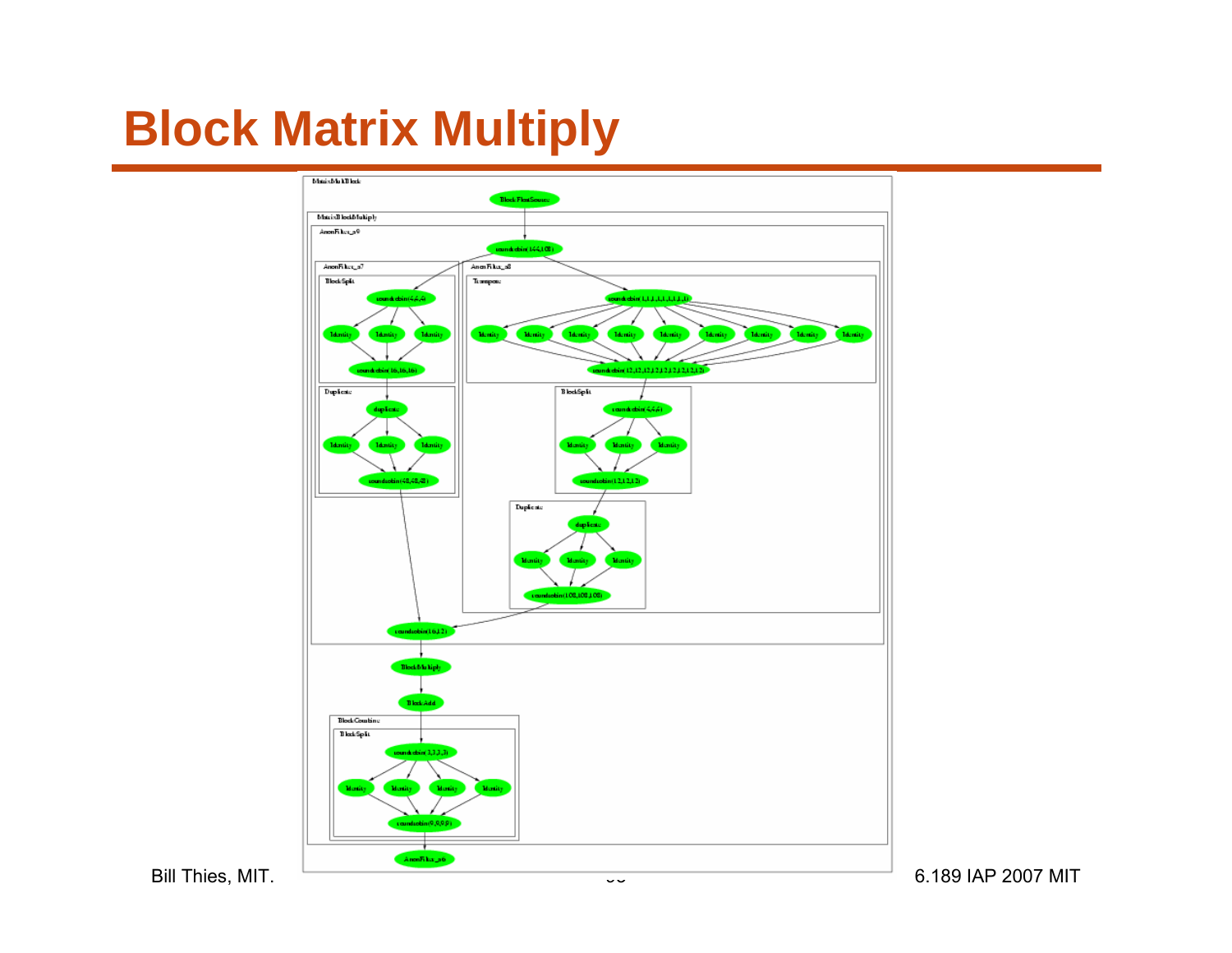## **Filterbank**

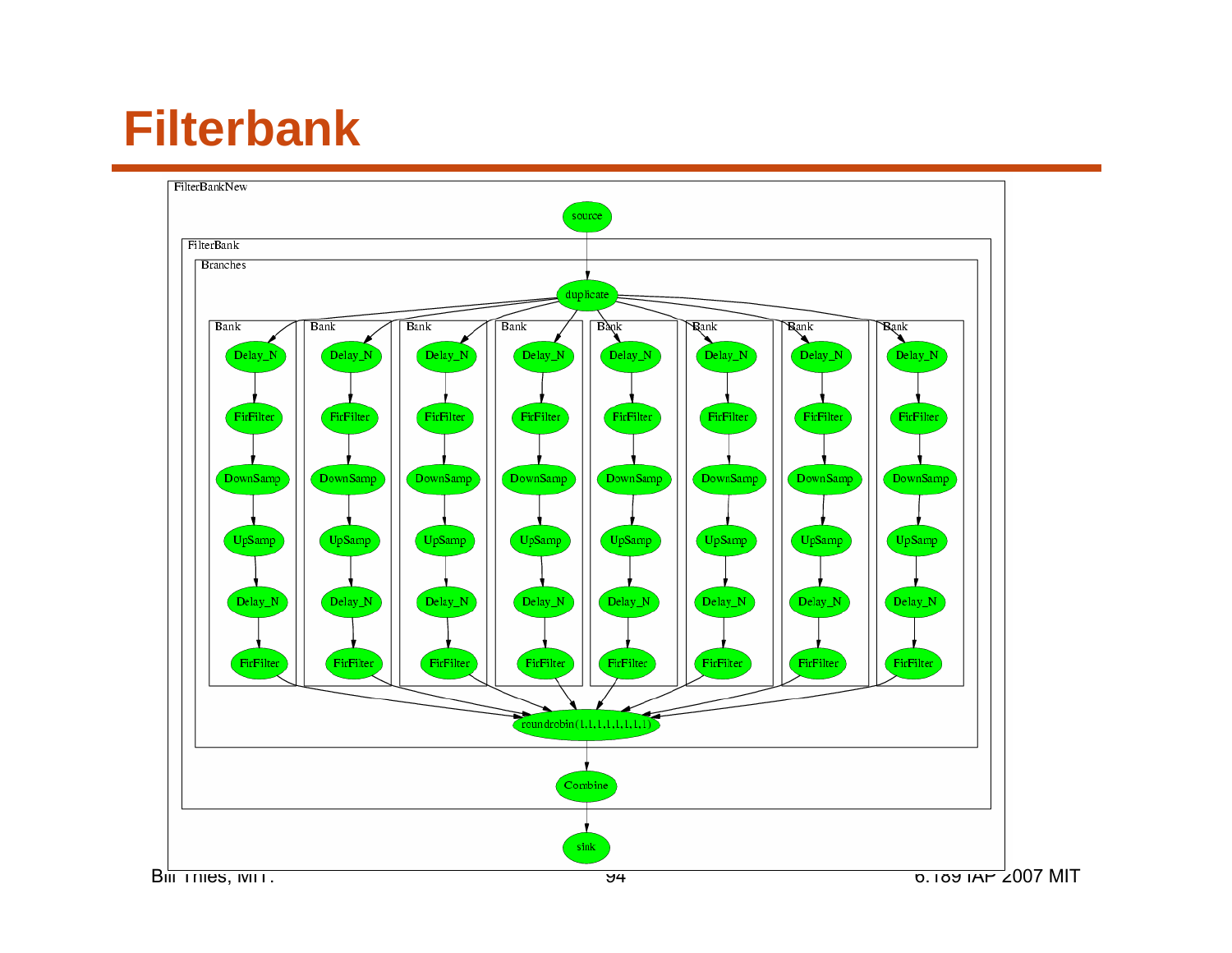## **FM Radio with Equalizer**

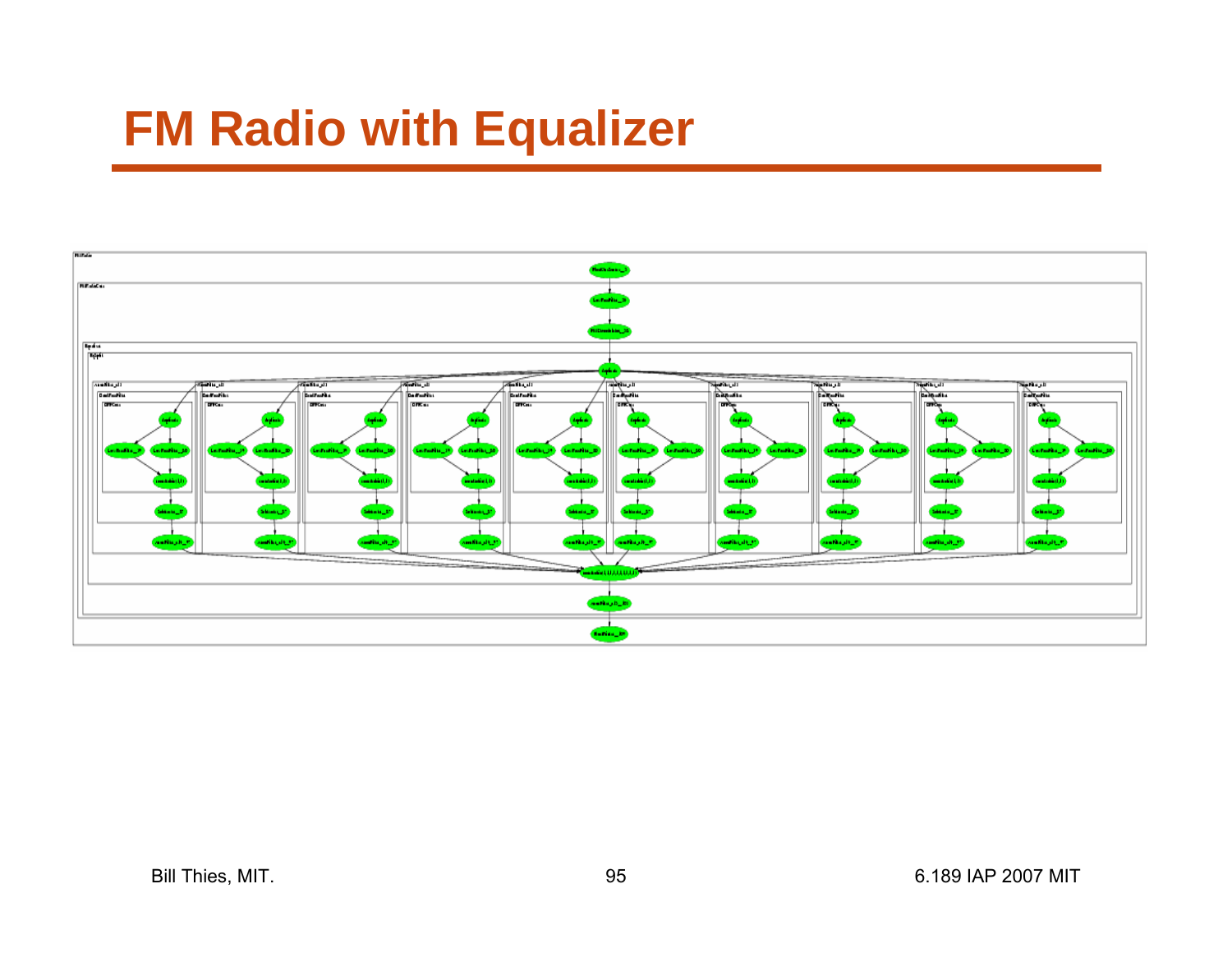#### **Radar-Array Front End**

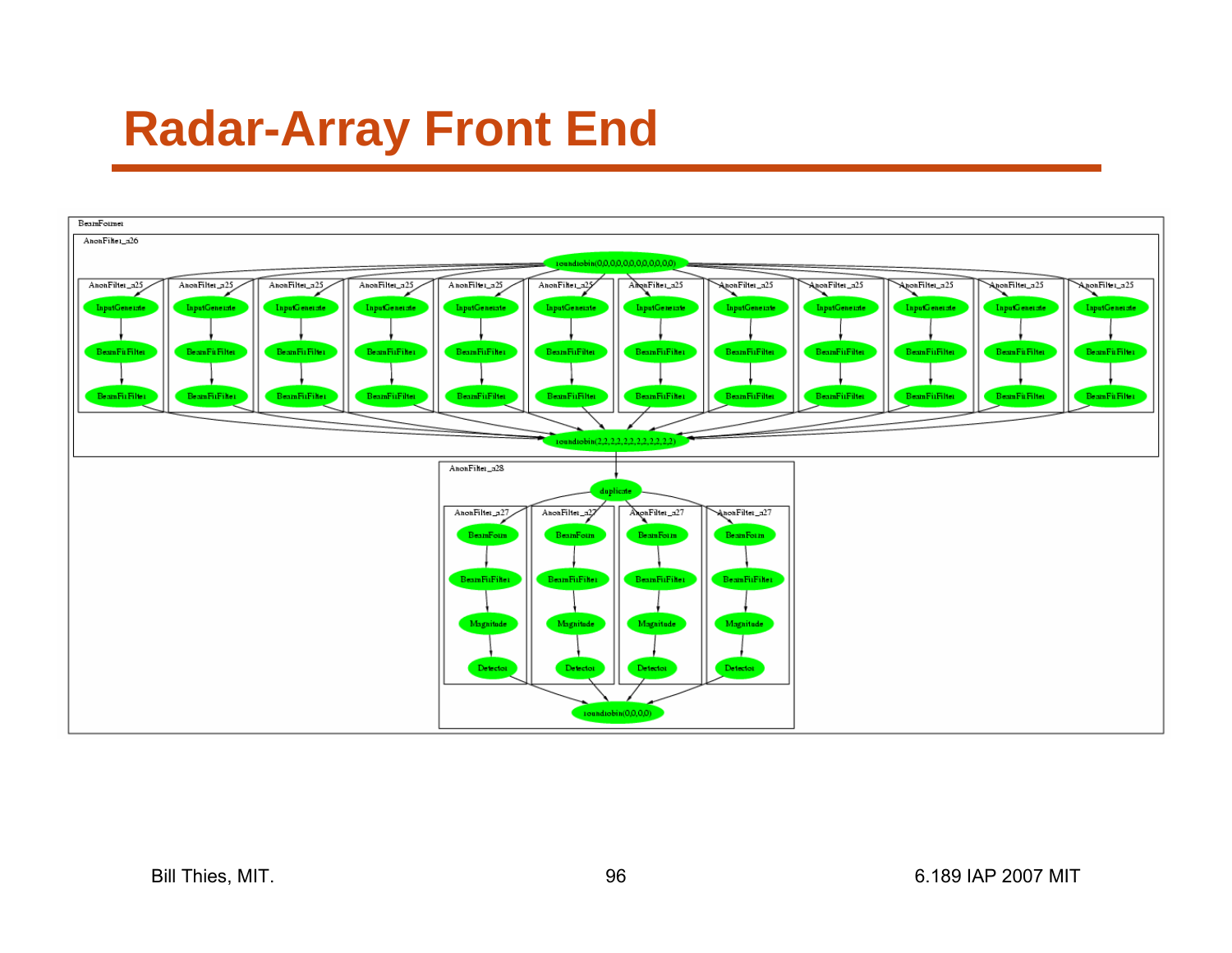#### **MP3 Decoder**

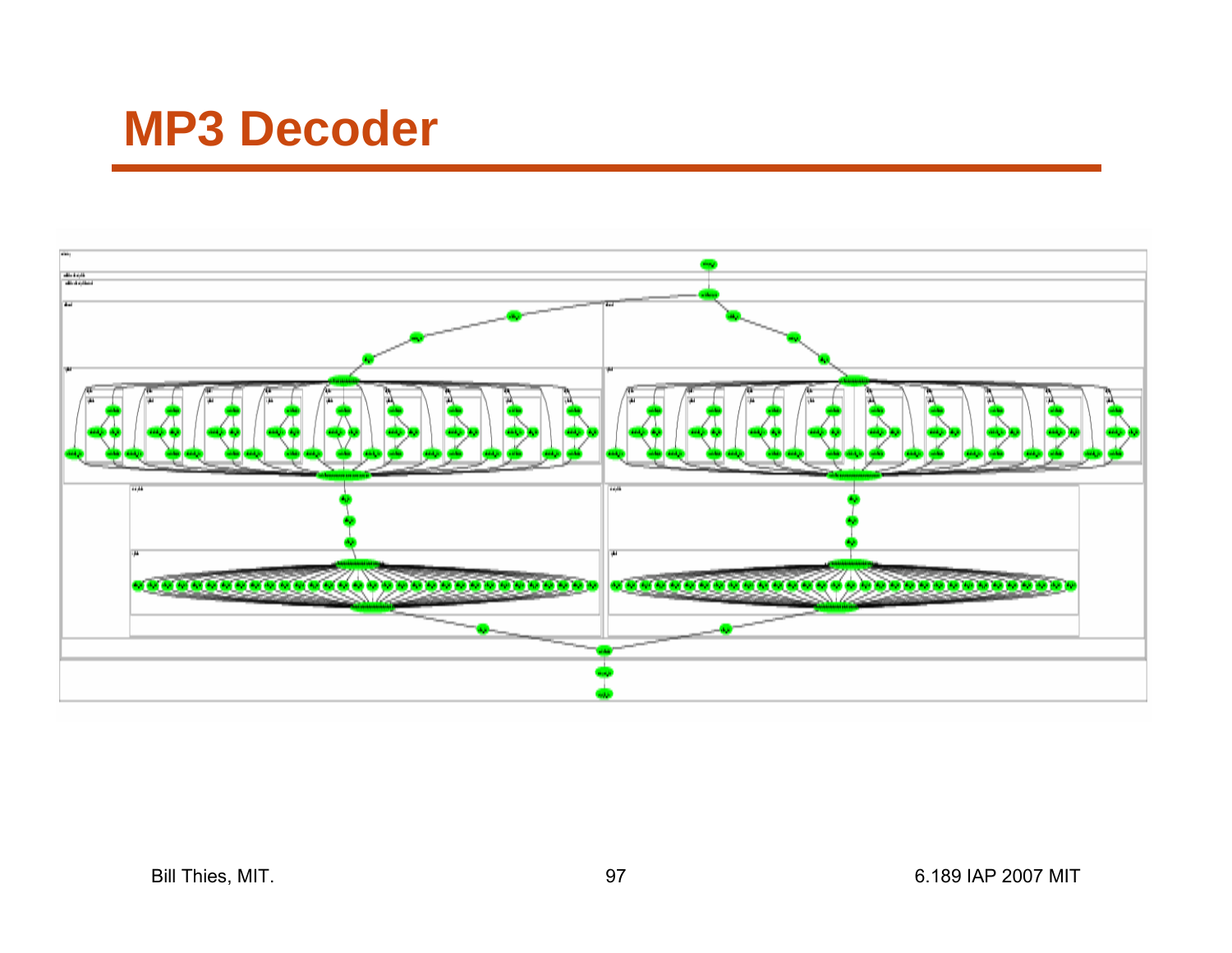#### **Case Study: MPEG-2 Decoder in StreamIt**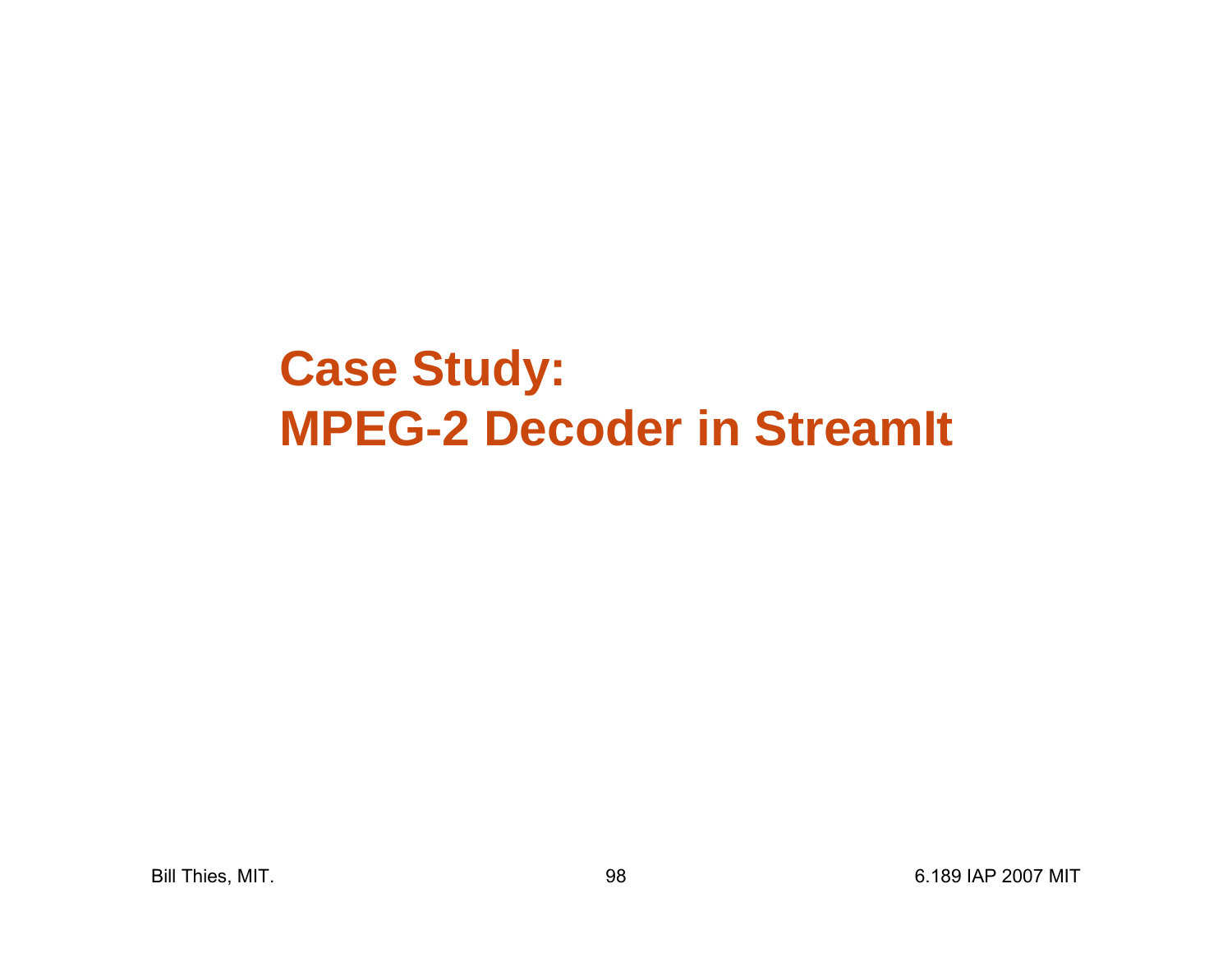#### **MPEG-2 Decoder in StreamIt**

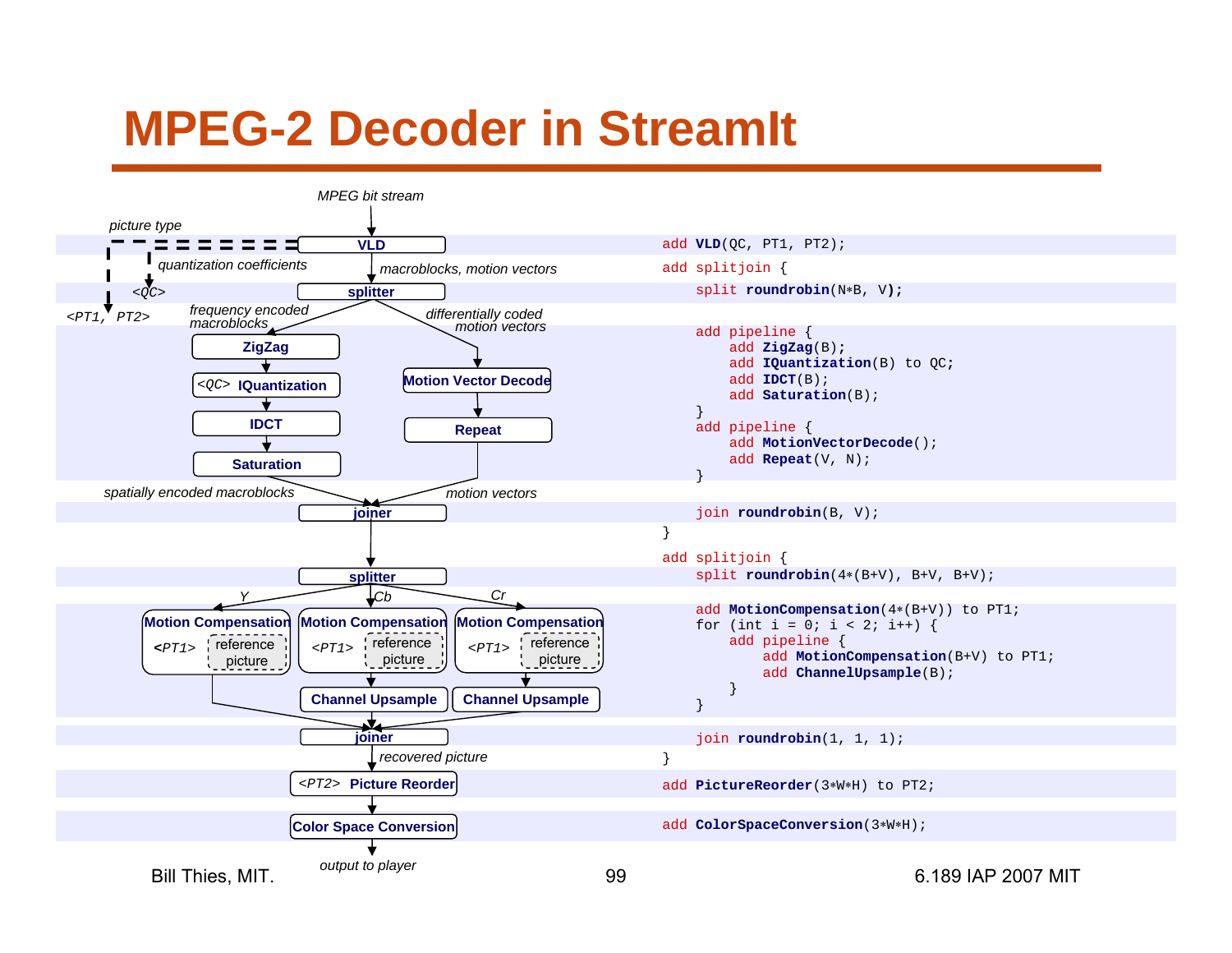## **Teleport Messaging in MPEG-2**

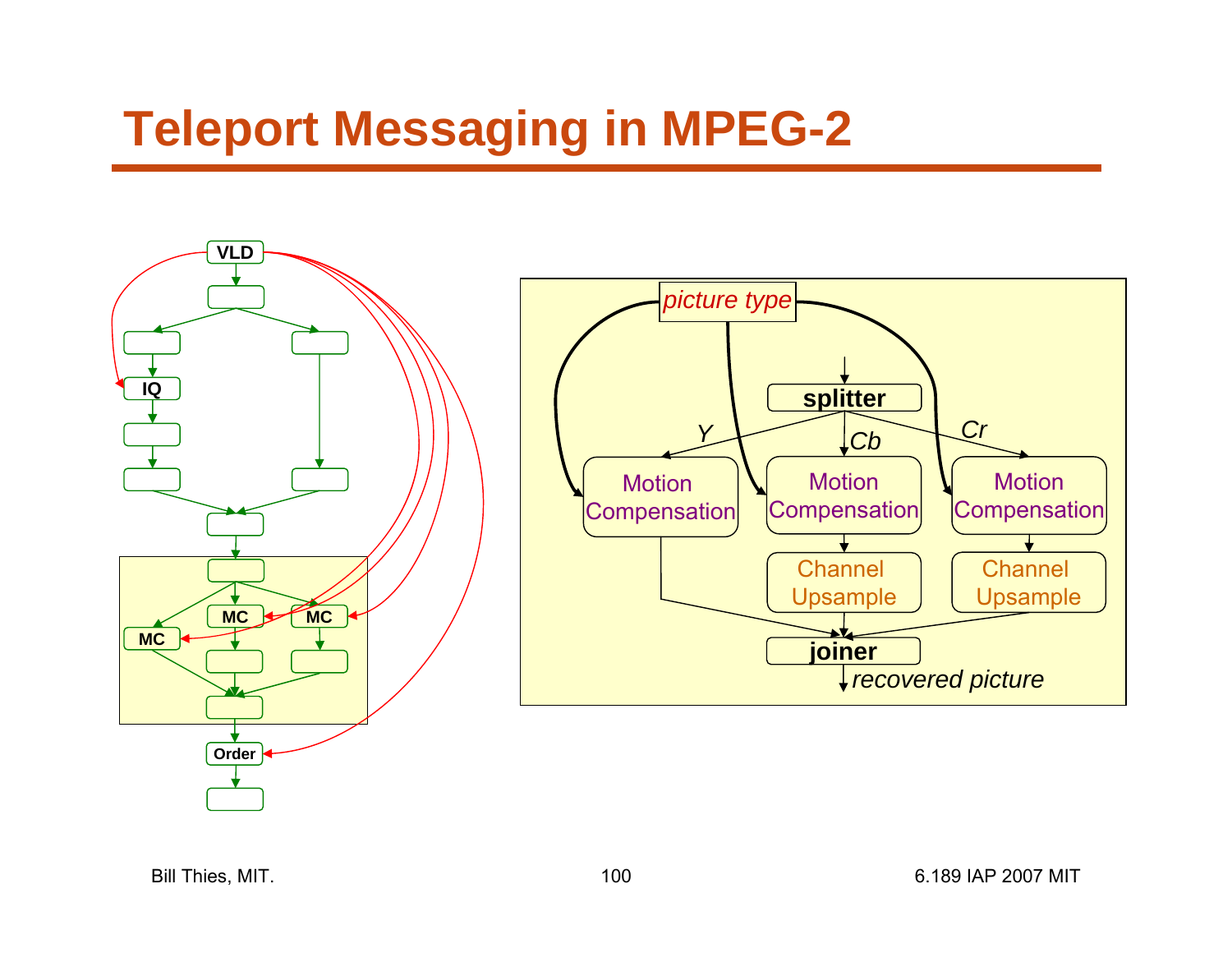# **Messaging Equivalent in C**

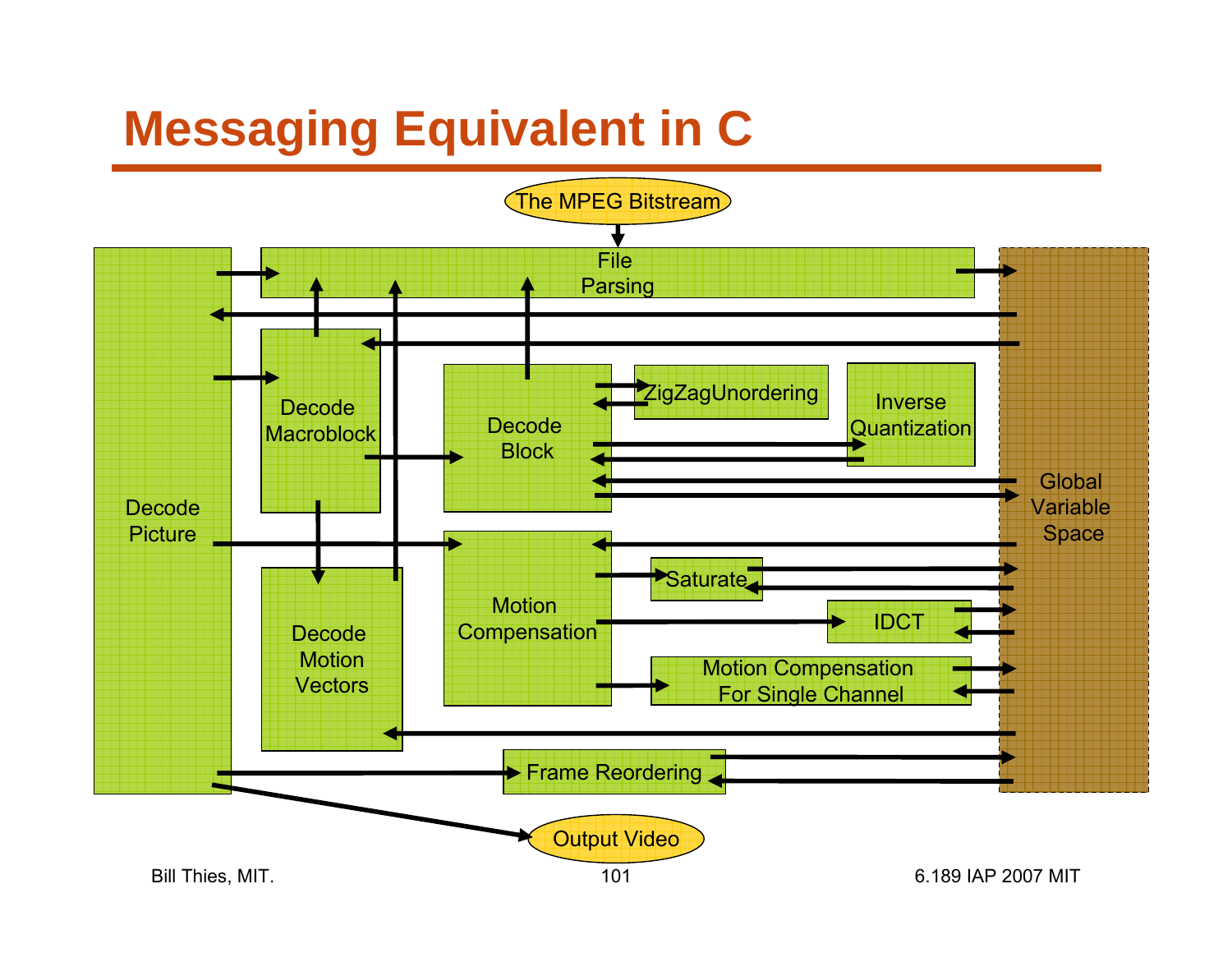### **MPEG-2 Implementation**

- Fully-functional MPEG-2 decoder and encoder
- ●Developed by 1 programmer in 8 weeks
- 2257 lines of code
	- Vs. 3477 lines of C code in MPEG-2 reference
- $\bullet$ 48 static streams, 643 instantiated filters